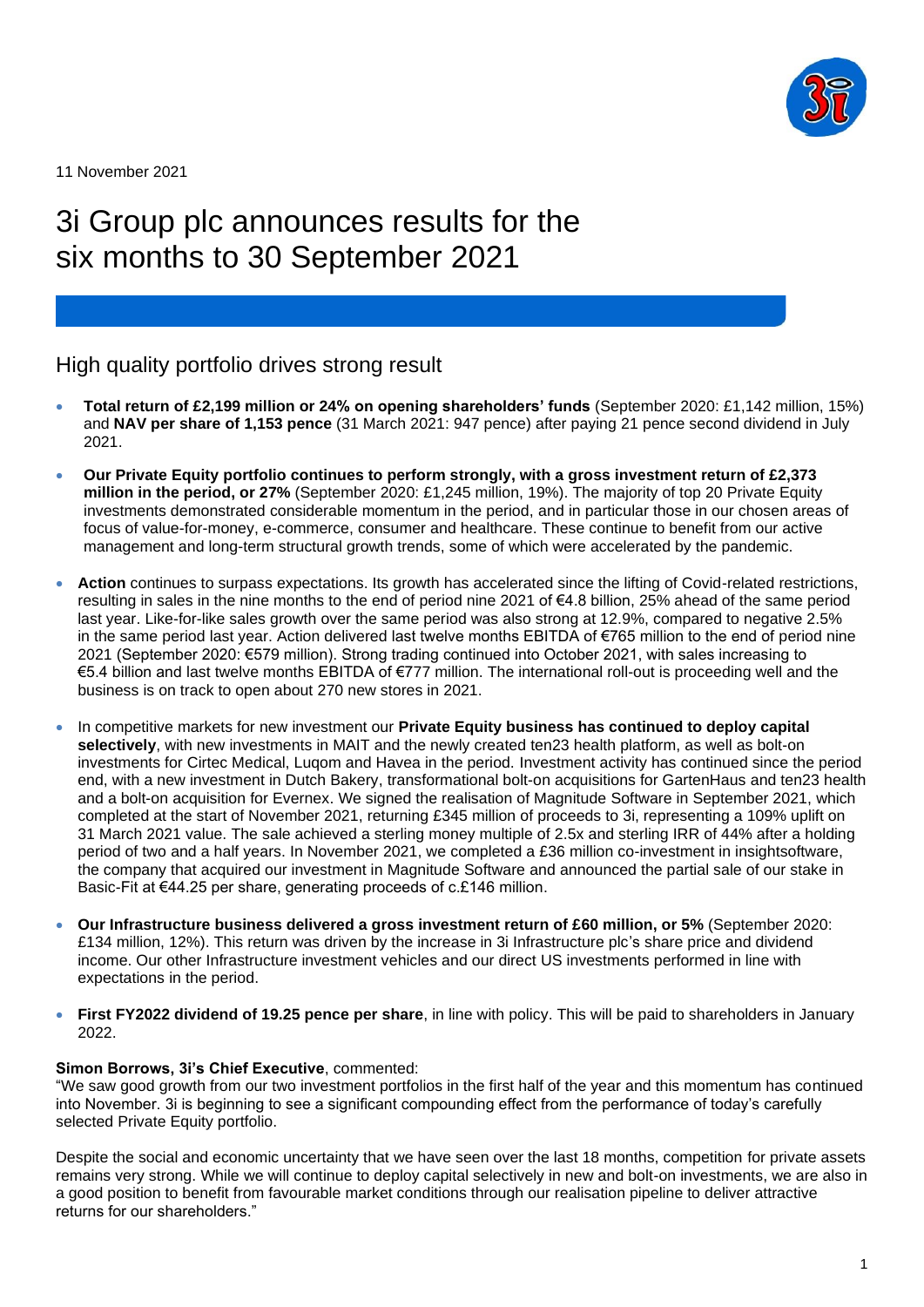## Summary financial highlights under the Investment basis

3i prepares its statutory financial statements in accordance with International Financial Reporting Standards as adopted by the European Union ("IFRS"). However, we also report a non-GAAP "Investment basis" which we believe aids users of our report to assess the Group's underlying operating performance. The Investment basis (which is unaudited) is an alternative performance measure ("APM") and is described on page 19. Total return and net assets are the same under the Investment basis and IFRS and we provide a reconciliation of our Investment basis financial statements to the IFRS statements from page 20. Pages 1 to 16 are prepared on an Investment basis.

|                                                              | Six months to/as<br>at 30 September | Six months to/as<br>at 30 September | 12 months to/as<br>at 31 March |
|--------------------------------------------------------------|-------------------------------------|-------------------------------------|--------------------------------|
| <b>Investment basis</b>                                      | 2021                                | 2020                                | 2021                           |
| Total return <sup>1</sup>                                    | £2,199m                             | £1,142m                             | £1,726m                        |
| % return on opening shareholders' funds                      | 24%                                 | 15%                                 | 22%                            |
| Dividend per ordinary share                                  | 19.25p                              | 17.5p                               | 38.5p                          |
|                                                              |                                     |                                     |                                |
| Gross investment return <sup>2</sup>                         | £2,463m                             | £1,394m                             | £2,139m                        |
| As a percentage of opening 3i portfolio value                | 24%                                 | 17%                                 | 26%                            |
|                                                              |                                     |                                     |                                |
| Cash investment <sup>2</sup>                                 | £59m                                | £233m                               | £510m                          |
| Realisation proceeds                                         | £124m                               | £82m                                | £218m                          |
| 3i portfolio value                                           | £12,784m                            | £9,578m                             | £10,408m                       |
| Gross debt                                                   | £975m                               | £975m                               | £975m                          |
| Net (debt) $2$                                               | £(931) m                            | £(288)m                             | £(750)m                        |
| Gearing <sup>2</sup>                                         | 8%                                  | 3%                                  | 8%                             |
| Liquidity                                                    | £544m                               | £1,087m                             | £725m                          |
| Diluted net asset value per ordinary share ("NAV per share") | 1,153p                              | 905 <sub>p</sub>                    | 947 <sub>p</sub>               |

1 Total return is defined as Total comprehensive income for the year, under both the Investment basis and the IFRS basis.

2 Financial measure defined as APM. Further information on page 17.

#### **Disclaimer**

These half-year results have been prepared solely to provide information to shareholders. They should not be relied on by any other party or for any other purpose. These half-year results may contain statements about the future, including certain statements about the future outlook for 3i Group plc and its subsidiaries ("3i" or "the Group"). These are not guarantees of future performance and will not be updated. Although we believe our expectations are based on reasonable assumptions, any statements about the future outlook may be influenced by factors that could cause actual outcomes and results to be materially different.

### **Enquiries:**

| Silvia Santoro, Group Investor Relations Director | 020 7975 3258 |
|---------------------------------------------------|---------------|
| Kathryn van der Kroft, Communications Director    | 020 7975 3021 |

A PDF copy of this release can be downloaded from **[www.3i.com/investor-relations](http://www.3i.com/investor-relations)**

For further information, including a live webcast of the results presentation at 10.00am on 11 November 2021, please visit **[www.3i.com/investor-relations](http://www.3i.com/investor-relations)**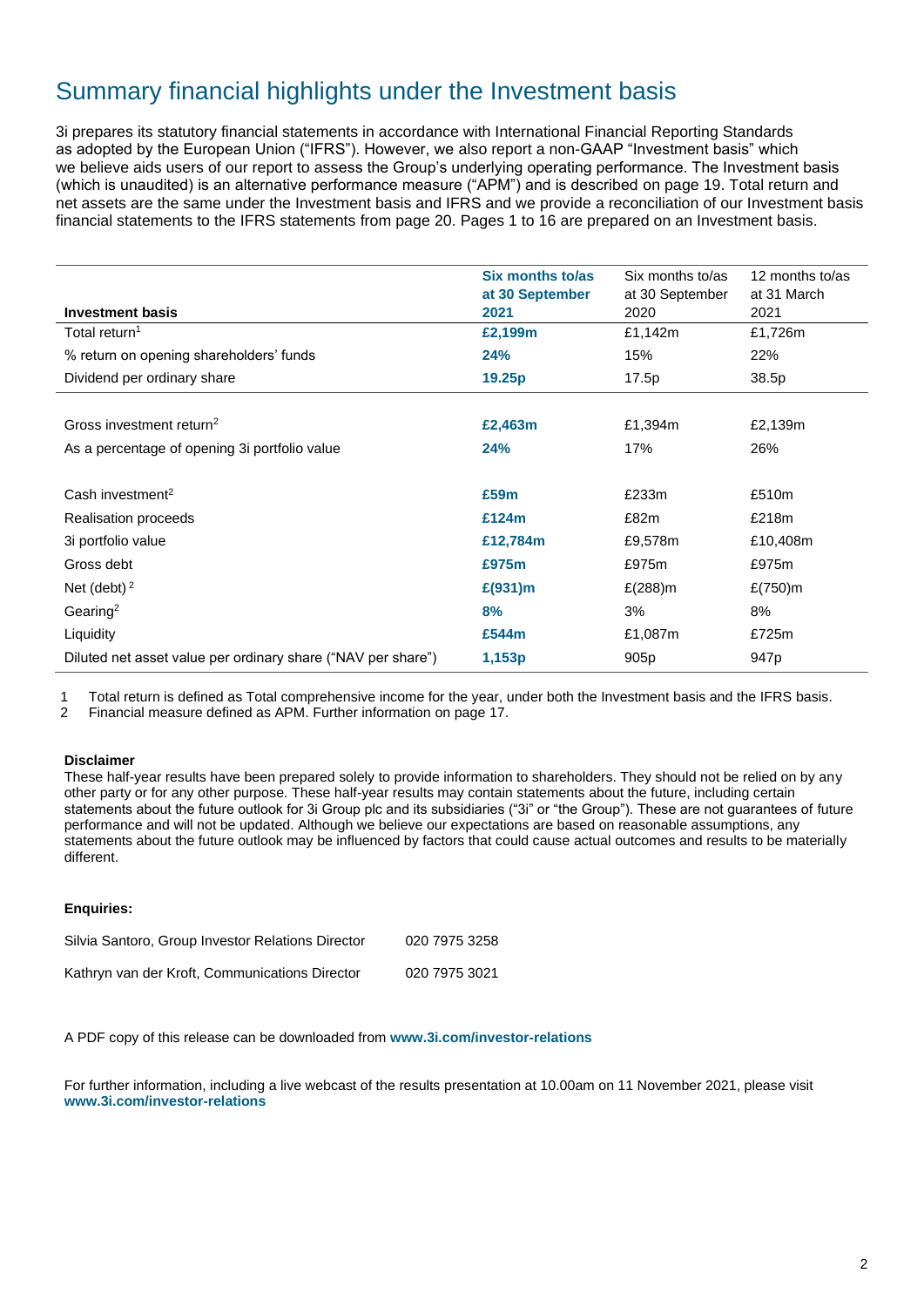# 3i Group Half-year report 2021

## Chief Executive's review

Our first half performance was very strong, reflecting the quality of our portfolio and the broader market recovery. We generated a total return of £2,199 million, or 24% on opening shareholders' funds (September 2020: £1,142 million, or 15%). Our Private Equity and Infrastructure investment teams were very active in the period, deploying capital across new, further, and bolt-on investments whilst also achieving attractive returns from two divestments signed in the period. NAV per share at 30 September 2021 was 1,153 pence (31 March 2021: 947 pence), after the payment of the 21 pence second FY2021 dividend in July 2021.

## **Private Equity**

The Private Equity portfolio continued to perform strongly, generating a gross investment return ("GIR") of 27% in the first half. The majority of our top 20 Private Equity assets demonstrated considerable momentum in the period, with those operating in our chosen areas of focus (value-for-money, e-commerce, consumer and healthcare) continuing to benefit from our active management and long-term secular growth trends. We have continued to work with our portfolio companies to adapt quickly and respond effectively to the pandemic and its aftermath including disruption to global supply chains and inflationary and labour market pressures.

## **Action performance**

Action continues to deliver results ahead of the expectations we set for its five-year plan in 2019. With the easing of restrictions in Q2 and Q3 2021 and the reopening of all stores, Action's growth has accelerated, resulting in sales in the nine months to the end of period nine ("P9") 2021 of €4.8 billion, 25% ahead of the same period last year. Like-forlike ("LFL") sales growth over the same period was also impressive at 12.9%, compared to negative 2.5% in the equivalent period in 2020, which was significantly impacted by Covid-19. Action delivered last twelve months ("LTM") EBITDA of €765 million to the end of P9 2021 (September 2020: €579 million). This strong momentum continued into October 2021, with sales increasing to €5.4 billion and LTM EBITDA of €777 million. Action has not been immune from disruptions in global supply chains and inflationary pressures in product, labour and transport costs. However, as a large business with 14 categories, a diverse supplier base and significant buying power, Action has been able to continue purchasing stock throughout the pandemic and is better placed than many retailers to manage these pressures while continuing to grow sales and profits.

Action's store expansion has ramped up in 2021, following a slower roll-out in the first half of 2020 due to Covid-19. In the year to date, Action opened 181 new stores and is on track to open about 270 stores in 2021. Action continues to grow its international footprint. Its five pilot stores in Italy are performing strongly, supporting the decision to roll-out in that country with the next two stores being opened this month. The roll-out in the Czech Republic is also proceeding at a high pace following a successful pilot in 2020. Action remains highly cash generative, with a current cash balance of over €1 billion. As announced on 2 November 2021, Action appointed Hajir Hajji, currently Action's Commercial Director and member of the Action executive management team, to succeed Sander van der Laan as CEO. Hajir will formally become CEO of Action on 1 January 2022.

## **Other portfolio performance and activity in the period**

BoConcept has performed strongly in the last year with record order levels. Luqom continues to benefit from the structural shift in demand to online channels, whilst Hans Anders has seen a good uptick in footfall and order intake as a result of easing restrictions and increased consumer focus on value for money. SaniSure, the bio-processing platform, is performing well, benefitting from an acceleration in its key biologics and single-use markets. It was able to return £59 million of 3i's original investment in the period. Royal Sanders remained highly cash generative and, following a refinancing, returned cash of £84 million to 3i. Good momentum at Basic-Fit following the reopening of all clubs resulted in a 20% increase in the share price between 31 March 2021 and 30 September 2021, whilst Tato and AES continue to perform well and generated dividend income for 3i in the period.

Q Holding's electrical connector seal business has benefitted from substantial demand. Its medical business has also performed well due to a rebound in medical procedures tied to its key products and geographies. Cirtec Medical continues to enhance its platform value, with recent M&A activity accelerating its diversification into the minimally invasive therapeutic device space and broadening the suite of high value capabilities that are now driving an attractive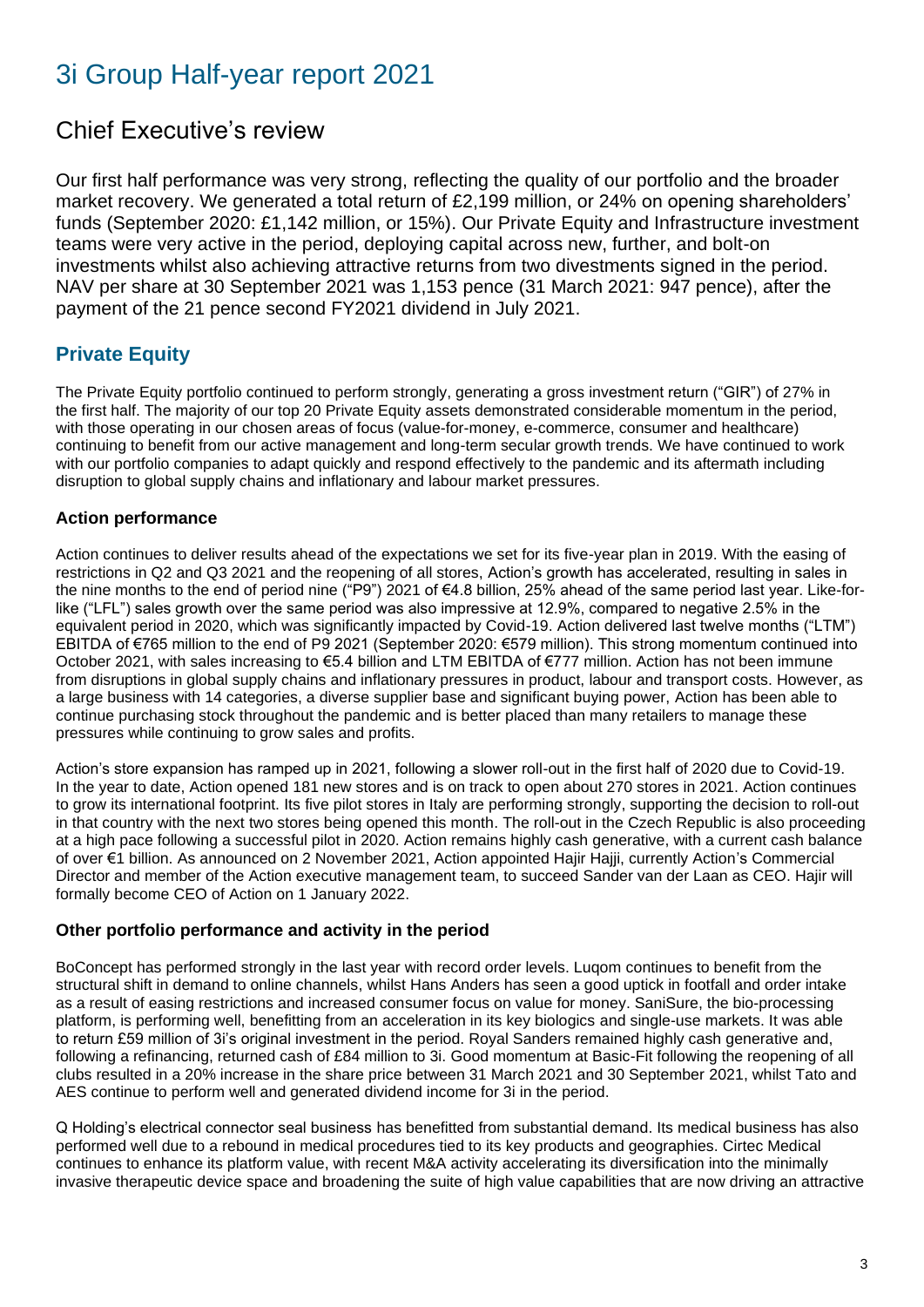new product pipeline. Our more recent investment in GartenHaus has demonstrated good growth levels despite raw material price increases and supply chain challenges, whilst MPM has benefitted from the increase in pet ownership over the last 18 months and customer account wins, particularly in the US.

Audley Travel and arrivia continue to operate in a leisure travel end market which is recovering but still subject to evolving government restrictions. In October 2021, we invested a further £25 million in Audley Travel to support the business as it recovers from the pandemic. Delayed production launches and contracting volumes in the automotive sector, coupled with semi-conductor shortages and operational challenges, continue to impact the performance of Formel D.

Since the start of our financial year, Private Equity markets have continued to rally with a surge in both volume and value of buyout deal activity fuelled by record levels of uninvested capital. As a result, private company valuations continue to increase. In this context, it is very important that we maintain our price discipline and that we deploy capital selectively, building value through international roll-outs or bolt-on acquisitions. We invested £56 million in MAIT, a provider of digital solutions in the DACH region. We also adopted an innovative approach in forming a new platform, ten23 health, to create a contract development and manufacturing organisation ("CDMO"), which provides an integrated offering for sterile drug product development and manufacturing of biologics, challenging molecules and dosage forms. We also completed one bolt-on acquisition for each of Cirtec Medical, Luqom and Havea. Since our original investment, we have completed multiple bolt-on acquisitions for each of these companies, expanding their international footprint, diversifying their product offering and generating significant synergies.

We have a busy investment pipeline. Since the period end, in October 2021, we invested £46 million in Dutch Bakery, an industrial bakery group specialised in home-baked bread and snack products, which we intend to grow both organically and through a targeted buy-and-build strategy. We also completed transformational bolt-on acquisitions for GartenHaus with the acquisition of Outdoor Toys, a UK-based online retailer of outdoor garden toys, investing £47 million of 3i proprietary capital, and for ten23 health, investing £62 million to support growth initiatives, including the scale up and expansion of the Basel formulation and drug development operations, as well as the acquisition of Swissfillon, a drug product fill and finish CDMO. The total 3i investment in the ten23 health platform is now £69 million. In November 2021, we announced Evernex's bolt-on acquisition of Emcon-IT, a leading player in the third party hardware maintenance industry.

We signalled in our FY2021 annual results announcement that we expected FY2022 to be busier than the preceding year for realisations, and at the start of November 2021 we completed the sale of Magnitude Software, returning £345 million of proceeds to 3i, representing a 109% uplift on 31 March 2021 value. The sale achieved a sterling money multiple of 2.5x and sterling IRR of 44%, an exceptional return after a holding period of only two and a half years. During this period, 3i supported several new product launches, the transition from on-premises to cloud software solutions and investments in sales and marketing which have increased Magnitude Software's organic growth rate. In November 2021, we completed a £36 million co-investment in insightsoftware, the company that acquired our investment in Magnitude Software and announced the partial sale of our stake in Basic-Fit at €44.25 per share, generating proceeds of c.£146 million. We have a good pipeline of realisations and distributions which we expect will crystallise in the second half of this financial year.

## **Infrastructure**

In the six months to 30 September 2021 our Infrastructure business delivered a GIR of 5%, predominantly driven by a 3% increase in the 3i Infrastructure plc ("3iN") share price to 304 pence at 30 September 2021 (March 2021: 296 pence) and good dividend income.

3iN generated a total return on opening NAV of 10.6% in the six months to 30 September 2021 driven by strong portfolio performance. 3iN's investment pipeline remains busy and during the period it completed its new investment in DNS:NET, as well as a bolt-on acquisition for its existing portfolio company Joulz. The business also announced the realisation of Oystercatcher's four European terminals driving an uplift of 69% to its 31 March 2021 value. Oystercatcher retained a 45% stake in Oiltanking Singapore Limited. Oystercatcher's unrealised money multiple is now 3.0x and unrealised IRR is 13.9% over 3iN's 14-year investment period. 3iN is on track to deliver its dividend target of 10.45 pence per share, which is up 6.6% on last year.

Both of our US infrastructure assets performed in line with expectations in the period. As the US continues to recover from the pandemic, Smarte Carte has seen increased demand in its airport service offering. Regional Rail, which delivers essential freight services, has continued to see good performance.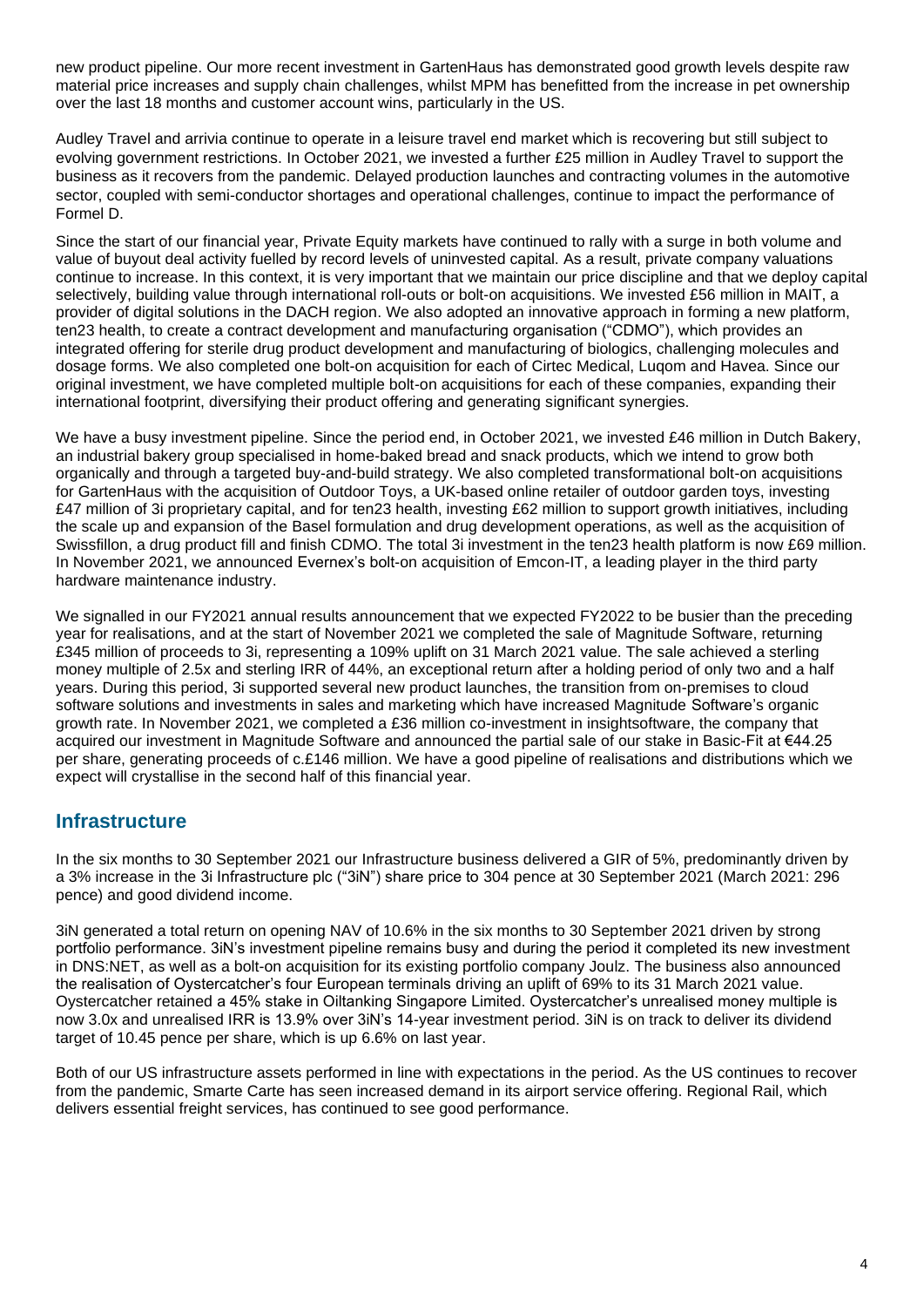## **Scandlines**

Scandlines performed well in the period. While freight volumes have remained stable throughout the pandemic, leisure travel and shopping ticket volumes increased as travel restrictions eased between Denmark, Scandinavia and Germany over the summer.

## **Balance sheet and dividend**

At 30 September 2021 we had total liquidity of £544 million (31 March 2021: £725 million), including our £500 million undrawn RCF. Net debt was £931 million, and gearing was 8% (31 March 2021: £750 million net debt, gearing 8%).

In line with our dividend policy, we have decided to pay a first FY2022 dividend of 19.25 pence, which is half of our FY2021 total dividend. This first FY2022 dividend will be paid to shareholders on 12 January 2022.

## **Board and people update**

Throughout this pandemic, our focus has been on protecting the wellbeing of our own employees, as well as those of our portfolio companies and the communities in which we collectively operate. All offices are now open, and it has been good to work with colleagues in the office environment again.

As announced on 30 September 2021, David Hutchison will become non-executive Chairman of the Board on the announcement of these half-year results on 11 November 2021. He will succeed Simon Thompson who will step down from the Board at the same time. I am grateful to Simon for his leadership of the 3i Board, particularly through the Covid-19 pandemic. The Board also appointed Lesley Knox as non-executive Director as of 1 October 2021.

## **Outlook**

We saw good growth from our two investment portfolios in the first half of the year and this momentum has continued into November. 3i is beginning to see a significant compounding effect from the performance of today's carefully selected Private Equity portfolio.

Despite the social and economic uncertainty that we have seen over the last 18 months, competition for private assets remains very strong. While we will continue to deploy capital selectively in new and bolt-on investments, we are also in a good position to benefit from favourable market conditions through our realisation pipeline to deliver attractive returns for our shareholders.

**Simon Borrows Chief Executive** 10 November 2021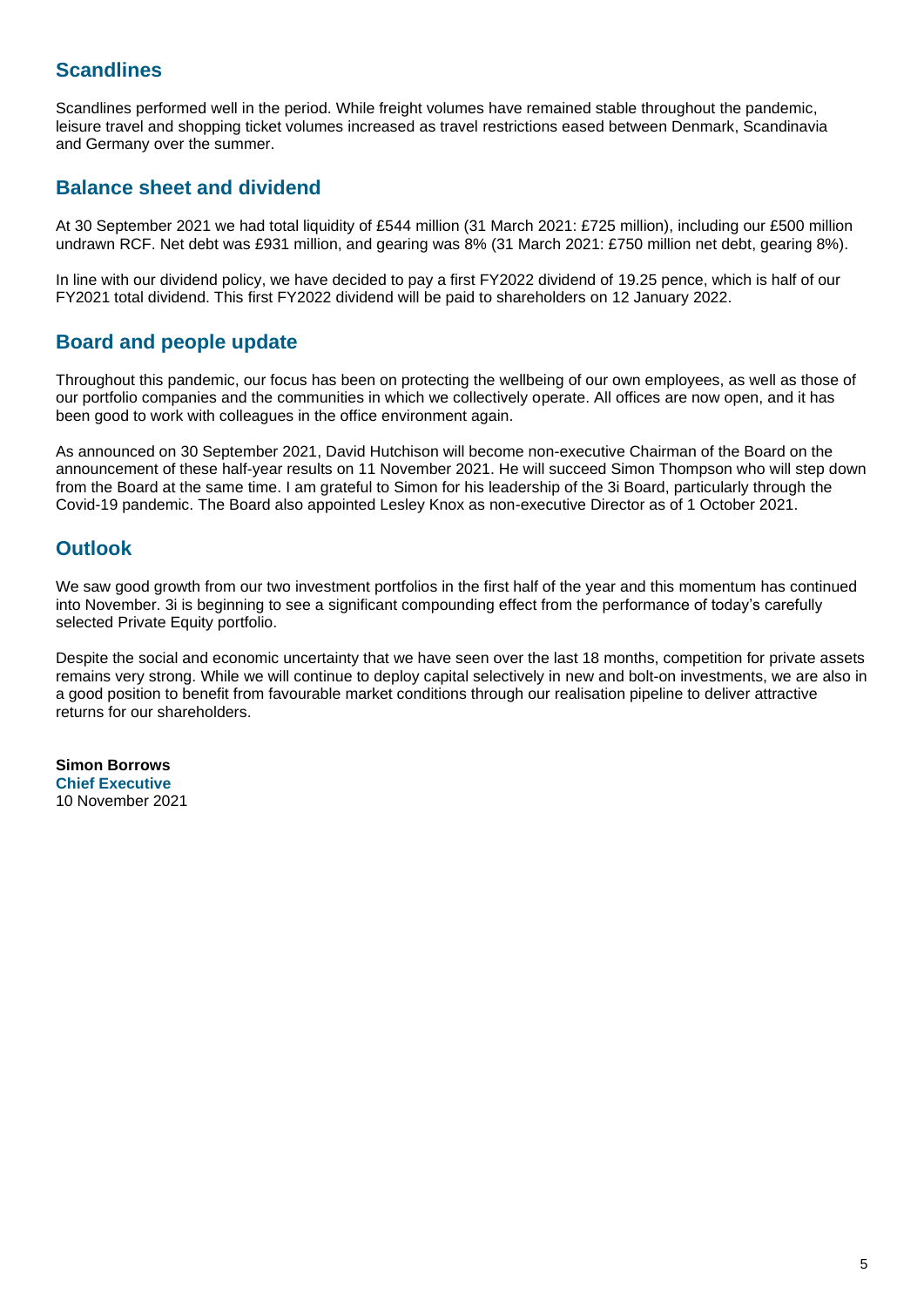## Business and Financial review

## **Private Equity**

Our Private Equity business delivered a very strong return in the first half, generating a GIR of £2,373 million (September 2020: £1,245 million), or 27% of the opening portfolio value (September 2020: 19%).

#### **Table 1: Gross investment return** for the six months to 30 September

|                                                            | 2021  | 2020  |
|------------------------------------------------------------|-------|-------|
| Investment basis                                           | £m    | £m    |
| Realised profits over value on the disposal of investments | 12    |       |
| Unrealised profits on the revaluation of investments       | 2,219 | 1.071 |
| <b>Dividends</b>                                           | 10    | 43    |
| Interest income from investment portfolio                  | 33    | 25    |
| Fees receivable                                            |       | 6     |
| Foreign exchange on investments                            | 97    | 97    |
| <b>Gross investment return</b>                             | 2,373 | 1,245 |
| Gross investment return as a % of opening portfolio value  | 27%   | 19%   |

### **Investment**

#### **Table 2: Private Equity cash investment** in the six months to 30 September 2021

|              |                                                 |                                                                                                |                  | <b>Proprietary</b> |
|--------------|-------------------------------------------------|------------------------------------------------------------------------------------------------|------------------|--------------------|
|              |                                                 |                                                                                                |                  | capital            |
|              |                                                 |                                                                                                |                  | investment         |
| Investment   | Type                                            | Business description/bolt on description                                                       | Date             | £m                 |
| ten23 health | Initial                                         | Drug product CDMO                                                                              | May 2021         |                    |
| Lugom        | Further                                         | Online lighting specialist retailer                                                            | <b>July 2021</b> | 57                 |
| MAIT         | <b>New</b>                                      | Provider of digital solutions in the DACH region                                               | September 2021   | 56                 |
|              |                                                 | Total Private Equity new and further cash investment                                           |                  | 120                |
| WilsonHCG    | Return of funding                               | Global provider of recruitment process outsourcing and other<br>talent solutions               | May 2021         | (3)                |
| SaniSure     | Return of funding                               | Manufacturer, distributor and integrator of single-use bioprocessing<br>systems and components | July 2021        | (59)               |
|              | <b>Total Private Equity return of funding</b>   |                                                                                                |                  | (62)               |
|              | <b>Total Private Equity cash net investment</b> |                                                                                                |                  | 58                 |

#### **Table 3: Private Equity portfolio bolt-on acquisitions – funded by the portfolio company**  in the six months to 30 September 2021

| Asset          | Name of acquisition                   | <b>Business description of bolt-on investments</b>                                      | Date             |
|----------------|---------------------------------------|-----------------------------------------------------------------------------------------|------------------|
| Lugom          | Lampemesteren                         | Online retailer of premium lighting products in the Nordic region                       | April 2021       |
| Cirtec Medical | Cardea Catheter<br><b>Innovations</b> | Contract manufacturer specialising in the design and development of<br>catheter systems | <b>July 2021</b> |
| Havea          | ixX Pharma                            | Independent player in the Belgian premium food supplement segment                       | September 2021   |

In the period, we invested £56 million in MAIT, an attractive platform in the software sector, with several strategic acquisition opportunities in a highly fragmented market. We provided initial capital to ten23 health in May 2021, creating a pure-play, patient-centric and sustainable biologics drug product CDMO focused on helping innovative biotech and pharma customers develop and commercialise injectable biopharmaceutical drugs. We will grow the ten23 health platform both organically and through acquisitions.

In July 2021, we invested a further £57 million in Luqom, which was primarily for the purchase of a minority holding. As a result of a refinancing, and within 12 months of our investment in Sani-Tech West, SaniSure returned £59 million of 3i's proprietary capital. Similarly, WilsonHCG returned £3 million of overfunding.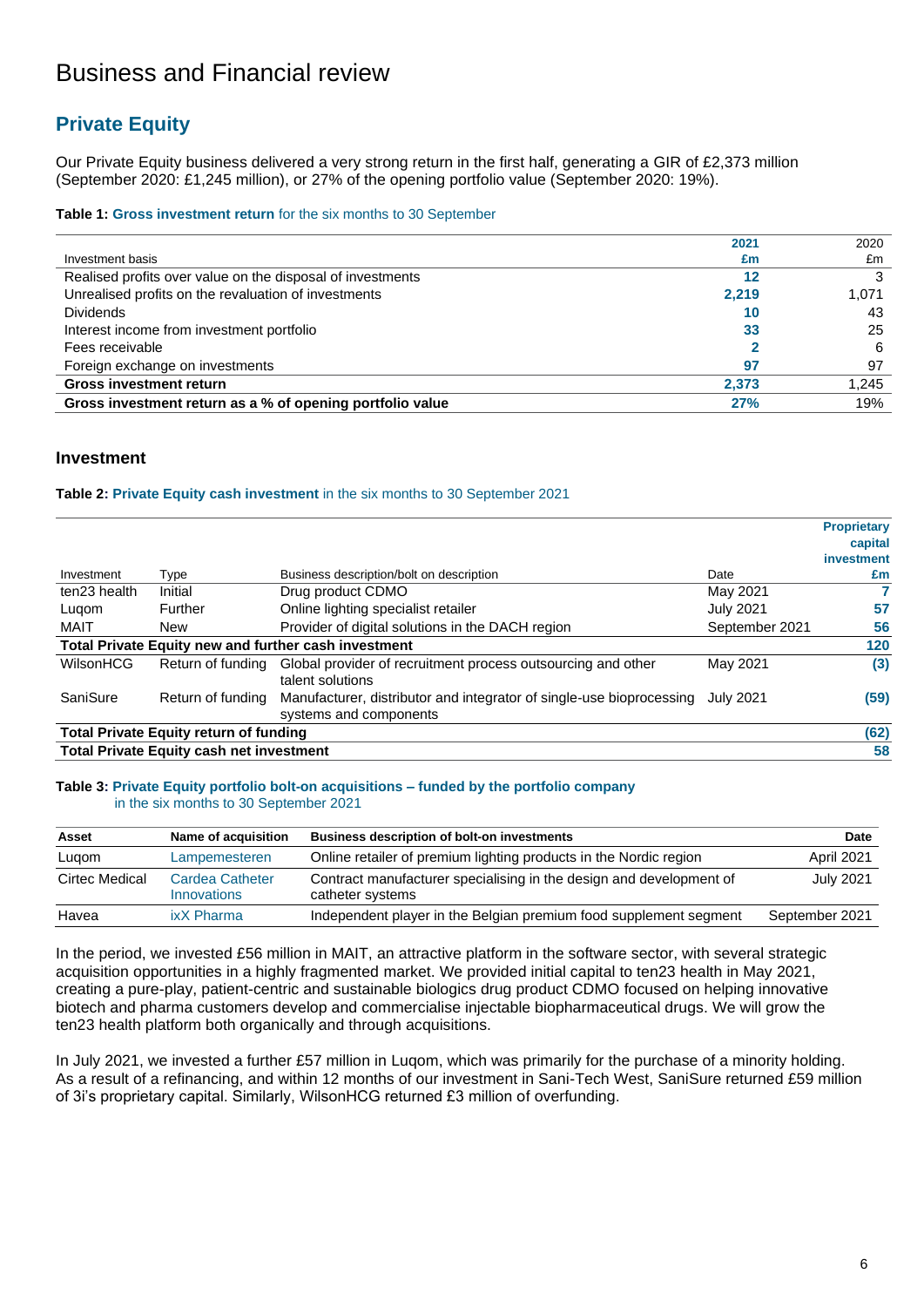We also continued to originate acquisition opportunities for our portfolio companies, as shown in table 3. All three of these bolt-on acquisitions were funded by the portfolio companies and represent Luqom's second, Cirtec Medical's eighth and Havea's fifth bolt-on acquisition since our original investment.

Since the period end, in October 2021, we invested £46 million in Dutch Bakery, an industrial bakery group specialised in home bake-off bread and snack products. We completed transformational bolt-on acquisitions for GartenHaus with the acquisition of Outdoor Toys, a UK-based online retailer of outdoor garden toys, investing £47 million of 3i proprietary capital, and for ten23 health, investing £62 million to support growth initiatives, including the scale up and expansion of the Basel formulation and drug development operations, as well as the acquisition of Swissfillon, a drug product fill and finish CDMO. The total 3i investment in the ten23 health platform is now £69 million. In November 2021, we completed a £36 million co-investment in insightsoftware the company that acquired our investment in Magnitude Software and announced Evernex's bolt-on acquisition of Emcon-IT, a leading player in the third-party hardware maintenance industry.

### **Realisations**

We recognised total realised proceeds of £118 million in the period (September 2020: £82 million). These comprise £84 million of refinancing proceeds from Royal Sanders, of which £4 million was recorded as income, and £17 million of proceeds from BoConcept following a partial repayment of a shareholder loan. Furthermore, we generated proceeds of £21 million from our legacy portfolio.

In September 2021, we agreed the sale of Magnitude Software for proceeds of £345 million, which were received in November 2021, realising a sterling money multiple of 2.5x and sterling IRR of 44% in the two and a half years since our initial investment.

### **Table 4: Private Equity realisations** in the six months to 30 September 2021

|                               |               |          | 31 March           |             |                          | Uplift on  |          |
|-------------------------------|---------------|----------|--------------------|-------------|--------------------------|------------|----------|
|                               |               | Calendar | 2021               | 3i realised | Profit                   | opening    | Residual |
|                               |               | year     | value <sup>1</sup> | proceeds    | in the year <sup>2</sup> | Value $^2$ | value    |
| Investment                    | Country       | invested | £m                 | £m          | £m                       | %          | £m       |
| <b>Refinancing</b>            |               |          |                    |             |                          |            |          |
| <b>Royal Sanders</b>          | Netherlands   | 2018     | 80                 | 80          |                          |            | 295      |
| <b>Full realisations</b>      |               |          |                    |             |                          |            |          |
| Other                         | n/a           | n/a      |                    | 2           |                          | 100%       |          |
| <b>Partial realisations</b>   |               |          |                    |             |                          |            |          |
| <b>BoConcept</b>              | Denmark       | 2016     | 17                 | 17          |                          |            | 240      |
| Other                         | n/a           | n/a      | n/a                | 8           |                          |            | n/a      |
| <b>Deferred consideration</b> |               |          |                    |             |                          |            |          |
| Eltel                         | <b>Nordic</b> | 2007     |                    | 10          | 10                       |            |          |
| Other                         | n/a           | n/a      | n/a                |             | и                        |            | n/a      |
| <b>Total Private Equity</b>   |               |          |                    |             |                          |            |          |
| realisations                  |               |          | 98                 | 118         | 12                       |            | 535      |

1 For partial realisations and refinancings, 31 March 2021 value represents value of stake sold or refinanced.

2 Cash proceeds realised in the period over opening value.

### **Portfolio performance**

**Table 5: Unrealised profits/(losses) on the revaluation of Private Equity investments<sup>1</sup>**in the six months to 30 September

|                                                     | 2021  | 2020  |
|-----------------------------------------------------|-------|-------|
|                                                     | £m    | £m    |
| <b>Action</b>                                       |       |       |
| Performance                                         | 1,491 | 644   |
| <b>Earnings based valuations (excluding Action)</b> |       |       |
| Performance                                         | 354   | 238   |
| Multiple movements                                  | 162   | 211   |
| <b>Other bases</b>                                  |       |       |
| Discounted cash flow ("DCF")                        | и     | (60)  |
| Other movements in unquoted investments             |       | (1)   |
| Imminent sale                                       | 166   | 11    |
| Quoted portfolio                                    | 45    | 28    |
| <b>Total</b>                                        | 2,219 | 1.071 |

1 More information on our valuation methodology, including definitions and rationale, is included in our Annual report and accounts 2021 on pages 188 to 189.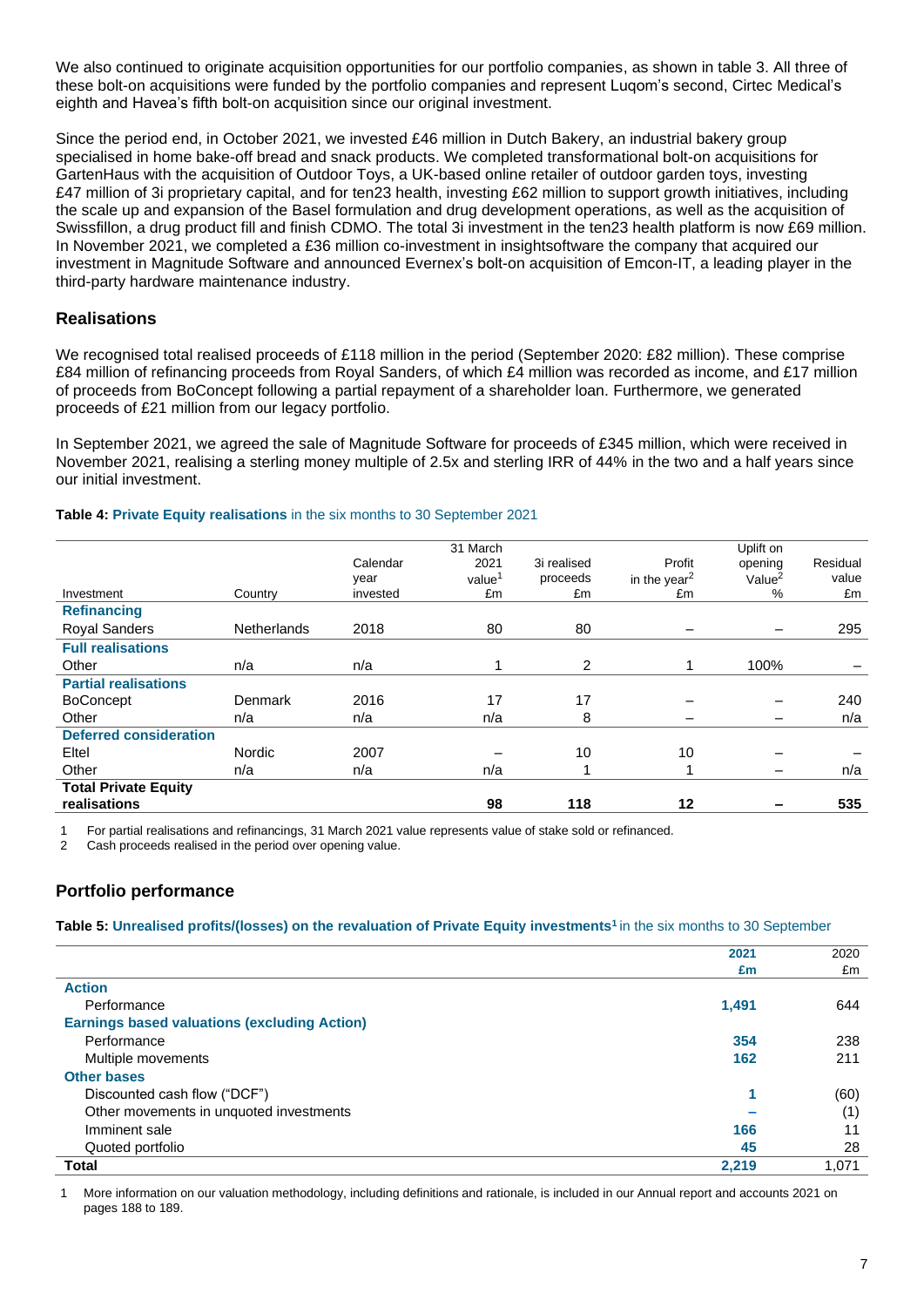### **Action valuation and performance**

In the nine months to the end of P9 2021, Action delivered very strong earnings growth and cash generation and continued its international store roll-out. This was reflected in the £1,491 million (September 2020: £644 million) unrealised profits shown in Table 5. As the largest Private Equity investment by value, it represented 55% of the Private Equity portfolio (31 March 2021: 52%). Further information on Action's performance in the period is provided in the CEO statement.

At 30 September 2021, Action was valued using its LTM run-rate earnings to the end of P9 2021 of €845 million. The LTM run-rate earnings used include our normal adjustment to reflect stores opened in the year, as well as the add back of €10 million of exceptional Covid-19 related costs incurred in Action's first quarter of 2021 and a €7 million adjustment for the 53rd week recognised in 2020. At 30 September 2021, Action was valued on a multiple of 18.5x net of the liquidity discount (31 March 2021: 18.5x). This resulted in a valuation of our 52.7% stake in Action of £6,100 million (31 March 2021: £4,566 million).

### **Performance (excluding Action)**

Our top 20 assets, excluding Action, generated good unrealised profits in the period. BoConcept continues to trade strongly on the back of operational improvements implemented since our initial investment. The business has benefitted from increased spending on the home in some countries and, despite continued retail closures in other geographies, sales in the first five months of its fiscal year to April 2022 increased by more than 20% on the prior year. Luqom has continued to benefit from the structural shift to online shopping and increased consumer focus on the home and living category. Encouragingly, despite the lifting of restrictions enabling shoppers to visit competitors' physical stores, the company has continued to grow revenue and outpace its peers' growth rates. In addition to completing the bolt-on acquisition of Lampemesteren, the business has further internationalised its footprint with QLF, a company it acquired in 2019, launching a further ten webshops in Southern and Eastern Europe since the beginning of 2021. GartenHaus, which also operates in the e-commerce space, has benefitted from similar market trends. The company's proactive supplier management and pricing strategies enabled the business to grow earnings despite raw material price increases and longer delivery times. Hans Anders performed resiliently through the first quarter of 2021 despite significant Covid-19 restrictions. Following the easing of restrictions in the second quarter of 2021, the business has seen an increase in footfall and purchases, with particularly strong performance in the Netherlands and Belgium. The business is also benefitting from its successful omni-channel strategy and increased operational efficiency since the onset of the pandemic. Royal Sanders has seen a more normalised level of demand for hand gels and hand wash in the six months to the end of September 2021 and is addressing industry wide raw material price inflation with pricing strategies and new account wins.

The majority of our UK portfolio performed well in the period. Tato has maintained good momentum into 2021, following a combination of sustained demand for its core biocides products and strong supply levels through the pandemic from its global platform. The business returned dividend income of £4 million to 3i in the period. AES has remained resilient throughout the pandemic and has continued to grow earnings as a result of increased sales volumes and operational efficiencies. MPM has benefitted from the pandemic-related increase in pet ownership over the last 18 months. This step change increase in new pet households represents a significant and lasting source of demand for pet care products and services across all regions.

Our healthcare sector investments continue to generate good returns. SaniSure is benefitting from strong momentum in the biologics and single-use markets, and generated record levels of new orders in the first six months of 2021. The business continues to ramp up its capacity to meet the fast-growing demand, while in parallel working to commercialise innovative new solutions. Q Holding's medical device business is seeing good growth due to a strong rebound in procedure volumes in its core markets, including emerging markets that were particularly impacted in 2020 and the first half of 2021, whilst its electrical connector seal business has seen increased demand as a result of the shift towards electrification and connectivity in mobility technology applications and industrial markets. The bolt-on acquisition of Cardea Catheter Innovations for Cirtec Medical in the period further diversifies its end-market exposure. The business is well positioned to continue its long-term strong growth in the coming years, including in the near term capitalising on expected re-ramping of inventories of key customers and increasing procedure volumes following destocking in the last year and general lower procedures levels that have not fully recovered globally.

As at 30 September 2021, only 1% of the Private Equity portfolio by value was exposed to the leisure travel end market. arrivia continues to operate resiliently and saw a noticeable recovery in bookings in the first six months of 2021 for travel lines such as hotel, resort, air and car, before momentum slowed over the late summer as travellers reacted to variants of Covid-19. Leisure cruising, arrivia's primary market, remains challenging. Our expectation is that leisure cruising passenger numbers will recover through 2022 and 2023. Audley Travel's performance has closely mirrored Covid-19 incidence rates and Government policy across its US and UK markets. Recent easing of UK travel restrictions and improving Covid-19 rates in the US have driven improved enquiries and bookings across the business. In October 2021, we invested a further £25 million in Audley Travel to support the business as it recovers from the pandemic. Further information on the valuation of Audley Travel can be found under the DCF heading below.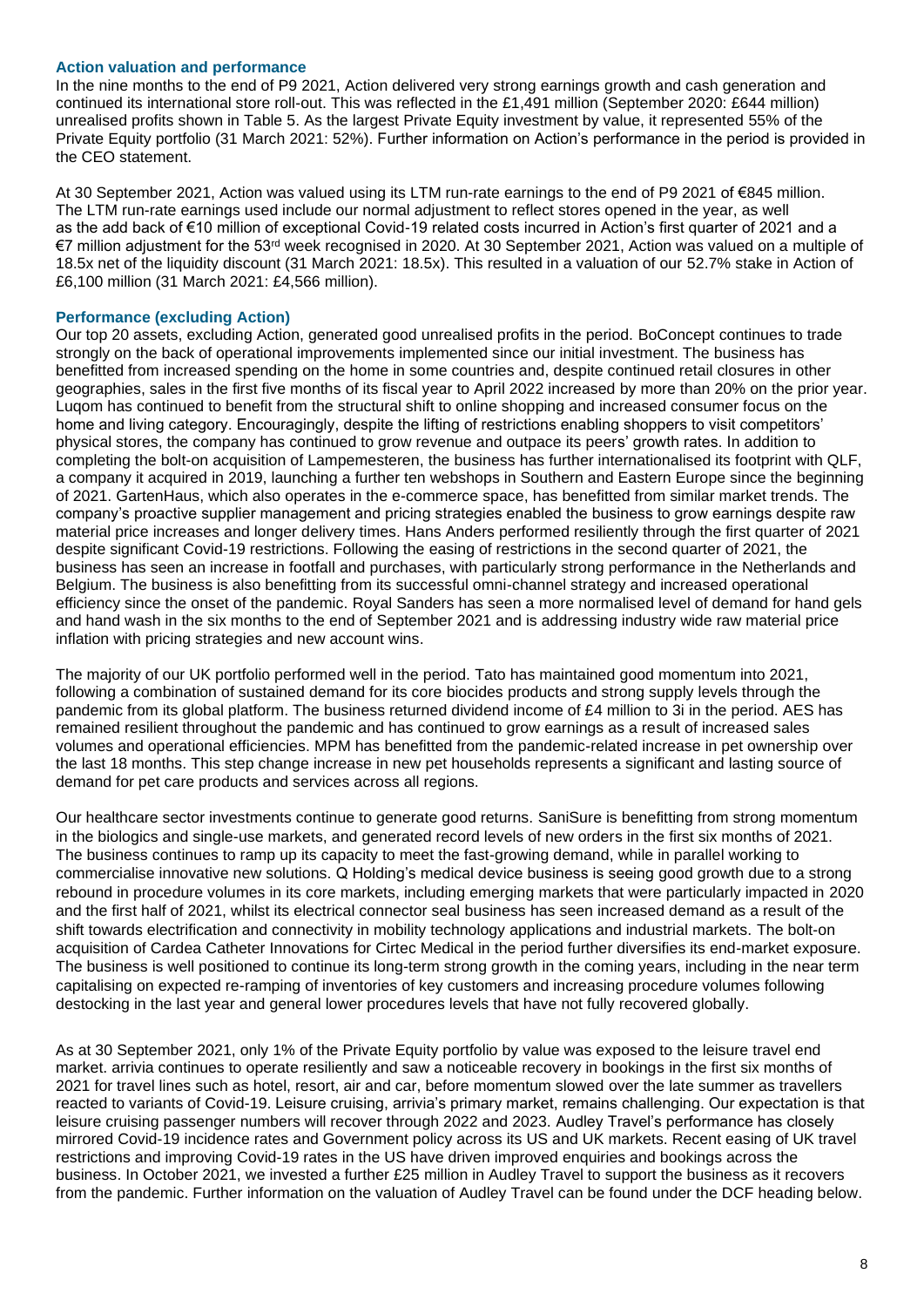Formel D continues to be severely challenged by the continued contraction of automotive production volumes, delayed production launches particularly in Europe, which is Formel D's primary market, by a significant shortage of semiconductors, as well as company specific operational issues on which progress is being made.

Overall, 96%**<sup>1</sup>** of the top 20 portfolio companies by value in our Private Equity portfolio grew their earnings in the 12 months to 30 June 2021 (September 2020: 85%).

1 Includes top 20 Private Equity portfolio companies by value excluding Magnitude Software valued on imminent sale basis.

#### **Table 6: Portfolio earnings growth of the top 20 Private Equity investments<sup>1</sup>**

|          |                            | 3i carrying value    |
|----------|----------------------------|----------------------|
|          | <b>Number of companies</b> | at 30 September 2021 |
|          | at 30 September 2021       | £m                   |
| $<$ 0%   |                            | 463                  |
| $0 - 9%$ |                            | 1,067                |
| 10 - 19% |                            | 1,106                |
| 20 - 29% |                            | 254                  |
| $>30\%$  |                            | 7.721                |

1 Includes top 20 Private Equity companies by value excluding Magnitude Software valued on imminent sale basis. This represents 95% of the Private Equity portfolio by value (31 March 2021: 98%). LTM adjusted earnings to 30 June 2021 and Action based on LTM run-rate earnings to P9 2021. P9 2021 runs to 3 October 2021.

Leverage across the portfolio was 3.3x at 30 September 2021 (31 March 2021: 3.9x). Excluding Action, leverage across the portfolio was 4.4x (31 March 2021: 4.3x). Table 7 shows the ratio of net debt to adjusted earnings by portfolio value at 30 September 2021.

### **Table 7: Ratio of net debt to adjusted earnings<sup>1</sup>**

|          |                            | 3i carrying value    |
|----------|----------------------------|----------------------|
|          | <b>Number of companies</b> | at 30 September 2021 |
|          | at 30 September 2021       | £m                   |
| < 1x     |                            | 871                  |
| $1 - 2x$ |                            | 22                   |
| $2 - 3x$ |                            | 6,100                |
| $3 - 4x$ |                            | 1,148                |
| $4 - 5x$ | 5                          | 733                  |
| $5 - 6x$ | a                          | 802                  |
| >6x      |                            | 144                  |

1 This represents 88% of the Private Equity portfolio by value (31 March 2021: 88%). Quoted holdings, assets valued on an imminent sale basis, deferred consideration and companies with net cash are excluded from the calculation. Net debt and adjusted earnings as at 30 June 2021. Action based on net debt at P9 2021 and LTM run-rate earnings to P9 2021.

### **Multiple movements**

In setting or changing a multiple, we consider several factors such as relative performance, investment size, recent comparable transactions and exit plans, and monitor external equity markets. Where appropriate, we adjust the multiples for the impact of the applicable lease accounting standards.

At 30 September 2021, we changed valuation multiples for a small number of our portfolio companies to reflect their strong performance and position relative to the sector.

The multiple of run-rate earnings used to value Action at 30 September 2021 remained at 18.5x net of the liquidity discount. Based on the valuation of the investment at 30 September 2021, a 1.0x movement in Action's post-discount multiple would have an impact of £383 million on the valuation of 3i's investment.

### **DCF**

Audley Travel remains valued on a DCF basis and its valuation reflects our continuing expectation that a sustained recovery in the UK and US travel markets to 2019 levels will take some time.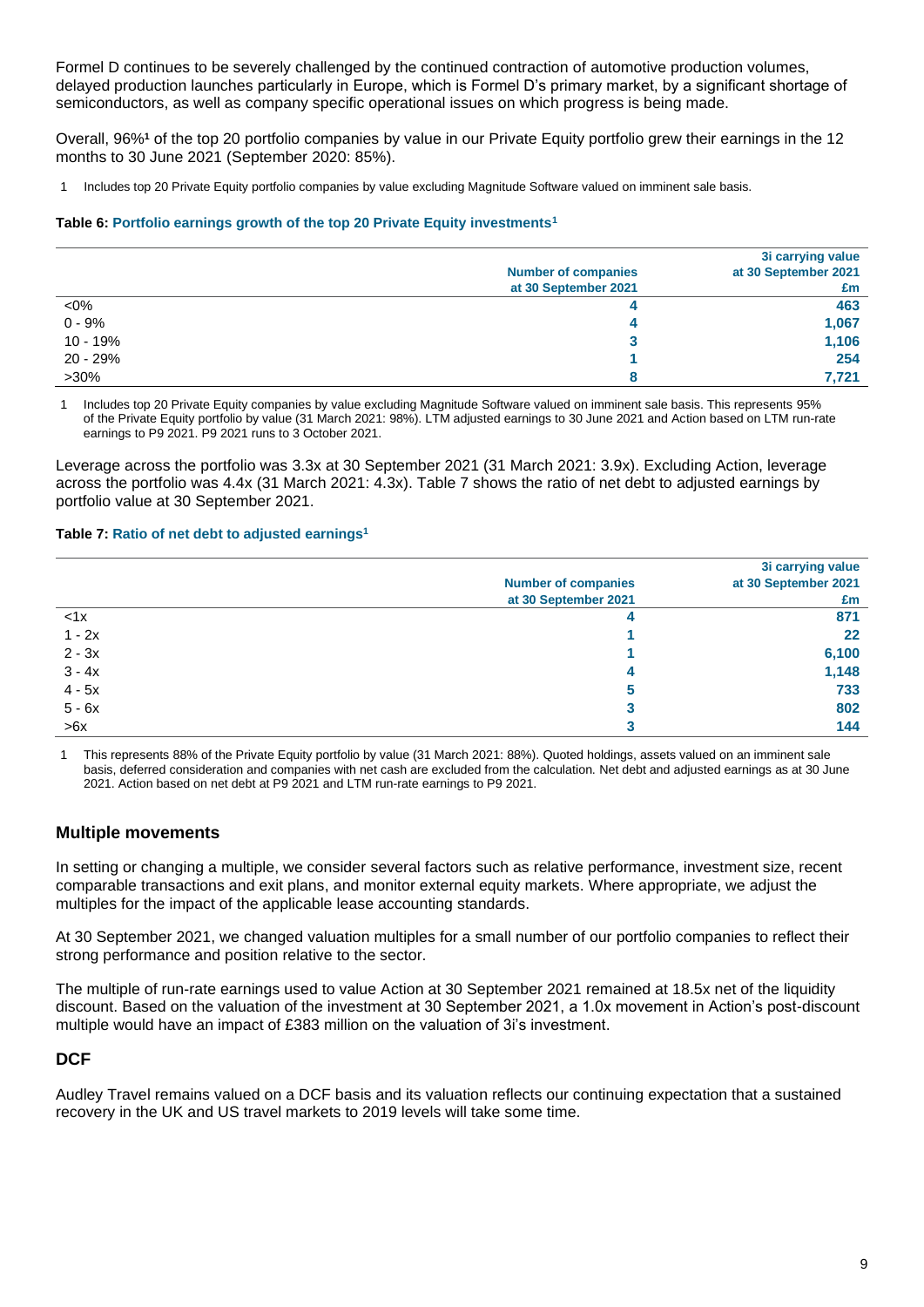### **Imminent sale**

At 30 September 2021, Magnitude Software was valued on an imminent sale basis after we agreed a sale of the business at a 109% uplift to opening value at 31 March 2021. The significant uplift reflects the current market conditions, investments made in the business during our ownership, and the strategic value of the business. We received proceeds of £345 million in November 2021 from the divestment.

### **Quoted portfolio**

Basic-Fit is the only quoted asset in the Private Equity portfolio. We recognised an unrealised value gain of £45 million from Basic-Fit in the period (September 2020: £28 million) as its share price increased to €39.58 at 30 September 2021 (31 March 2021: €32.85). In April 2021, Basic-Fit raised further capital at €34 per share. We did not participate in that equity raise and, as a result, our residual stake was reduced from 12.8% to 11.6%. At 30 September 2021, our residual 11.6% shareholding was valued at £261 million (31 March 2021: 12.8% shareholding valued at £214 million). In November 2021, we announced the partial sale of our stake in Basic-Fit at €44.25 per share, generating proceeds of c.£146 million. We retain a 5.7% holding in that business.

### **Private Equity proprietary capital**

At 30 September 2021, the portfolio consisted of 34 assets (31 March 2021: 33 assets). The value of 3i's Private Equity proprietary capital increased to £11.1 billion (31 March 2021: £8.8 billion) principally due to unrealised value movements in the period.

### **Table 8: Private Equity 3i proprietary capital**

|                       | <b>Proprietary capital value</b> | <b>Vintage</b>     | Proprietary capital value | Vintage                     |
|-----------------------|----------------------------------|--------------------|---------------------------|-----------------------------|
|                       | 30 September 2021                | money multiple $3$ | 31 March 2021             | money multiple <sup>3</sup> |
| Vintages <sup>1</sup> | £m                               | 30 September 2021  | £m                        | 31 March 2021               |
| Buyouts 2010-2012     | 2,096                            | 11.3x              | 1.569                     | 10.2x                       |
| Growth 2010-2012      | 18                               | 2.1x               | 16                        | 2.1x                        |
| 2013-2016             | 953                              | 2.2x               | 829                       | 2.1x                        |
| 2016-2019             | 2,505                            | 1.8x               | 2.062                     | 1.4x                        |
| 2019-2022             | 863                              | 1.3x               | 745                       | 1.1x                        |
| Other $2$             | 4,680                            | n/a                | 3,593                     | n/a                         |
| <b>Total</b>          | 11.115                           |                    | 8,814                     |                             |

1 Assets included in these vintages are disclosed in the Glossary on pages 45 and 47.

2 Includes value of £4,004 million (31 March 2021: £2,997 million) held in Action through the 2020 Co-investment vehicles and 3i.

3 Vintage money multiple includes unrealised value.

The value of the Private Equity portfolio including third-party capital increased to £14.8 billion (31 March 2021: £11.6 billion) principally due to the increase in the valuations of Action and several other top 20 Private Equity assets.

### **Table 9: Private Equity assets by geography**

|                    |                     | 3i carrying value<br>at 30 September 2021 |
|--------------------|---------------------|-------------------------------------------|
| 3i office location | Number of companies | £m                                        |
| Netherlands        | 5                   | 7,219                                     |
| France             | ົ                   | 548                                       |
| Germany            |                     | 922                                       |
| UK                 | 8                   | 904                                       |
| US                 | 9                   | 1,500                                     |
| Other              | 3                   | 22                                        |
| <b>Total</b>       | 34                  | 11,115                                    |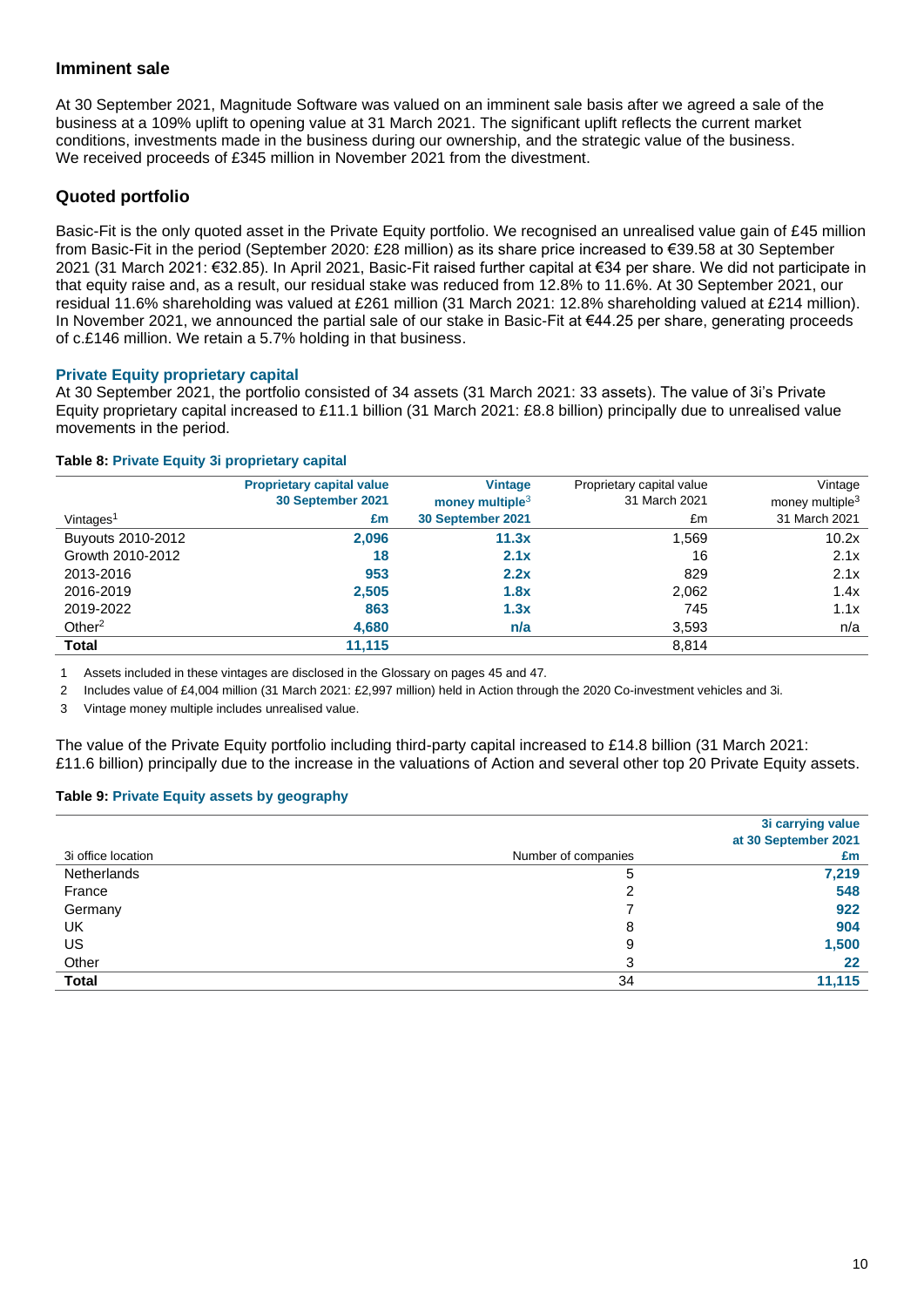## **Infrastructure**

Our infrastructure business generated a GIR of £60 million, or 5% on the opening portfolio value (September 2020: £134 million, 12%) in the period, principally from 3iN's share price appreciation and dividend income.

**Table 10: Gross investment return** for the six months to 30 September

|                                                           | 2021 | 2020 |
|-----------------------------------------------------------|------|------|
| Investment basis                                          | £m   | £m   |
| <b>Realised profits</b>                                   |      |      |
| Unrealised profits on the revaluation of investments      | 30   | 127  |
| <b>Dividends</b>                                          | 15   | 14   |
| Interest income from investment portfolio                 |      |      |
| Foreign exchange on investments                           |      | (16) |
| Movement in the fair value of derivatives                 |      |      |
| <b>Gross investment return</b>                            | 60   | 134  |
| Gross investment return as a % of opening portfolio value | 5%   | 12%  |

### **3iN performance**

The 3iN portfolio is performing strongly, with the majority of its portfolio companies meeting or exceeding the expectations set at the beginning of this financial year. In the six months to 30 September 2021, 3iN generated a total return on opening NAV of 10.6% (September 2020: 4%) and is on track to meet its dividend target of 10.45 pence per share, up 6.6% year-on-year.

In the period, 3iN completed the acquisition of a 60% stake in DNS:NET, an independent telecommunications provider in Germany, for €182 million, and invested £12 million in ESVAGT to fund further growth in the offshore wind segment, including three new Service Operation Vessels ("SOV") under long term charter with MHI Vestas. In April 2021, Joulz, an existing portfolio company, completed the acquisition of Zonel Energy, a provider of solar rooftop solutions to businesses across the Netherlands. At the end of September 2021, 3iN announced the divestment of Oystercatcher's four European terminals driving a 69% uplift to its 31 March 2021 valuation. Oystercatcher continues to own a 45% stake in Oiltanking Singapore Limited. Oystercatcher's unrealised money multiple is now 3.0x and unrealised IRR is 13.9% over 3iN's 14-year investment period.

As 3iN's investment manager, 3i received a management fee of £16 million in the period (September 2020: £12 million).

### **Performance of 3i's proprietary capital Infrastructure portfolio**

### **Table 11: Unrealised profits on the revaluation of Infrastructure investments<sup>1</sup>**in the six months to 30 September

|               | 2021         | 2020 |
|---------------|--------------|------|
|               | £m           | £m   |
| Quoted        | 20           | 113  |
| DCF<br>Fund   |              |      |
|               |              |      |
| Imminent sale | <b>COLOR</b> |      |
| <b>Total</b>  | 30           | 127  |

1 More information on our valuation methodology, including definitions and rationale, is included in our Annual report and accounts 2021 on pages 188 to 189.

### **Quoted stake in 3iN**

3iN's share price increased by 3% in the first half of the year and closed at 304 pence on 30 September 2021 (31 March 2021: 296 pence). We recognised £20 million of unrealised profits on our 3iN investment and £13 million of dividend income (September 2020: £113 million of unrealised value growth and £12 million of dividend income). At 30 September 2021, our investment in 3iN was valued at £817 million (31 March 2021: £797 million).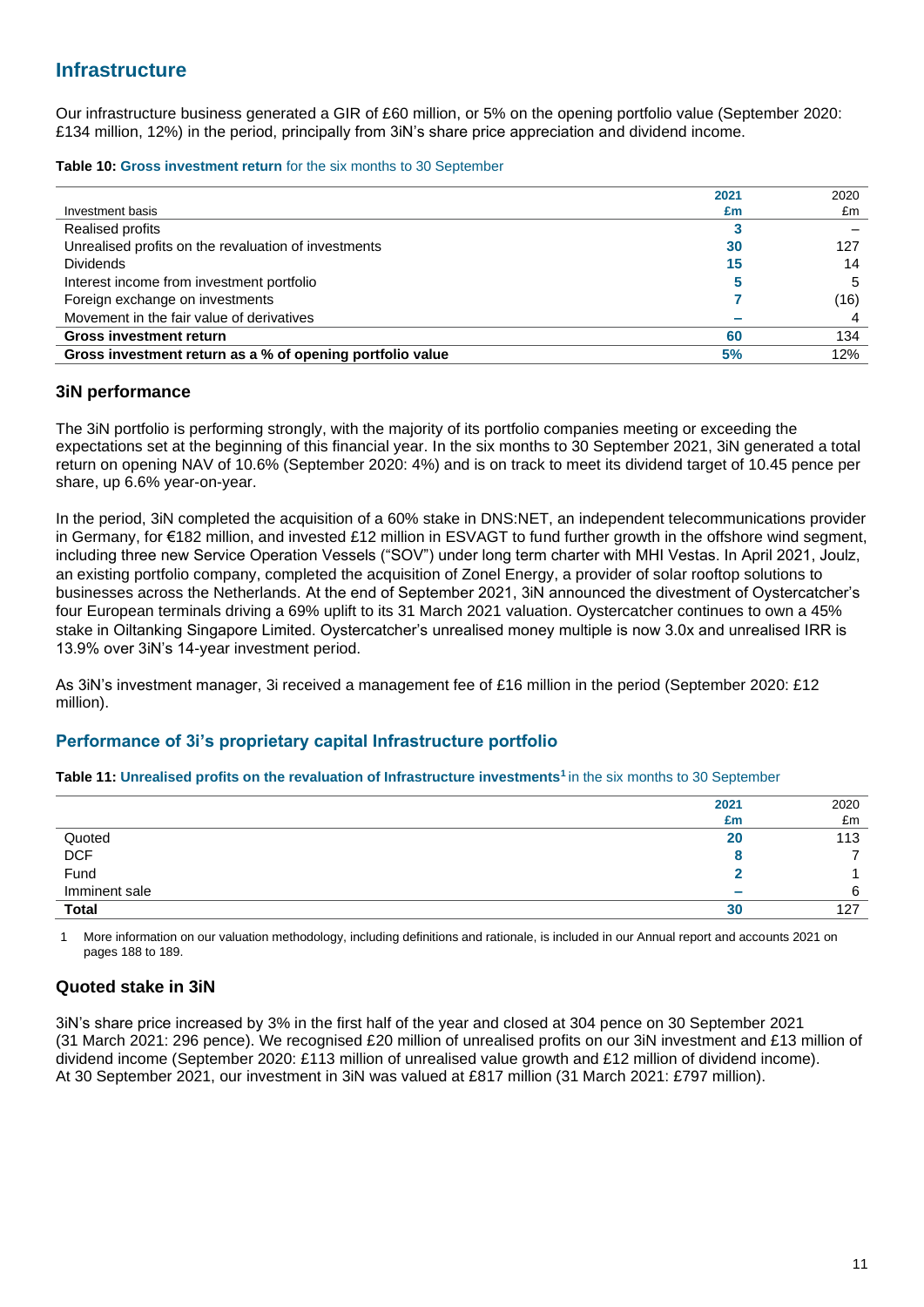### **US Infrastructure**

Regional Rail has seen good performance with the business benefitting from its geographic and end-market diversification. Smarte Carte performed well in the period compared to the same period in 2020, with its airport carts segment being the key driver of performance, following an accelerated recovery of US domestic leisure travel. However, caution remains over the timing of the recovery of the international travel market. Both assets were valued on a DCF basis at 30 September 2021.

### **Other funds**

The 3i European Operational Projects Fund and 3i Managed Infrastructure Acquisitions LP performed in line with expectations in the period. At the end of September 2021, the 3i European Operational Projects Fund made a c.€30 million commitment to invest in NEoT Green Mobility to fund its pipeline of future projects of which €6.5 million has been drawn to date. The fund is now c.70% committed. In the period we recognised £6 million of realised proceeds from KMC Roads, an investment in our 3i India Infrastructure Fund.

Infrastructure AUM increased to £5.1 billion (31 March 2021: £4.9 billion) and we generated fee income of £23 million from our fund management activities in the period (September 2020: £19 million).

### **Table 12: Assets under management as at 30 September 2021**

|                              |               |            |                 |                 |                            |            | <b>Fee</b>   |
|------------------------------|---------------|------------|-----------------|-----------------|----------------------------|------------|--------------|
|                              |               |            |                 |                 |                            |            | income       |
|                              |               |            |                 |                 | % invested <sup>2</sup> at |            | earned in    |
|                              | Close         |            | 3i commitment/  | Remaining 3i    | September                  | <b>AUM</b> | the period   |
| Fund/strategy                | date          | Fund size  | share           | commitment      | 2021                       | £m         | £m           |
| 3iN <sup>1</sup>             | Mar 07        | n/a        | £817m           | n/a             | n/a                        | 2,706      | 16           |
| 3i Managed Infrastructure    |               |            |                 |                 |                            |            |              |
| <b>Acquisitions LP</b>       | <b>Jun 17</b> | £698m      | £35m            | £5m             | 86%                        | 979        | 3            |
| 3i European Operational      |               |            |                 |                 |                            |            |              |
| Projects Fund                | Apr 18        | €456m      | €40m            | €14m            | 62%                        | 242        |              |
| <b>BIIF</b>                  | May 08        | £680m      | n/a             | n/a             | 90%                        | 462        | $\mathbf{2}$ |
| 3i India Infrastructure Fund | Mar 08        | US\$1,195m | <b>US\$250m</b> | <b>USD\$35m</b> | 73%                        |            |              |
| 3i managed accounts          | various       | n/a        | n/a             | n/a             | n/a                        | 353        |              |
| US Infrastructure            | various       | n/a        | n/a             | n/a             | n/a                        | 310        |              |
| <b>Total</b>                 |               |            |                 |                 |                            | 5,052      | 23           |

1 AUM based on the share price at 30 September 2021.<br>2 % invested is the capital deployed into investments and

2 % invested is the capital deployed into investments against the total Fund commitment.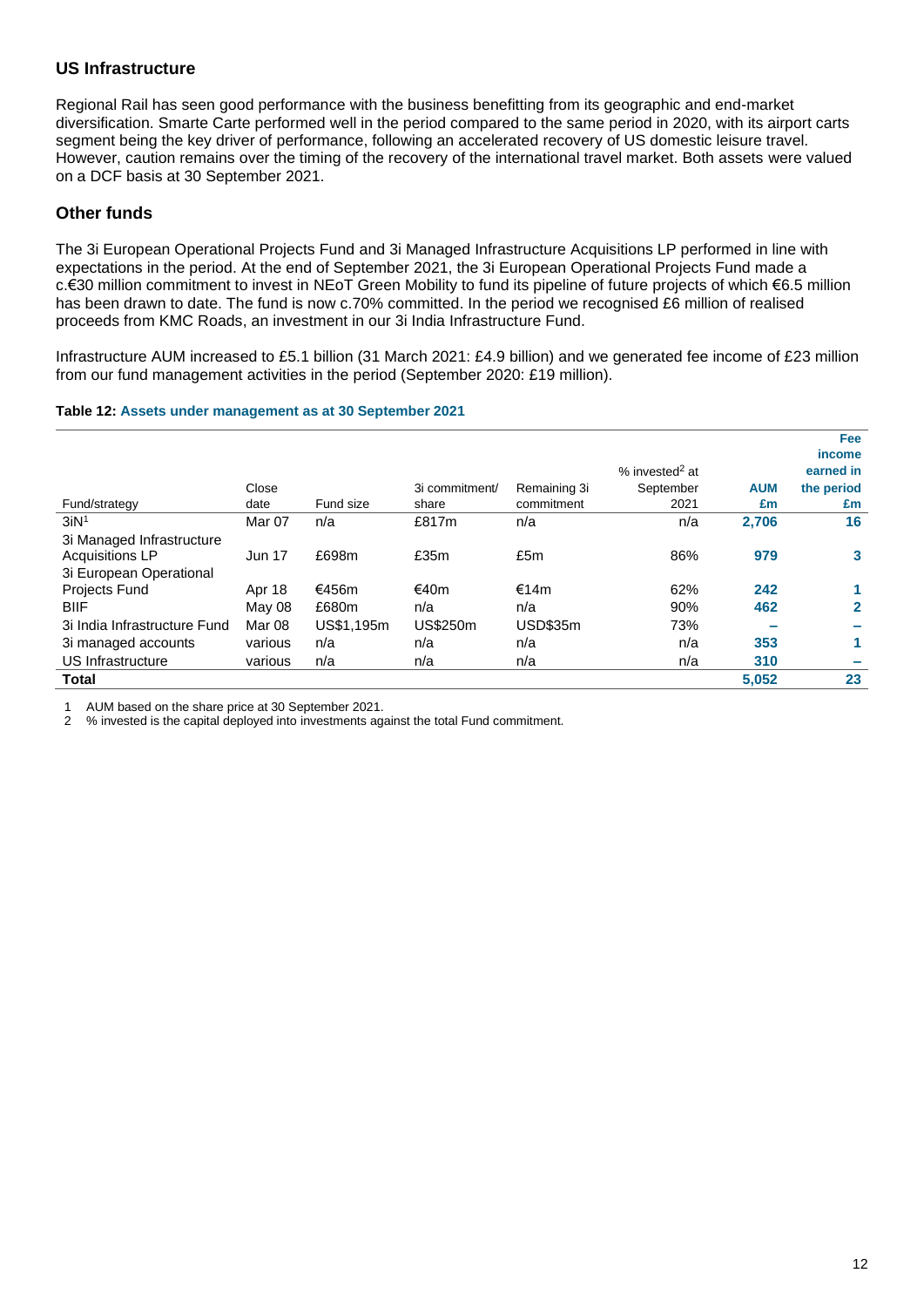## **Scandlines**

Scandlines generated a GIR of £30 million (September 2020: £15 million) or 7% of opening portfolio value (September 2020: 3%) in the period.

**Table 13: Gross investment return** for the six months to 30 September

|                                                           | 2021 | 2020 |
|-----------------------------------------------------------|------|------|
| Investment basis                                          | £m   | £m   |
| Unrealised profit on the revaluation of investments       | 30   | 12   |
| Foreign exchange on investments                           |      |      |
| Movement in the fair value of derivatives                 | (4)  | (8)  |
| <b>Gross investment return</b>                            | 30   | 15   |
| Gross investment return as a % of opening portfolio value | 7%   | 3%   |

### **Performance**

Scandlines performed well in the period. Freight volumes remained resilient and were ahead of 2019 levels. As expected, leisure travel and shopping ticket volumes were weak in the first six months of 2021 as a result of travel restrictions. However, following the lifting of restrictions at the start of July 2021, leisure travel trading has improved, and volumes are now back to 2019 levels. The business remains cash generative and is well positioned to resume its distributions.

At 30 September 2021, Scandlines was valued at £469 million (31 March 2021: £435 million) on a DCF basis.

### **Foreign exchange**

We hedge the balance sheet value of our investment in Scandlines. We recognised no gain or loss on foreign exchange translation (September 2020: £3 million gain).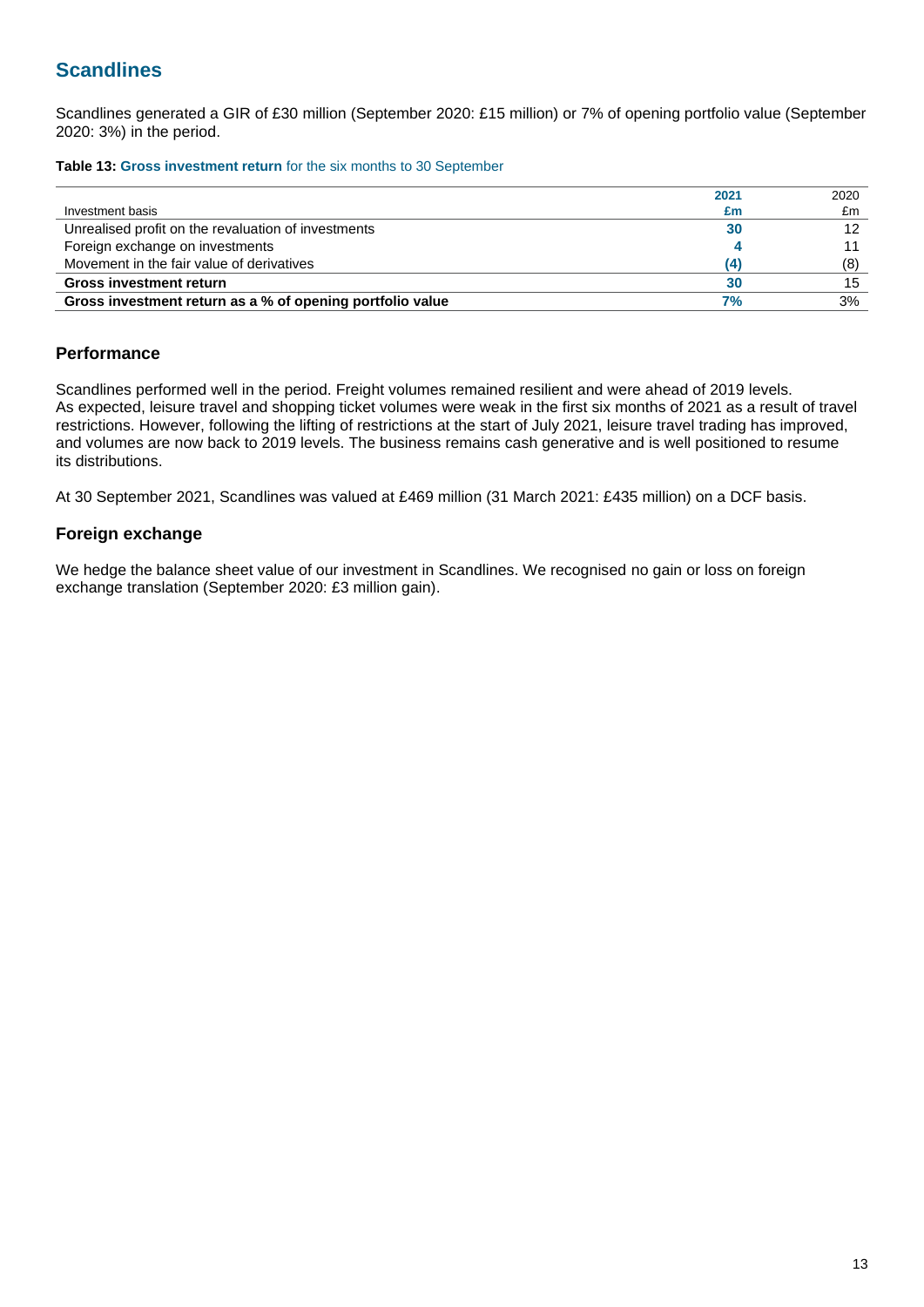## **Overview of financial performance**

3i generated a total return of £2,199 million, or a profit on opening shareholders' funds of 24%, in the six months to 30 September 2021 (September 2020: £1,142 million, or 15%). The diluted NAV per share at 30 September 2021 increased to 1,153 pence (31 March 2021: 947 pence) after the payment of the second FY2021 dividend of £203 million, or 21.0 pence per share (September 2020: £169 million, 17.5 pence per share) in July 2021.

### **Table 14: Gross investment return** for the six months to 30 September

|                                                           | 2021  | 2020  |
|-----------------------------------------------------------|-------|-------|
| Investment basis                                          | £m    | £m    |
| <b>Private Equity</b>                                     | 2,373 | 1.245 |
| Infrastructure                                            | 60    | 134   |
| Scandlines                                                | 30    | 15    |
| <b>Gross investment return</b>                            | 2.463 | 1.394 |
| Gross investment return as a % of opening portfolio value | 24%   | 17%   |
|                                                           |       |       |
| Total comprehensive income ("Total return")               | 2.199 | 1.142 |
| Total return on opening shareholders' funds               | 24%   | 15%   |

GIR was £2,463 million in the period (September 2020: £1,394 million) driven by the strong performance of Action and the majority of our other top 20 investments. The GIR also includes a £104 million net foreign currency gain on translation of our investments (September 2020: £88 million gain). Further information on the Private Equity, Infrastructure and Scandlines valuations is included in their respective sections of this Business and Financial review.

### **Operating cash (loss)/profit**

**Table 15: Operating cash (loss)/profit** for the six months to 30 September

|                                       | 2021 | 2020 |
|---------------------------------------|------|------|
|                                       | £m   | £m   |
| Cash fees from external funds         | 24   | 19   |
| Cash portfolio fees                   |      |      |
| Cash portfolio dividends and interest | 26   | 62   |
| <b>Cash income</b>                    | 53   | 83   |
| Cash operating expenses <sup>1</sup>  | (72) | (69) |
| <b>Operating cash (loss)/profit</b>   | (19) | 14   |

1 Cash operating expenses include operating expenses paid and lease payments.

3i generated an operating cash loss of £19 million in the period (September 2020: £14 million profit). Cash income decreased to £53 million (September 2020: £83 million) principally due to the reduction of dividend income compared to the same period last year, which included a significant non-recurring dividend. Cash operating expenses incurred during the period increased to £72 million (September 2020: £69 million) driven principally by higher variable compensation costs. We expect to report an operating cash profit at 31 March 2022, due to a good pipeline of cash income.

### **Foreign exchange**

At 30 September 2021, 86% of the Group's assets were denominated in euros or US dollars (31 March 2021: 84%). The Group recorded a total foreign exchange gain of £98 million net of derivatives during the period (September 2020: £80 million) as a result of the weakening of sterling against the euro and US dollar.

### **Table 16: Net assets and sensitivity by currency** at 30 September 2021

|                   |         | <b>Net</b><br>assets |    | $1\%$<br>sensitivity |
|-------------------|---------|----------------------|----|----------------------|
|                   | FX rate | £m                   | %  | £m                   |
| Sterling          | n/a     | 1,269                | 12 | n/a                  |
| Euro <sup>1</sup> | 1.1633  | 7,813                | 70 | 77                   |
| US dollar         | 1.3481  | 1,827                | 16 | 18                   |
| Danish krone      | 8.6500  | 240                  | 2  | 2                    |
| Other             | n/a     | 24                   | -  | n/a                  |
| <b>Total</b>      |         | 11,173               |    |                      |

1 Sensitivity impact is net of derivatives.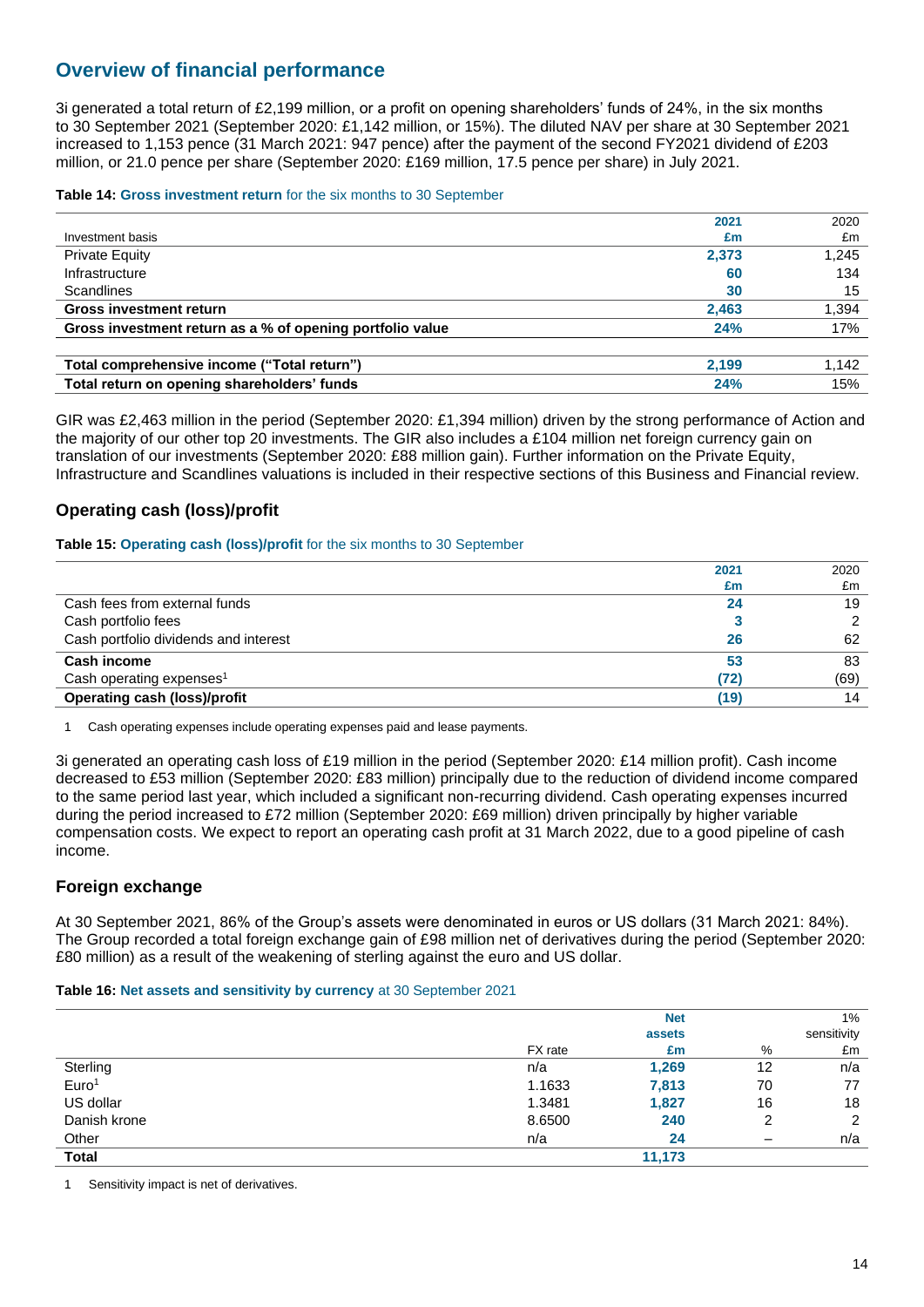### **Carried interest and performance fees payable and receivable**

We pay carried interest to participants in plans relating to our proprietary capital invested. We also receive performance fees from third-party funds and pay a portion of that carry received to participants in our carry plans. Carried interest at 30 September 2021 was calculated assuming that remaining assets in the portfolio were realised at their fair value at that date.

#### **Table 17: Carried interest and performance fees** for the six months to 30 September

| Consolidated statement of comprehensive income   | 2021  | 2020 |
|--------------------------------------------------|-------|------|
|                                                  | £m    | £m   |
| Carried interest and performance fees receivable |       |      |
| <b>Private Equity</b>                            |       | (2)  |
| <b>Total</b>                                     |       | (2)  |
| Carried interest and performance fees payable    |       |      |
| <b>Private Equity</b>                            | (194) | (61) |
| Infrastructure                                   | (6)   | (2)  |
| <b>Total</b>                                     | (200) | (63) |
| Net carried interest payable                     | (198) | (65) |

### **Table 18: Carried interest and performance fees**

| Consolidated statement of financial position     | <b>30 September</b> | 31 March |
|--------------------------------------------------|---------------------|----------|
|                                                  | 2021                | 2021     |
|                                                  | £m                  | £m       |
| Carried interest and performance fees receivable |                     |          |
| <b>Private Equity</b>                            | 10                  | 8        |
| Infrastructure                                   |                     | 8        |
| <b>Total</b>                                     | 10                  | 16       |
| Carried interest and performance fees payable    |                     |          |
| <b>Private Equity</b>                            | (727)               | (533)    |
| Infrastructure                                   | (10)                | (27)     |
| Total                                            | (737)               | (560)    |

### **Carried interest and performance fees payable**

In Private Equity, we typically accrue net carried interest payable at between 10% and 13% of gross investment return. We accrued carried interest payable of £194 million (September 2020: £61 million) for Private Equity in the period. This was driven by the strong gross investment return generated from the 2016-19 vintage and the continued strong performance of the 2010-12 vintage, which includes Action. We are not yet accruing carried interest payable for the 2019-22 vintage.

Carried interest is paid to participants when cash proceeds have actually been received following a realisation, refinancing event or other cash distribution and performance hurdles are passed in cash terms. Due to the length of time between investment and realisation, the schemes are long term in nature and active for a number of years. Their participants are both current and previous employees of 3i.

Overall, the effect of the income statement charge, the cash payments, as well as the currency translation meant that the balance sheet carried interest and performance fees payable increased to £737 million (31 March 2021: £560 million).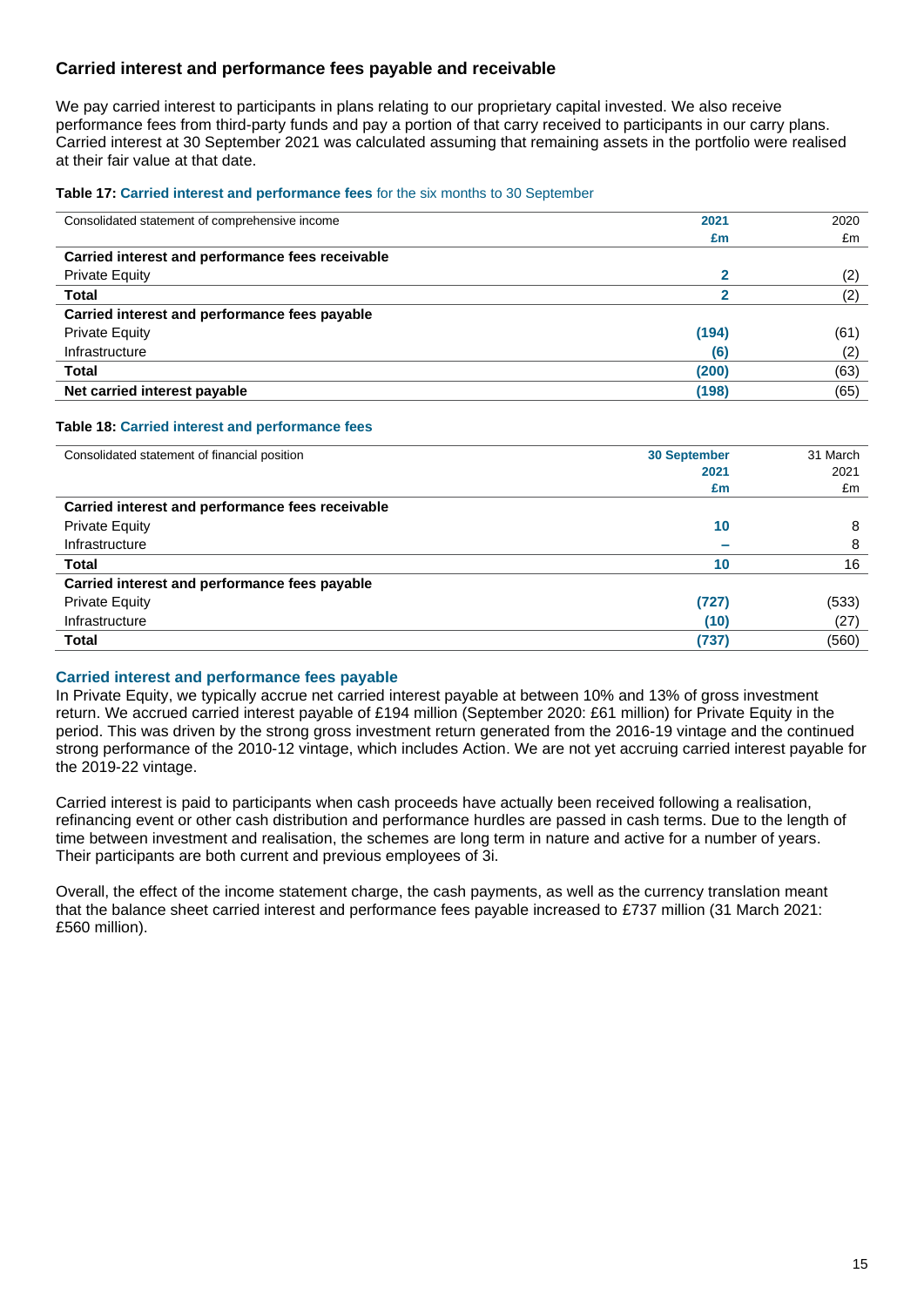### **Balance sheet and NAV**

#### **Table 19: Simplified consolidated balance sheet**

|                                                  | <b>30 September</b> | 31 March |
|--------------------------------------------------|---------------------|----------|
|                                                  | 2021                | 2021     |
| Investment basis                                 | £m                  | £m       |
| <b>Investment portfolio</b>                      | 12,784              | 10,408   |
| Gross debt                                       | (975)               | (975)    |
| Cash and deposits                                | 44                  | 225      |
| Net debt                                         | (931)               | (750)    |
| Carried interest and performance fees receivable | 10                  | 16       |
| Carried interest and performance fees payable    | (737)               | (560)    |
| Other net assets                                 | 47                  | 50       |
| <b>Net assets</b>                                | 11,173              | 9,164    |
| Gearing <sup>1</sup>                             | 8%                  | 8%       |

1 Gearing is net debt as a percentage of net assets.

The investment portfolio value increased to £12,784 million at 30 September 2021 (31 March 2021: £10,408 million) driven by unrealised profit of £2,279 million and gains on foreign exchange translation offsetting net divestment.

At 30 September 2021 the Group had net debt of £931 million (31 March 2021: £750 million) after the payment of the second FY2021 dividend of £203 million, carried interest of £13 million and net divestment of £64 million.

### **Going concern and liquidity**

The Half-year consolidated financial statements are prepared on a going concern basis following the assessment by the Directors, taking into account the Group's current performance and outlook.

Liquidity reduced to £544 million at 30 September 2021 (31 March 2021: £725 million) and comprised cash and deposits of £44 million (31 March 2021: £225 million) and an undrawn facility of £500 million (31 March 2021: £500 million).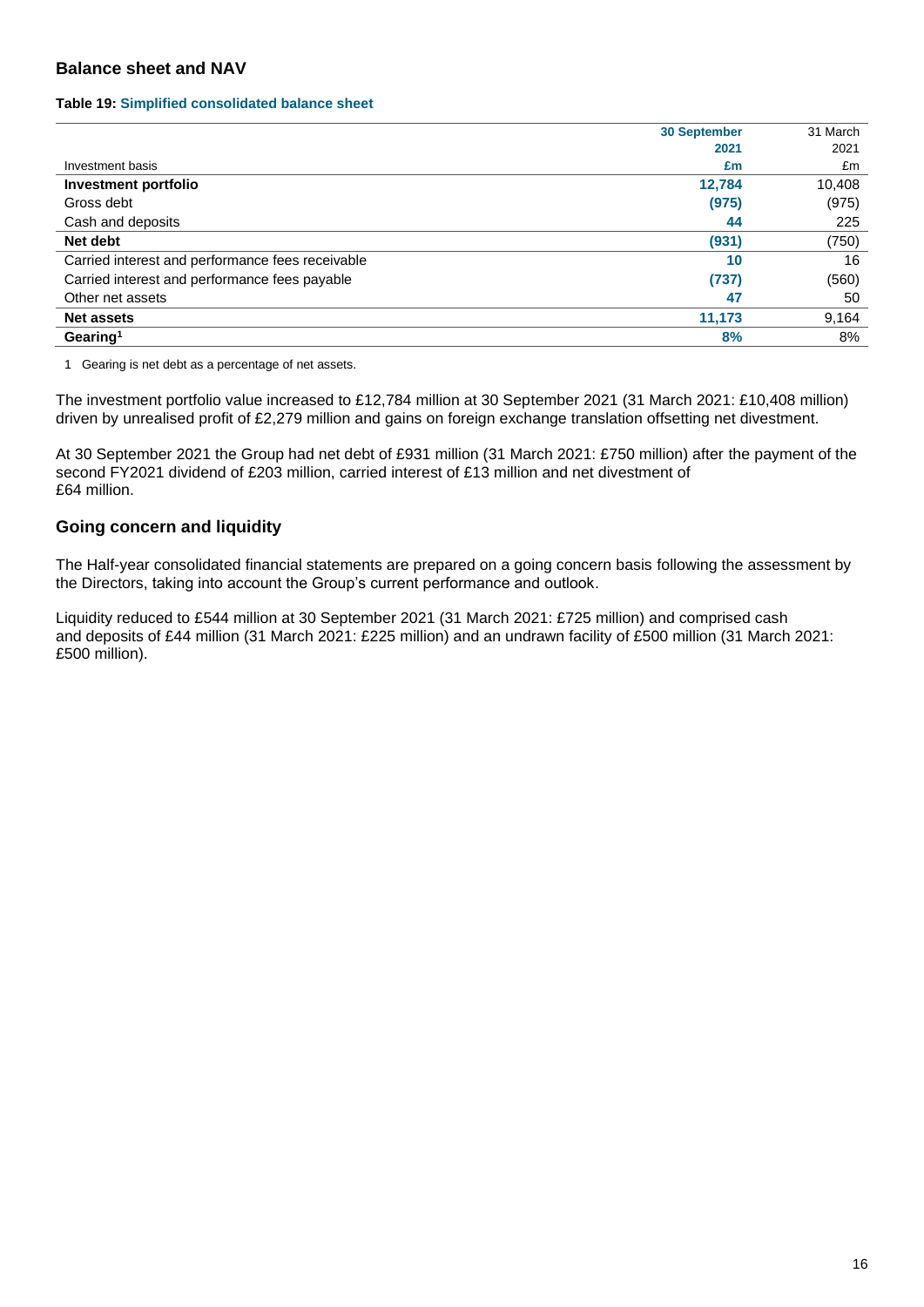## **Alternative Performance Measures ("APMs")**

We assess our performance using a variety of measures that are not specifically defined under IFRS and are therefore termed APMs. The APMs that we use may not be directly comparable with those used by other companies. Our Investment basis is itself an APM.

The explanation of and rationale for the Investment basis and its reconciliation to IFRS is provided from page 19. The table below defines our additional APMs and should be read in conjunction with our Annual report and accounts 2021.

| <b>APM</b>                                                                      | <b>Purpose</b>                                                                                                                                                                                                                                         | Calculation                                                                                                                                                                                                                                                                                                                                           | <b>Reconciliation to IFRS</b>                                                                                                                                                                                                                                                    |
|---------------------------------------------------------------------------------|--------------------------------------------------------------------------------------------------------------------------------------------------------------------------------------------------------------------------------------------------------|-------------------------------------------------------------------------------------------------------------------------------------------------------------------------------------------------------------------------------------------------------------------------------------------------------------------------------------------------------|----------------------------------------------------------------------------------------------------------------------------------------------------------------------------------------------------------------------------------------------------------------------------------|
| <b>Gross investment return</b><br>as a percentage of<br>opening portfolio value | A measure of the performance of<br>our proprietary investment portfolio.<br>For further information, see the<br>Group KPIs in our Annual report<br>and accounts 2021.                                                                                  | It is calculated as the gross<br>investment return, as shown in<br>the Investment basis<br>Consolidated statement of<br>comprehensive income, as a<br>% of the opening portfolio<br>value.                                                                                                                                                            | The equivalent balances under<br>IFRS and the reconciliation to<br>the Investment basis are<br>shown in the Reconciliation of<br>consolidated statement of<br>comprehensive income and<br>the Reconciliation of<br>consolidated statement of<br>financial position respectively. |
| <b>Cash realisations</b>                                                        | Cash proceeds from our<br>investments support our returns to<br>shareholders, as well as our ability<br>to invest in new opportunities. For<br>further information, see the Group<br>KPIs in our Annual report and<br>accounts 2021.                   | The cash received from the<br>disposal of investments in the<br>period as shown in the<br><b>Investment basis Consolidated</b><br>cash flow statement.                                                                                                                                                                                                | The equivalent balance under<br>IFRS and the reconciliation to<br>the Investment basis is shown<br>in the Reconciliation of<br>consolidated cash flow<br>statement.                                                                                                              |
| <b>Cash investment</b>                                                          | Identifying new opportunities in<br>which to invest proprietary capital is<br>the primary driver of the Group's<br>ability to deliver attractive returns.<br>For further information, see the<br>Group KPIs in our Annual report<br>and accounts 2021. | The cash paid to acquire<br>investments in the period as<br>shown on the Investment basis<br>Consolidated cash flow<br>statement.                                                                                                                                                                                                                     | The equivalent balance under<br>IFRS and the reconciliation to<br>the Investment basis is shown<br>in the Reconciliation of<br>consolidated cash flow<br>statement.                                                                                                              |
| <b>Operating cash</b><br>profit/(loss)                                          | By covering the cash cost of<br>running the business with cash<br>income, we reduce the potential<br>dilution of capital returns. For<br>further information, see the Group<br>KPIs in our Annual report and<br>accounts 2021.                         | The cash income from the<br>portfolio (interest, dividends<br>and fees) together with fees<br>received from external funds<br>less cash operating expenses<br>and leases payments as<br>shown on the Investment basis<br>Consolidated cash flow<br>statement. The calculation is<br>shown in Table 15 of the<br>Overview of financial<br>performance. | The equivalent balance under<br>IFRS and the reconciliation to<br>the Investment basis is shown<br>in the Reconciliation of<br>consolidated cash flow<br>statement.                                                                                                              |
| Net cash/(net debt)                                                             | A measure of the available cash to<br>invest in the business and an<br>indicator of the financial risk in the<br>Group's balance sheet.                                                                                                                | Cash and cash equivalents<br>plus deposits less loans and<br>borrowings as shown on the<br><b>Investment basis Consolidated</b><br>statement of financial position.                                                                                                                                                                                   | The equivalent balance under<br>IFRS and the reconciliation to<br>the Investment basis is shown<br>in the Reconciliation of<br>consolidated statement of<br>financial position.                                                                                                  |
| <b>Gearing</b>                                                                  | A measure of the financial risk in<br>the Group's balance sheet.                                                                                                                                                                                       | Net debt (as defined above) as<br>a % of the Group's net assets<br>under the Investment basis. It<br>cannot be less than zero.                                                                                                                                                                                                                        | The equivalent balance under<br>IFRS and the reconciliation to<br>the Investment basis is shown<br>in the Reconciliation of<br>consolidated statement of<br>financial position.                                                                                                  |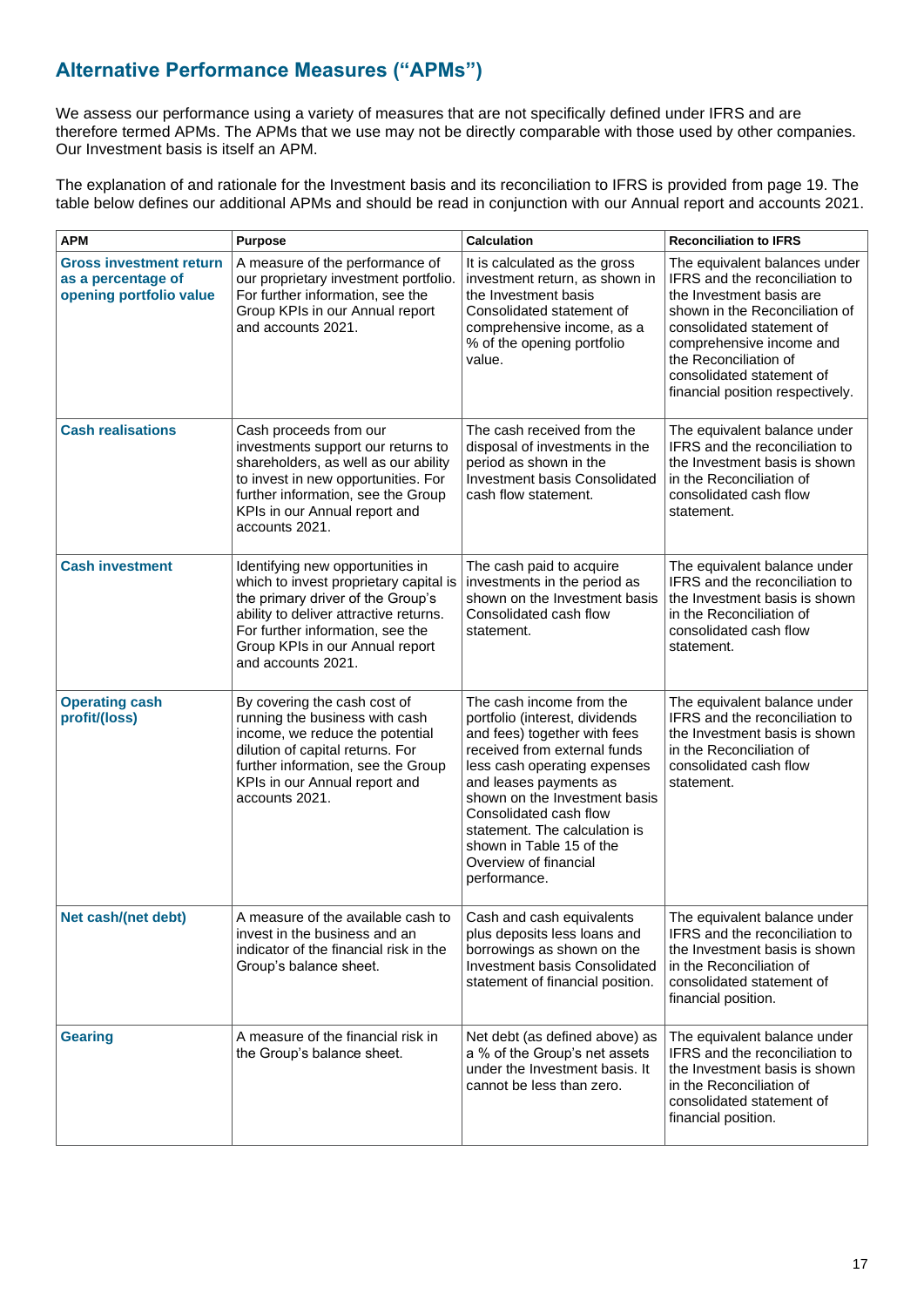# Principal risks and uncertainties

3i's risk appetite statement, approach to risk management and governance structure are set out in the Risk section of the Annual report and accounts 2021, which can be accessed on the Group's website at [www.3i.com.](http://www.3i.com/)

The principal risks to the achievement of the Group's strategic objectives for the remaining six months of its financial year are largely unchanged from those reported on pages 58 to 62 of the Annual report and accounts 2021. The impact and likelihood of the majority of the Group's principal risks were stable in the period.

### **Covid-19**

The Covid-19 vaccine roll-out has enabled a gradual re-opening of economies in the period but with evidence of increased price inflation, material and labour shortages and supply chain disruption. These economic headwinds have the potential to affect the pace of recovery and, in turn, trading, liquidity and valuations in varying degrees across the investment portfolio. As outlined below, 3i has a well-funded balance sheet and the investment portfolio has continued to perform well.

### **Principal risks**

**External** – Risks arising from external factors including political, legal, regulatory, economic and competitor changes, which affect the Group's investment portfolio and operations.

As noted above, there is ongoing uncertainty in the outlook for the global economy which will be influenced by the continuing effectiveness of Covid-19 vaccine programmes and the extent to which inflation and supply-side constraints impact the recovery momentum. 3i is not immune to these wider market conditions; however, our balance sheet is well funded with low holding company debt and we have a diverse portfolio of international companies operating in a range of different sectors.

**Investment** – Risks in respect of specific asset investment decisions, the subsequent performance of an investment or exposure concentrations across business line portfolios.

The portfolio continues to show strong performance in the current economic conditions. Covid-19 restrictions continue to affect a very limited number of portfolio assets in the most exposed sectors e.g. travel, but these are not material to the overall performance.

**Operational** – Risks arising from inadequate or failed processes, people and systems or from external factors affecting these.

The Group's day-to-day operations have been largely unaffected by the ongoing impact of Covid-19 related restrictions, and the transition from remote to more hybrid, office-based working arrangements. This includes the continued resilience and security of the Group's IT systems; maintaining robust processes and internal controls; and providing appropriate levels of support for our staff. Staff turnover rates have remained low notwithstanding an increasingly competitive recruitment market.

The Half-year report provides an update on 3i's strategy and business performance, as well as on market conditions, which is relevant to the Group's overall risk profile and should be viewed in the context of the Group's risk management framework and principal risks as disclosed in the Annual report and accounts 2021.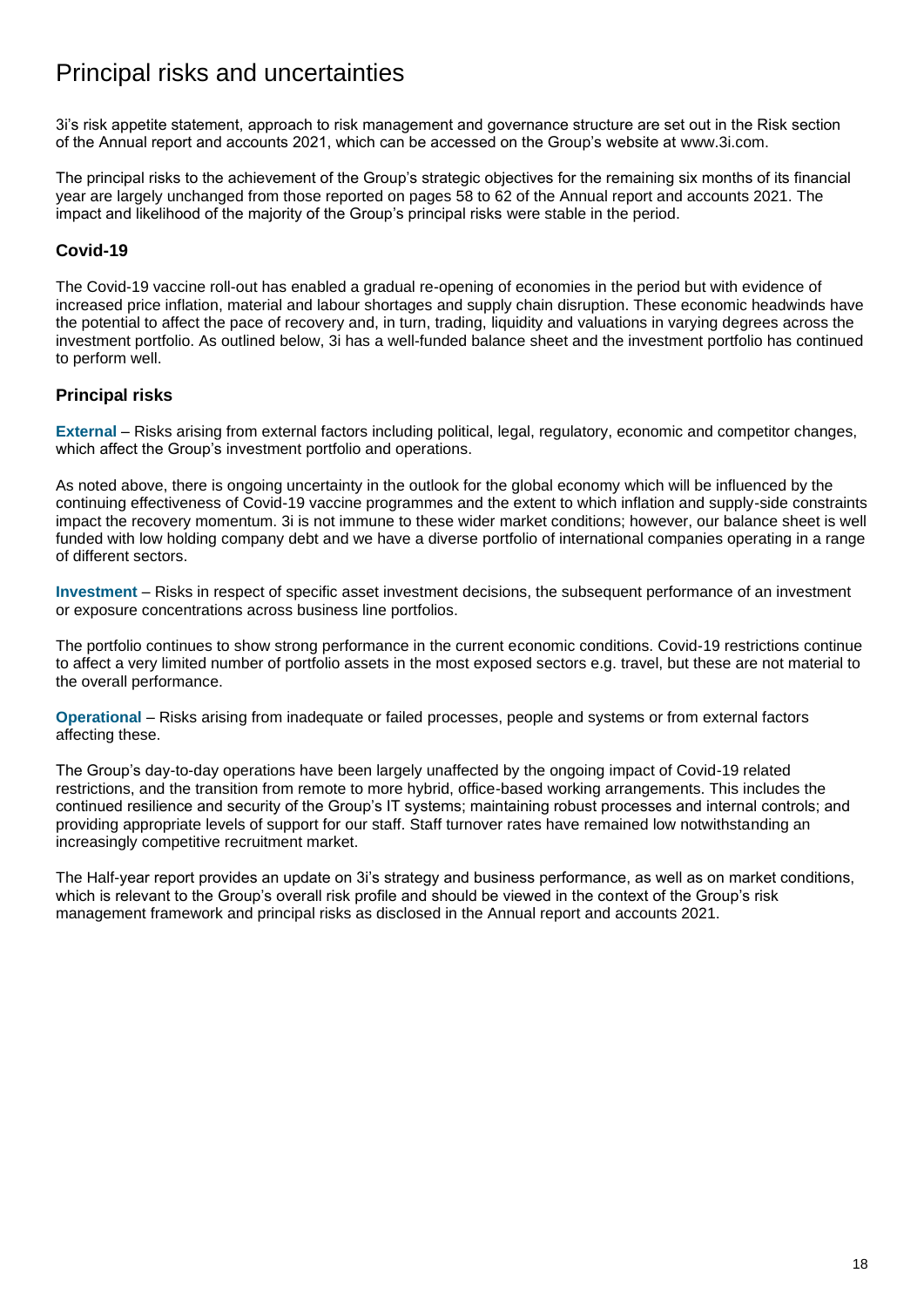## Reconciliation of the Investment basis to IFRS

## **Background to Investment basis numbers used in the Half-year report**

The Group makes investments in portfolio companies directly, held by 3i Group plc, and indirectly, held through intermediate holding company and partnership structures ("investment entity subsidiaries"). It also has other operational subsidiaries, which provide services and other activities such as employment, regulatory activities, management and advice ("trading subsidiaries"). The application of IFRS 10 requires us to fair value a number of investment entity subsidiaries that were previously consolidated line by line. This fair value approach, applied at the investment entity subsidiary level, effectively obscures the performance of our proprietary capital investments and associated transactions occurring in the investment entity subsidiaries.

The financial effect of the underlying portfolio companies and fee income, operating expenses and carried interest transactions occurring in investment entity subsidiaries are aggregated into a single value. Other items which were previously eliminated on consolidation are now included separately.

To maintain transparency and aid understanding of our results, we include a separate non-GAAP "Investment basis" consolidated statement of comprehensive income, financial position and cash flow. The Investment basis is an APM and the Chief Executive's review and the Business and financial review are prepared using the Investment basis, as we believe it provides a more understandable view of our performance. Total return and net assets are equal under the Investment basis and IFRS; the Investment basis is simply a "look through" of IFRS 10 to present the underlying performance.

A more detailed explanation of the effect of IFRS 10 is provided in the Annual report and accounts 2021 on page 45.

## **Reconciliation between Investment basis and IFRS**

A detailed reconciliation from the Investment basis to IFRS basis of the Consolidated statement of comprehensive income, Consolidated statement of financial position and Consolidated cash flow statement is shown on pages 20 to 23.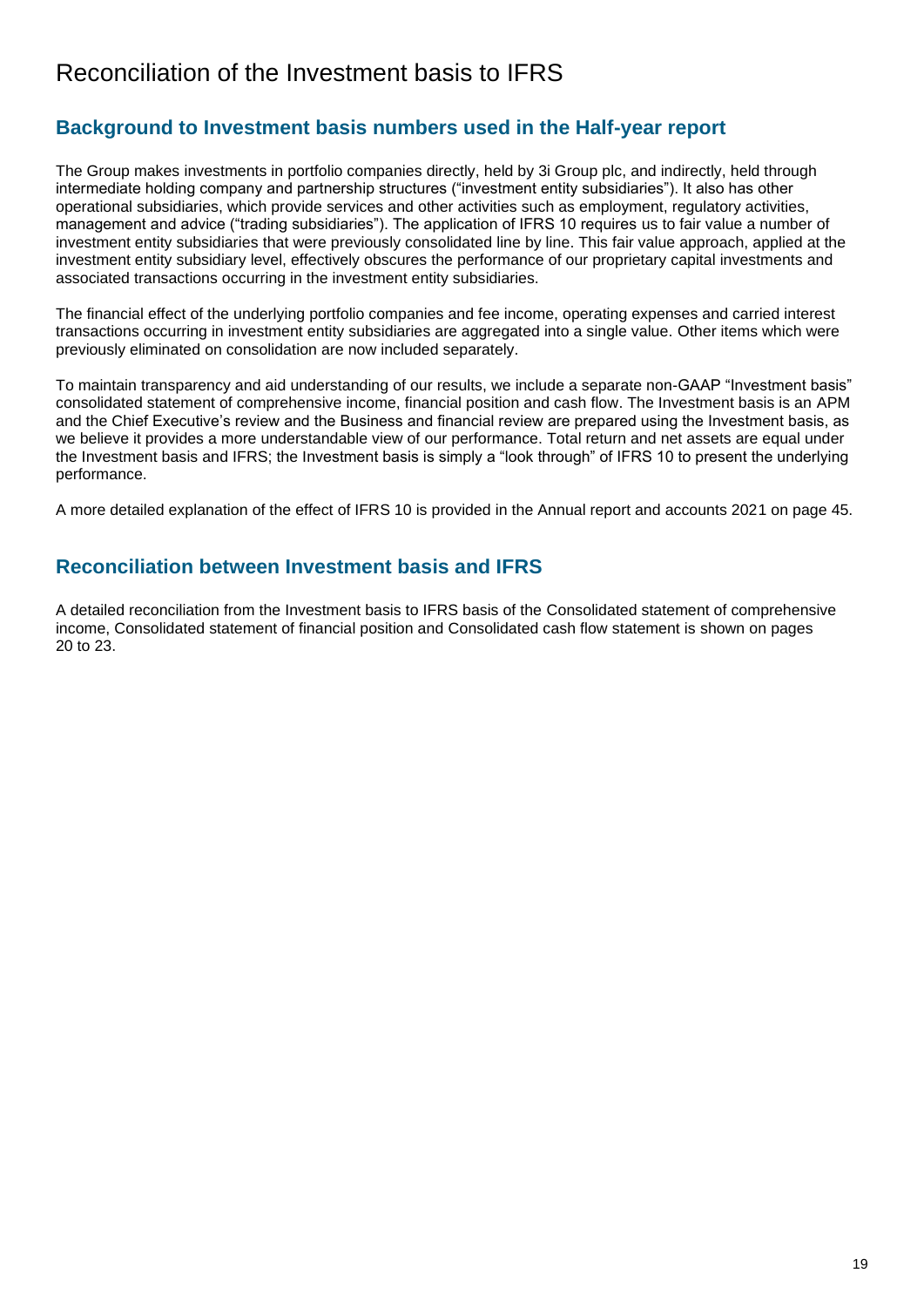## **Reconciliation of consolidated statement of comprehensive income**

|                                                                                      |              |                   | Six months to 30 September 2021 |              |             | Six months to 30 September 2020 |                |  |
|--------------------------------------------------------------------------------------|--------------|-------------------|---------------------------------|--------------|-------------|---------------------------------|----------------|--|
|                                                                                      |              | <b>Investment</b> | <b>IFRS</b>                     | <b>IFRS</b>  | Investment  | <b>IFRS</b>                     | <b>IFRS</b>    |  |
|                                                                                      |              | <b>basis</b>      | adjustments                     | <b>Basis</b> | basis       | adjustments                     | basis          |  |
|                                                                                      |              | (unaudited)       | (unaudited)                     | (unaudited)  | (unaudited) | (unaudited)                     | (unaudited)    |  |
|                                                                                      | <b>Notes</b> | £m                | £m                              | £m           | £m          | £m                              | £m             |  |
| Realised profits over value                                                          |              |                   |                                 |              |             |                                 |                |  |
| on the disposal of investments                                                       | 1,2          | 15                | (4)                             | 11           | 3           | 2                               | 5              |  |
| Unrealised profits                                                                   |              |                   |                                 |              |             |                                 |                |  |
| on the revaluation of investments                                                    | 1,2          | 2,279             | (1, 205)                        | 1,074        | 1,210       | (605)                           | 605            |  |
| Fair value movements<br>on investment entity subsidiaries                            | 1            |                   | 1,094                           | 1,094        |             | 634                             | 634            |  |
| Portfolio income                                                                     |              |                   |                                 |              |             |                                 |                |  |
| <b>Dividends</b>                                                                     |              |                   |                                 |              |             |                                 |                |  |
|                                                                                      | 1,2          | 25                | (3)                             | 22           | 57          | (27)                            | 30             |  |
| Interest income from investment<br>portfolio                                         | 1,2          | 38                | (25)                            | 13           | 30          | (20)                            | 10             |  |
| Fees receivable                                                                      | 1,2          | $\mathbf{2}$      | 1                               | 3            | 6           |                                 | $\overline{7}$ |  |
|                                                                                      | 1,4          | 108               |                                 | 42           | 92          |                                 | 14             |  |
| Foreign exchange on investments                                                      |              |                   | (66)                            |              |             | (78)                            |                |  |
| Movement in the fair value of<br>derivatives                                         |              | (4)               |                                 | (4)          | (4)         |                                 | (4)            |  |
| <b>Gross investment return</b>                                                       |              | 2,463             | (208)                           | 2,255        | 1,394       | (93)                            | 1,301          |  |
| Fees receivable from external funds                                                  |              | 25                |                                 | 25           | 21          | $\equiv$                        | 21             |  |
|                                                                                      |              |                   |                                 |              |             |                                 |                |  |
| Operating expenses                                                                   | 1,3          | (56)              |                                 | (56)         | (58)        | 1                               | (57)           |  |
| Interest received                                                                    | 1            |                   |                                 |              | (1)         | 1                               |                |  |
| Interest paid                                                                        |              | (27)              |                                 | (27)         | (23)        |                                 | (23)           |  |
| Exchange movements                                                                   | 1,4          | (6)               | 5                               | (1)          | (8)         | 5                               | (3)            |  |
| Income from investment entity                                                        |              |                   |                                 |              |             |                                 |                |  |
| subsidiaries                                                                         | 1            |                   | 11                              | 11           |             | 12                              | 12             |  |
| <b>Operating profit before carried</b><br>interest                                   |              | 2,399             | (192)                           | 2,207        | 1,325       | (74)                            | 1,251          |  |
| Carried interest                                                                     |              |                   |                                 |              |             |                                 |                |  |
| Carried interest and performance                                                     |              |                   |                                 |              |             |                                 |                |  |
| fees receivable                                                                      | 1,3          | $\mathbf 2$       |                                 | $\mathbf{2}$ | (2)         |                                 | (2)            |  |
| Carried interest and performance                                                     |              |                   |                                 |              |             |                                 |                |  |
| fees payable                                                                         | 1,3          | (200)             | 190                             | (10)         | (63)        | 68                              | 5              |  |
| Operating profit before tax                                                          |              | 2,201             | (2)                             | 2,199        | 1,260       | (6)                             | 1,254          |  |
| Tax charge                                                                           | 1,3          | (2)               | ÷                               | (2)          |             | $\overline{\phantom{0}}$        |                |  |
| Profit for the period                                                                |              | 2,199             | (2)                             | 2,197        | 1,260       | (6)                             | 1,254          |  |
| Other comprehensive income that may                                                  |              |                   |                                 |              |             |                                 |                |  |
| be reclassified to the income statement                                              |              |                   |                                 |              |             |                                 |                |  |
| Exchange differences on translation                                                  |              |                   |                                 |              |             |                                 |                |  |
| of foreign operations                                                                | 1,4          |                   | $\overline{2}$                  | $\mathbf{2}$ |             | 6                               | 6              |  |
| Other comprehensive expense that will not<br>be reclassified to the income statement |              |                   |                                 |              |             |                                 |                |  |
| Re-measurement of defined                                                            |              |                   |                                 |              |             |                                 |                |  |
| benefit plans                                                                        |              |                   |                                 |              | (118)       |                                 | (118)          |  |
| <b>Other comprehensive</b>                                                           |              |                   |                                 |              |             |                                 |                |  |
| income/(expense) for the period                                                      |              |                   | 2                               | $\mathbf{2}$ | (118)       | 6                               | (112)          |  |
| Total comprehensive income for                                                       |              |                   |                                 |              |             |                                 |                |  |
| the period ("Total return")                                                          |              | 2,199             | ۰                               | 2,199        | 1,142       | -                               | 1,142          |  |

Notes:

1 Applying IFRS 10 to the Consolidated statement of comprehensive income consolidates the line items of a number of previously consolidated subsidiaries into a single line item "Fair value movements on investment entity subsidiaries". In the Investment basis accounts we have disaggregated these line items to analyse our total return as if these investment entity subsidiaries were fully consolidated, consistent with prior periods. The adjustments simply reclassify the Consolidated statement of comprehensive income of the Group, and the total return is equal under the Investment basis and the IFRS basis.

2 Realised profits, unrealised profits and portfolio income shown in the IFRS accounts only relate to portfolio companies that are held directly by 3i Group plc and not those portfolio companies held through investment entity subsidiaries. Realised profits, unrealised profits and portfolio income in relation to portfolio companies held through investment entity subsidiaries are aggregated into the single "Fair value movement on investment entity subsidiaries" line. This is the most significant reduction of information in our IFRS accounts.

3 Other items also aggregated into the "Fair value movements on investment entity subsidiaries" line include operating expenses, carried interest and performance fees receivable, carried interest and performance fees payable and tax. Operating expenses, carried interest and performance fees receivable and tax do not impact fair value movements on investment entity subsidiaries for the six months to 30 September 2021.

4 Foreign exchange movements have been reclassified under the Investment basis as foreign currency asset and liability movements. Movements within the investment entity subsidiaries are included within "Fair value movements on investment entity subsidiaries".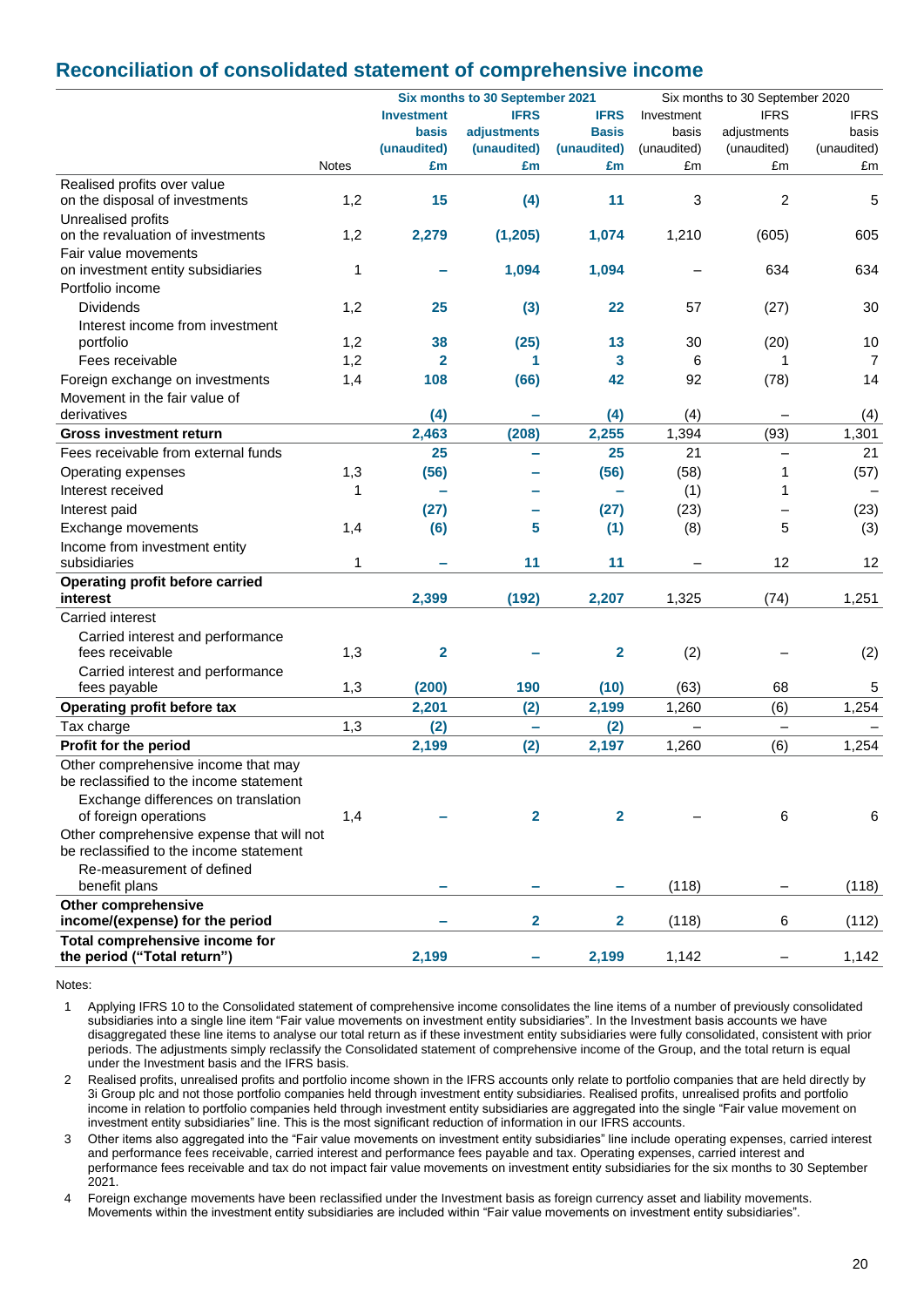## **Reconciliation of consolidated statement of financial position**

|                                                     |              |                   | As at 30 September 2021 |                   |                   | As at 31 March 2021      |                 |
|-----------------------------------------------------|--------------|-------------------|-------------------------|-------------------|-------------------|--------------------------|-----------------|
|                                                     |              | <b>Investment</b> | <b>IFRS</b>             | <b>IFRS</b>       | Investment        | <b>IFRS</b>              | <b>IFRS</b>     |
|                                                     |              | basis             | adjustments             | basis             | basis             | adjustments              | basis           |
|                                                     | <b>Notes</b> | (unaudited)<br>£m | (unaudited)<br>£m       | (unaudited)<br>£m | (unaudited)<br>£m | (unaudited)<br>£m        | (audited)<br>£m |
| <b>Assets</b>                                       |              |                   |                         |                   |                   |                          |                 |
| <b>Non-current assets</b>                           |              |                   |                         |                   |                   |                          |                 |
| Investments                                         |              |                   |                         |                   |                   |                          |                 |
| Quoted investments                                  | 1            | 1,078             | (261)                   | 817               | 1,011             | (214)                    | 797             |
|                                                     | 1            |                   | (6, 407)                | 5,299             | 9,397             | (5, 184)                 | 4,213           |
| Unquoted investments                                | 1,2          | 11,706            |                         |                   |                   | 4,905                    | 4,905           |
| Investments in investment entity subsidiaries       |              | 12,784            | 5,983                   | 5,983             |                   | (493)                    |                 |
| <b>Investment portfolio</b>                         |              |                   | (685)                   | 12,099            | 10,408            |                          | 9,915           |
| Carried interest and performance<br>fees receivable | 1            | 10                | 1                       | 11                | 8                 | 1                        | 9               |
| Other non-current assets                            | 1            | 60                | (4)                     | 56                | 54                | (2)                      | 52              |
| Intangible assets                                   |              | 7                 |                         | 7                 | 8                 | $\overline{\phantom{0}}$ | 8               |
| Retirement benefit surplus                          |              | 55                |                         | 55                | 55                | $\overline{\phantom{0}}$ | 55              |
| Property, plant and equipment                       |              | 4                 |                         | 4                 | 5                 | $\overline{\phantom{0}}$ | 5               |
| Right of use asset                                  |              | 15                |                         | 15                | 16                |                          | 16              |
| Derivative financial instruments                    |              | 9                 |                         | 9                 | 16                |                          | 16              |
| Deferred income taxes                               |              | 1                 |                         | 1                 | 1                 | $\overline{\phantom{0}}$ | $\mathbf{1}$    |
| <b>Total non-current assets</b>                     |              | 12,945            | (688)                   | 12,257            | 10,571            | (494)                    | 10,077          |
| <b>Current assets</b>                               |              |                   |                         |                   |                   |                          |                 |
| Carried interest and performance                    |              |                   |                         |                   |                   |                          |                 |
| fees receivable                                     | 1            |                   |                         |                   | 8                 |                          | 8               |
| Other current assets                                | 1            | 20                | (2)                     | 18                | 21                |                          | 21              |
| Current income taxes                                |              | $\mathbf{2}$      |                         | $\overline{2}$    | $\overline{2}$    |                          | $\overline{c}$  |
|                                                     |              |                   |                         |                   |                   |                          |                 |
| Derivative financial instruments                    |              | 9                 |                         | 9                 | 10                | $\overline{\phantom{0}}$ | 10              |
| Cash and cash equivalents                           | 1            | 44                | (7)                     | 37                | 225               | (9)                      | 216             |
| <b>Total current assets</b>                         |              | 75                | (9)                     | 66                | 266               | (9)                      | 257             |
| <b>Total assets</b>                                 |              | 13,020            | (697)                   | 12,323            | 10,837            | (503)                    | 10,334          |
| <b>Liabilities</b>                                  |              |                   |                         |                   |                   |                          |                 |
| <b>Non-current liabilities</b>                      |              |                   |                         |                   |                   |                          |                 |
| Trade and other payables                            | 1            | (24)              | 7                       | (17)              | (24)              | 7                        | (17)            |
| Carried interest and performance                    |              |                   |                         |                   |                   |                          |                 |
| fees payable                                        | 1            | (732)             | 689                     | (43)              | (543)             | 494                      | (49)            |
| Loans and borrowings                                |              | (975)             |                         | (975)             | (975)             | —                        | (975)           |
| Retirement benefit deficit                          |              | (29)              |                         | (29)              | (29)              |                          | (29)            |
| Lease liability                                     |              | (11)              |                         | (11)              | (13)              | $\overline{\phantom{0}}$ | (13)            |
| Derivative financial instruments                    |              | (1)               |                         | (1)               |                   | $\overline{\phantom{0}}$ |                 |
| Deferred income taxes                               |              | (1)               |                         | (1)               | (1)               |                          | (1)             |
| Provisions                                          |              | (2)               |                         | (2)               | (2)               |                          | (2)             |
| <b>Total non-current liabilities</b>                |              | (1, 775)          | 696                     | (1,079)           | (1, 587)          | 501                      | (1,086)         |
| <b>Current liabilities</b>                          |              |                   |                         |                   |                   |                          |                 |
| Trade and other payables                            | 1            | (61)              | 1                       | (60)              | (64)              | 2                        | (62)            |
| Carried interest and performance fees payable       | 1            | (5)               |                         | (5)               | (17)              | $\overline{\phantom{0}}$ | (17)            |
| Lease liability                                     |              | (5)               |                         | (5)               | (4)               |                          | (4)             |
| Current income taxes                                |              | (1)               | -                       | (1)               | (1)               |                          | (1)             |
| <b>Total current liabilities</b>                    |              | (72)              | 1                       | (71)              | (86)              | $\overline{2}$           | (84)            |
| <b>Total liabilities</b>                            |              | (1, 847)          | 697                     | (1, 150)          | (1,673)           | 503                      | (1, 170)        |
| <b>Net assets</b>                                   |              | 11,173            | ۰                       | 11,173            | 9,164             | $\qquad \qquad -$        | 9,164           |
| <b>Equity</b>                                       |              |                   |                         |                   |                   |                          |                 |
| Issued capital                                      |              | 719               |                         | 719               | 719               | -                        | 719             |
| Share premium                                       |              | 789               |                         | 789               | 788               | $\qquad \qquad -$        | 788             |
| Other reserves                                      | 3            | 9,711             |                         | 9,711             | 7,721             | -                        | 7,721           |
| Own shares                                          |              | (46)              | -                       | (46)              | (64)              | -                        | (64)            |
| <b>Total equity</b>                                 |              | 11,173            | ÷                       | 11,173            | 9,164             | $\qquad \qquad -$        | 9,164           |

The notes relating to the table above are on the next page.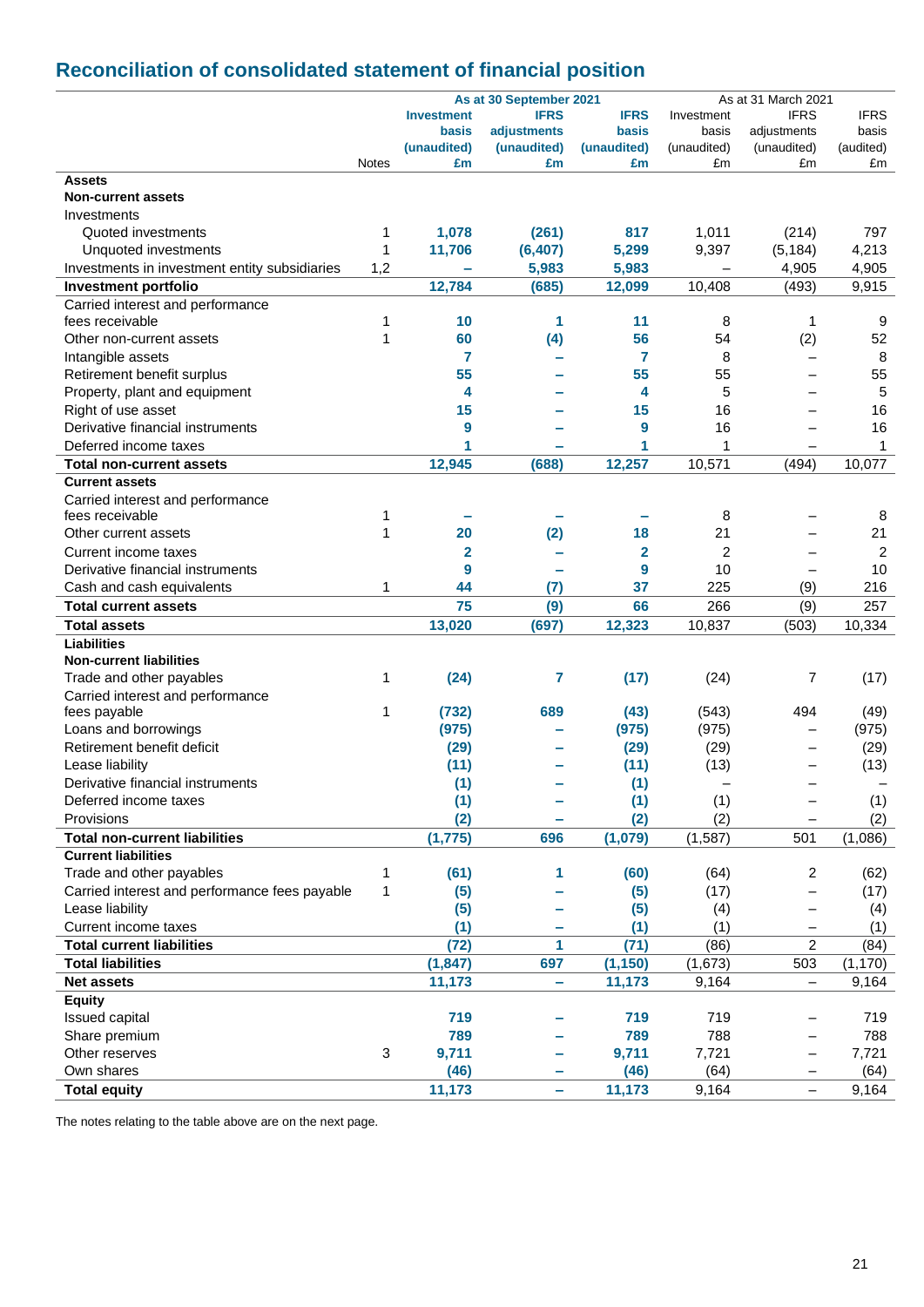## **Reconciliation of consolidated statement of financial position** continued

#### Notes:

- 1 Applying IFRS 10 to the Consolidated statement of financial position aggregates the line items of investment entity subsidiaries into the single line item "Investments in investment entity subsidiaries". In the Investment basis, we have disaggregated these items to analyse our net assets as if the investment entity subsidiaries were consolidated. The adjustment reclassifies items in the Consolidated statement of financial position. There is no change to the net assets, although for reasons explained below, gross assets and gross liabilities are different. The disclosure relating to portfolio companies is significantly reduced by the aggregation, as the fair value of all investments held by investment entity subsidiaries is aggregated into the "Investments in investment entity subsidiaries" line. We have disaggregated this fair value and disclosed the underlying portfolio holding in the relevant line item, ie quoted investments or unquoted investments. Other items which may be aggregated include carried interest, other assets and other payables, and the Investment basis presentation again disaggregates these items.
- 2 Intercompany balances between investment entity subsidiaries and trading subsidiaries also impact the transparency of our results under the IFRS basis. If an investment entity subsidiary has an intercompany balance with a consolidated trading subsidiary of the Group, then the asset or liability of the investment entity subsidiary will be aggregated into its fair value, while the asset or liability of the consolidated trading subsidiary will be disclosed as an asset or liability in the Consolidated statement of financial position of the Group.
- 3 Investment basis financial statements are prepared for performance measurement and therefore reserves are not analysed separately under this basis.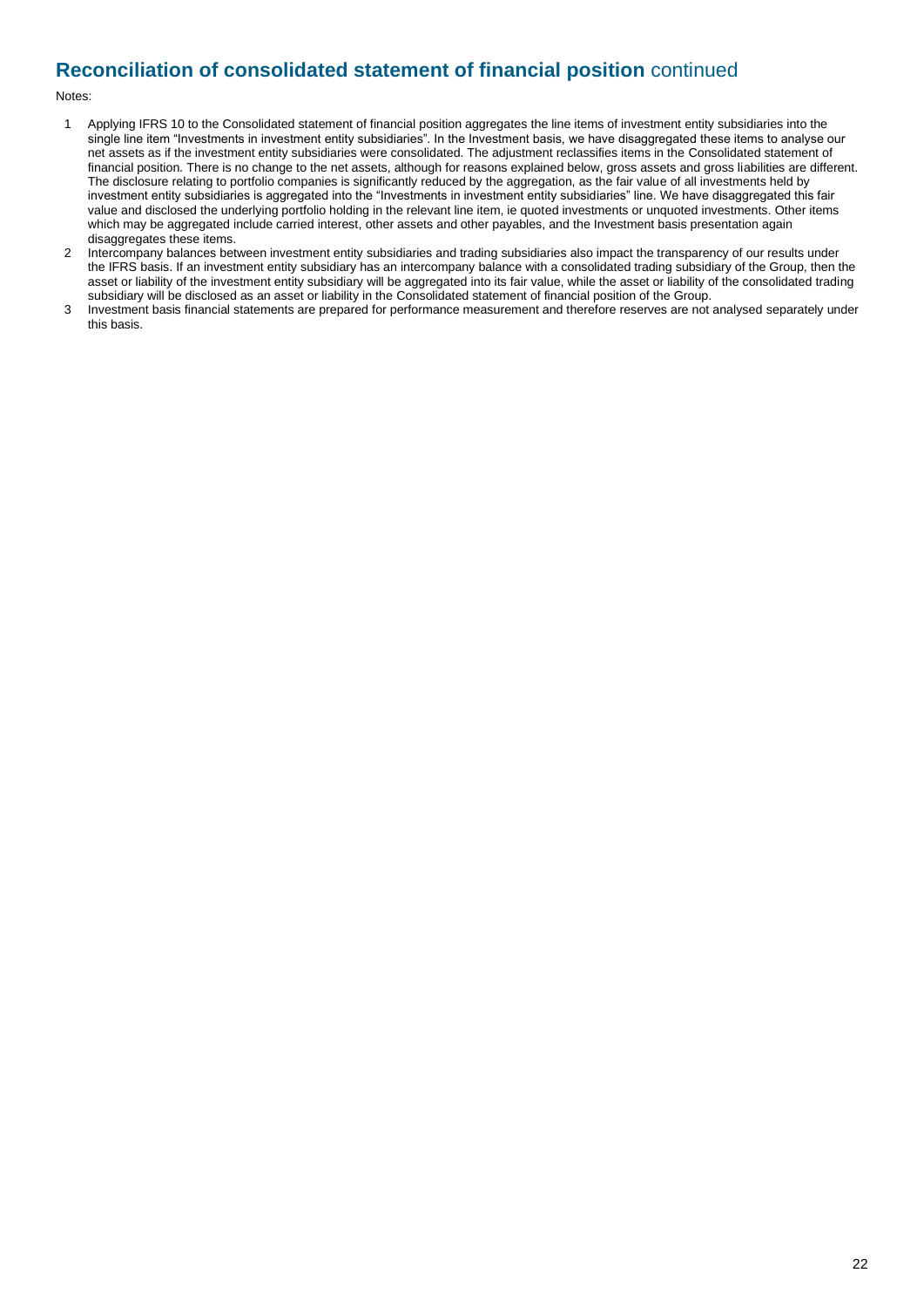## **Reconciliation of consolidated cash flow statement**

|                                                         |                         |                   | Six months to 30 September 2021 |              |                | Six months to 30 September 2020 |                |
|---------------------------------------------------------|-------------------------|-------------------|---------------------------------|--------------|----------------|---------------------------------|----------------|
|                                                         |                         | <b>Investment</b> | <b>IFRS</b>                     | <b>IFRS</b>  | Investment     | <b>IFRS</b>                     | <b>IFRS</b>    |
|                                                         |                         | basis             | <b>adiustments</b>              | <b>basis</b> | basis          | adjustments                     | basis          |
|                                                         |                         | (unaudited)       | (unaudited)                     | (unaudited)  | (unaudited)    | (unaudited)                     | (unaudited)    |
|                                                         | Notes                   | £m                | £m                              | £m           | £m             | £m                              | £m             |
| Cash flow from operating activities                     |                         |                   |                                 |              |                |                                 |                |
| Purchase of investments                                 | 1                       | (59)              | 35                              | (24)         | (202)          | 141                             | (61)           |
| Proceeds from investments                               | 1                       | 123               | (61)                            | 62           | 187            | (79)                            | 108            |
| Amounts paid to investment<br>entity subsidiaries       | 1                       |                   | (50)                            | (50)         |                | (647)                           | (647)          |
| Amounts received from<br>investment entity subsidiaries | 1                       |                   | 78                              | 78           |                | 192                             | 192            |
| Net cash flow from derivatives                          |                         | 6                 |                                 | 6            | 3              |                                 | 3              |
| Portfolio interest received                             | 1                       |                   |                                 |              | 5              | (5)                             |                |
| Portfolio dividends received                            | 1                       | 26                | (3)                             | 23           | 57             | (27)                            | 30             |
| Portfolio fees received                                 | 1                       | 3                 |                                 | 3            | $\overline{2}$ |                                 | $\overline{c}$ |
| Fees received from external                             |                         | 24                |                                 | 24           | 19             |                                 | 19             |
| funds                                                   |                         |                   |                                 |              |                |                                 |                |
| Carried interest and                                    |                         |                   |                                 |              |                |                                 |                |
| performance fees received                               | 1                       | 8                 |                                 | 8            | 6              |                                 | 6              |
| Carried interest and                                    |                         |                   |                                 |              |                |                                 |                |
| performance fees paid                                   | 1                       | (13)              |                                 | (13)         | (400)          | 374                             | (26)           |
| Operating expenses paid                                 |                         | (70)              |                                 | (70)         | (67)           |                                 | (67)           |
| Co-investment loans                                     |                         |                   |                                 |              |                |                                 |                |
| (paid)/received                                         | 1                       | (4)               |                                 | (4)          | 13             |                                 | 13             |
| Tax paid                                                |                         | (1)               |                                 | (1)          |                |                                 |                |
| Interest received                                       | 1                       | $\equiv$          |                                 | ÷            | (1)            | 1                               |                |
| Net cash flow from operating                            |                         |                   |                                 |              |                |                                 |                |
| activities                                              |                         | 43                | (1)                             | 42           | (378)          | (50)                            | (428)          |
| <b>Cash flow from financing</b>                         |                         |                   |                                 |              |                |                                 |                |
| activities                                              |                         |                   |                                 |              |                |                                 |                |
| Dividend paid                                           |                         | (203)             |                                 | (203)        | (169)          |                                 | (169)          |
| Proceeds from long-term                                 |                         |                   |                                 |              | 395            |                                 | 395            |
| borrowing                                               |                         |                   |                                 |              |                |                                 |                |
| Lease payments                                          |                         | (2)               |                                 | (2)          | (2)            |                                 | (2)            |
| Interest paid                                           |                         | (19)              |                                 | (19)         | (12)           | —                               | (12)           |
| Net cash flow from financing<br>activities              |                         | (224)             |                                 | (224)        | 212            | $\overline{\phantom{0}}$        | 212            |
| Change in cash and cash                                 |                         |                   |                                 |              |                |                                 |                |
| equivalents                                             | $\overline{c}$          | (181)             | (1)                             | (182)        | (166)          | (50)                            | (216)          |
| Cash and cash equivalents at                            |                         |                   |                                 |              |                |                                 |                |
| the start of the period                                 | 2                       | 225               | (9)                             | 216          | 845            | (74)                            | 771            |
| Effect of exchange rate                                 | 1                       |                   | 3                               | 3            | 8              | (2)                             | 6              |
| fluctuations                                            |                         |                   |                                 |              |                |                                 |                |
| Cash and cash equivalents at                            |                         |                   |                                 |              |                |                                 |                |
| the end of the period                                   | $\overline{\mathbf{c}}$ | 44                | (7)                             | 37           | 687            | (126)                           | 561            |

Notes:

1 The Consolidated cash flow statement is impacted by the application of IFRS 10 as cash flows to and from investment entity subsidiaries are disclosed, rather than the cash flows to and from the underlying portfolio. Therefore, in our Investment basis financial statements, we have disclosed our consolidated cash flow statement on a "look through" basis, in order to reflect the underlying sources and uses of cash flows and disclose the underlying investment activity.

2 There is a difference between the change in cash and cash equivalents of the Investment basis financial statements and the IFRS financial statements because there are cash balances held in investment entity subsidiaries. Cash held within investment entity subsidiaries will not be shown in the IFRS statements but will be seen in the Investment basis statements.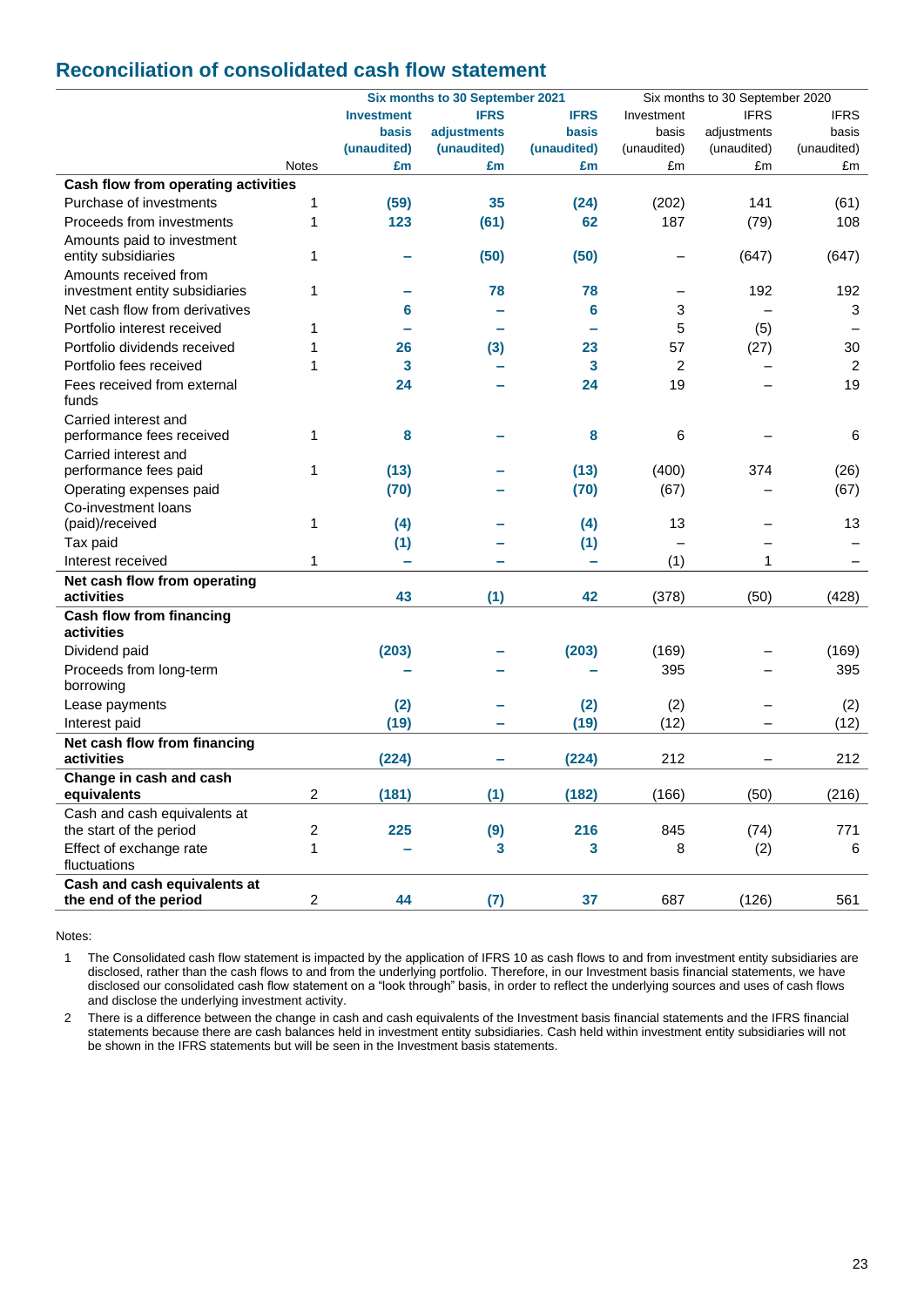## **Condensed consolidated statement of comprehensive income**

| <b>Six months to</b>                                                               | Six months to |
|------------------------------------------------------------------------------------|---------------|
| <b>30 September</b>                                                                | 30 September  |
| 2021                                                                               | 2020          |
| (unaudited)                                                                        | (unaudited)   |
| <b>Notes</b><br>£m                                                                 | £m            |
| Realised profits over value on the disposal of investments<br>$\overline{2}$<br>11 | 5             |
| 1,074<br>Unrealised profits on the revaluation of investments<br>3                 | 605           |
| Fair value movements on investment entity subsidiaries<br>8<br>1,094               | 634           |
| Portfolio income                                                                   |               |
| <b>Dividends</b><br>22                                                             | 30            |
| Interest income from investment portfolio<br>13                                    | 10            |
| Fees receivable<br>4<br>3                                                          | 7             |
| Foreign exchange on investments<br>42                                              | 14            |
| Movement in the fair value of derivatives<br>(4)                                   | (4)           |
| 2,255<br><b>Gross investment return</b>                                            | 1,301         |
| 4<br>Fees receivable from external funds<br>25                                     | 21            |
| (56)<br>Operating expenses                                                         | (57)          |
| Interest paid<br>(27)                                                              | (23)          |
| Exchange movements<br>(1)                                                          | (3)           |
| 11<br>Income from investment entity subsidiaries                                   | 12            |
| 2,207<br>Operating profit before carried interest                                  | 1,251         |
| <b>Carried interest</b>                                                            |               |
| 4<br>Carried interest and performance fees receivable<br>$\overline{2}$            | (2)           |
| Carried interest and performance fees payable<br>(10)                              | 5             |
| Operating profit before tax<br>2,199                                               | 1,254         |
| Tax charge<br>(2)                                                                  |               |
| Profit for the period<br>2,197                                                     | 1,254         |
| Other comprehensive income that may be reclassified to the income statement        |               |
| Exchange differences on translation of foreign operations<br>$\overline{2}$        | 6             |
| Other comprehensive expense that will not be reclassified to the income statement  |               |
| Re-measurements of defined benefit plans                                           | (118)         |
| $\overline{2}$<br>Other comprehensive income/(expense) for the period              | (112)         |
| Total comprehensive income for the period ("Total return")<br>2,199                | 1,142         |
|                                                                                    |               |
| Earnings per share                                                                 |               |
| Basic (pence)<br>227.4<br>5                                                        | 130.1         |
| Diluted (pence)<br>5<br>226.9                                                      | 130.0         |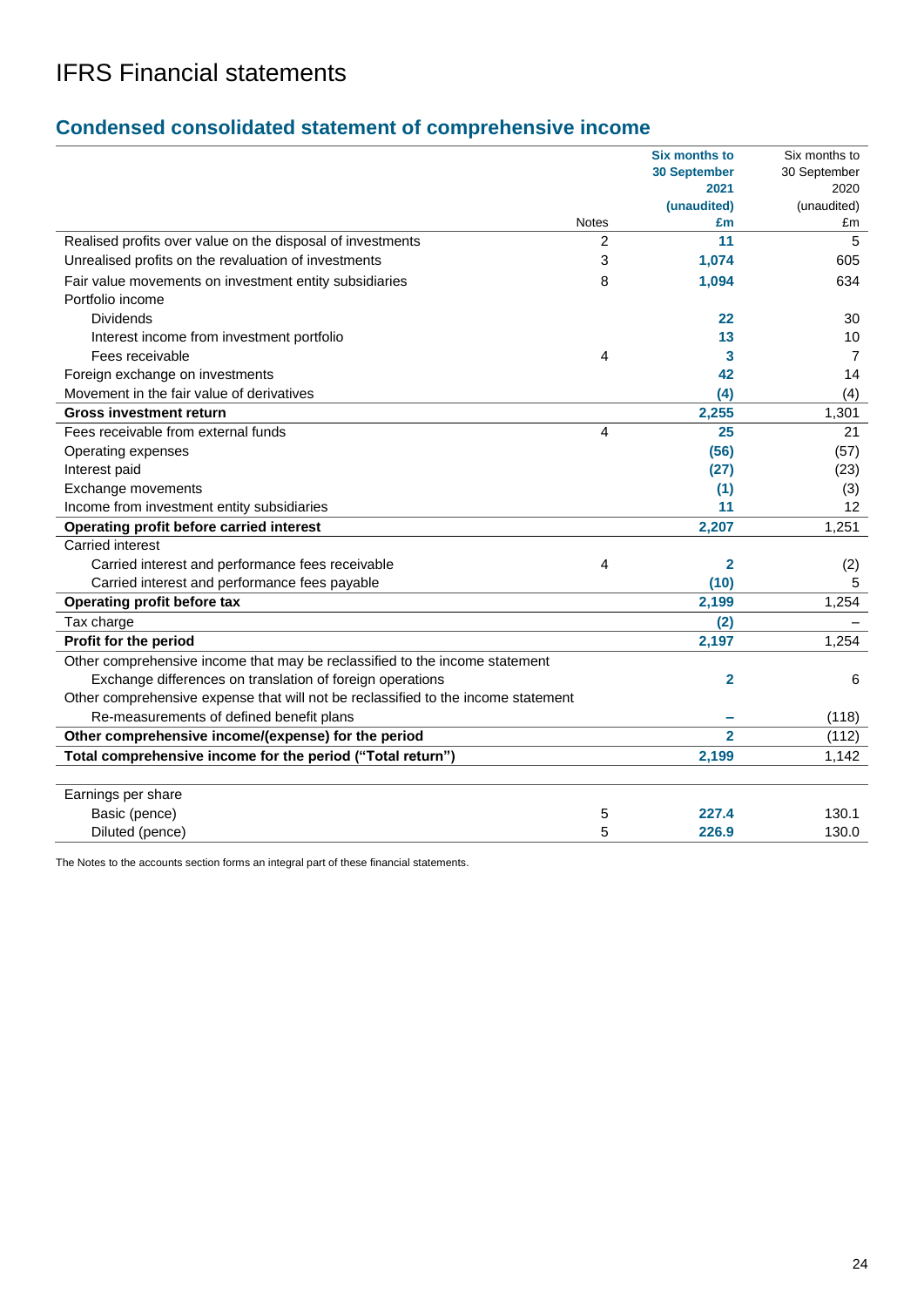# **Condensed consolidated statement of financial position**

|                                                  |              | <b>30 September</b> | 31 March        |
|--------------------------------------------------|--------------|---------------------|-----------------|
|                                                  |              | 2021                | 2021            |
|                                                  | <b>Notes</b> | (unaudited)<br>£m   | (audited)<br>£m |
| <b>Assets</b>                                    |              |                     |                 |
| <b>Non-current assets</b>                        |              |                     |                 |
| Investments                                      |              |                     |                 |
| Quoted investments                               | 7            | 817                 | 797             |
| Unquoted investments                             | 7            | 5,299               | 4,213           |
| Investments in investment entity subsidiaries    | 8            | 5,983               | 4,905           |
| <b>Investment portfolio</b>                      |              | 12,099              | 9,915           |
| Carried interest and performance fees receivable |              | 11                  | 9               |
| Other non-current assets                         |              | 56                  | 52              |
| Intangible assets                                |              | 7                   | 8               |
| Retirement benefit surplus                       |              | 55                  | 55              |
| Property, plant and equipment                    |              | 4                   | 5               |
| Right of use asset                               |              | 15                  | 16              |
| Derivative financial instruments                 |              | 9                   | 16              |
| Deferred income taxes                            |              | 1                   | 1               |
| <b>Total non-current assets</b>                  |              | 12,257              | 10,077          |
| <b>Current assets</b>                            |              |                     |                 |
| Carried interest and performance fees receivable |              |                     | 8               |
| Other current assets                             |              | 18                  | 21              |
| Current income taxes                             |              | 2                   | 2               |
| Derivative financial instruments                 |              | 9                   | 10              |
| Cash and cash equivalents                        |              | 37                  | 216             |
| <b>Total current assets</b>                      |              | 66                  | 257             |
| <b>Total assets</b>                              |              | 12,323              | 10,334          |
| <b>Liabilities</b>                               |              |                     |                 |
| <b>Non-current liabilities</b>                   |              |                     |                 |
| Trade and other payables                         |              | (17)                | (17)            |
| Carried interest and performance fees payable    |              | (43)                | (49)            |
| Loans and borrowings                             |              | (975)               | (975)           |
| Retirement benefit deficit                       |              | (29)                | (29)            |
| Lease liability                                  |              | (11)                | (13)            |
| Derivative financial instruments                 |              | (1)                 |                 |
| Deferred income taxes                            |              | (1)                 | (1)             |
| Provisions                                       |              | (2)                 | (2)             |
| <b>Total non-current liabilities</b>             |              | (1,079)             | (1,086)         |
| <b>Current liabilities</b>                       |              |                     |                 |
| Trade and other payables                         |              | (60)                | (62)            |
| Carried interest and performance fees payable    |              | (5)                 | (17)            |
| Lease liability                                  |              | (5)                 | (4)             |
| Current income taxes                             |              | (1)                 | (1)             |
| <b>Total current liabilities</b>                 |              | (71)                | (84)            |
| <b>Total liabilities</b>                         |              | (1, 150)            | (1, 170)        |
| <b>Net assets</b>                                |              | 11,173              | 9,164           |
| <b>Equity</b>                                    |              |                     |                 |
| Issued capital                                   |              | 719                 | 719             |
| Share premium                                    |              | 789                 | 788             |
| Capital redemption reserve                       |              | 43                  | 43              |
| Share-based payment reserve                      |              | 27                  | 34              |
| <b>Translation reserve</b>                       |              | (3)                 | (5)             |
| Capital reserve                                  |              | 8,641               | 6,733           |
| Revenue reserve                                  |              | 1,003               | 916             |
| Own shares                                       |              | (46)                | (64)            |
| <b>Total equity</b>                              |              | 11,173              | 9,164           |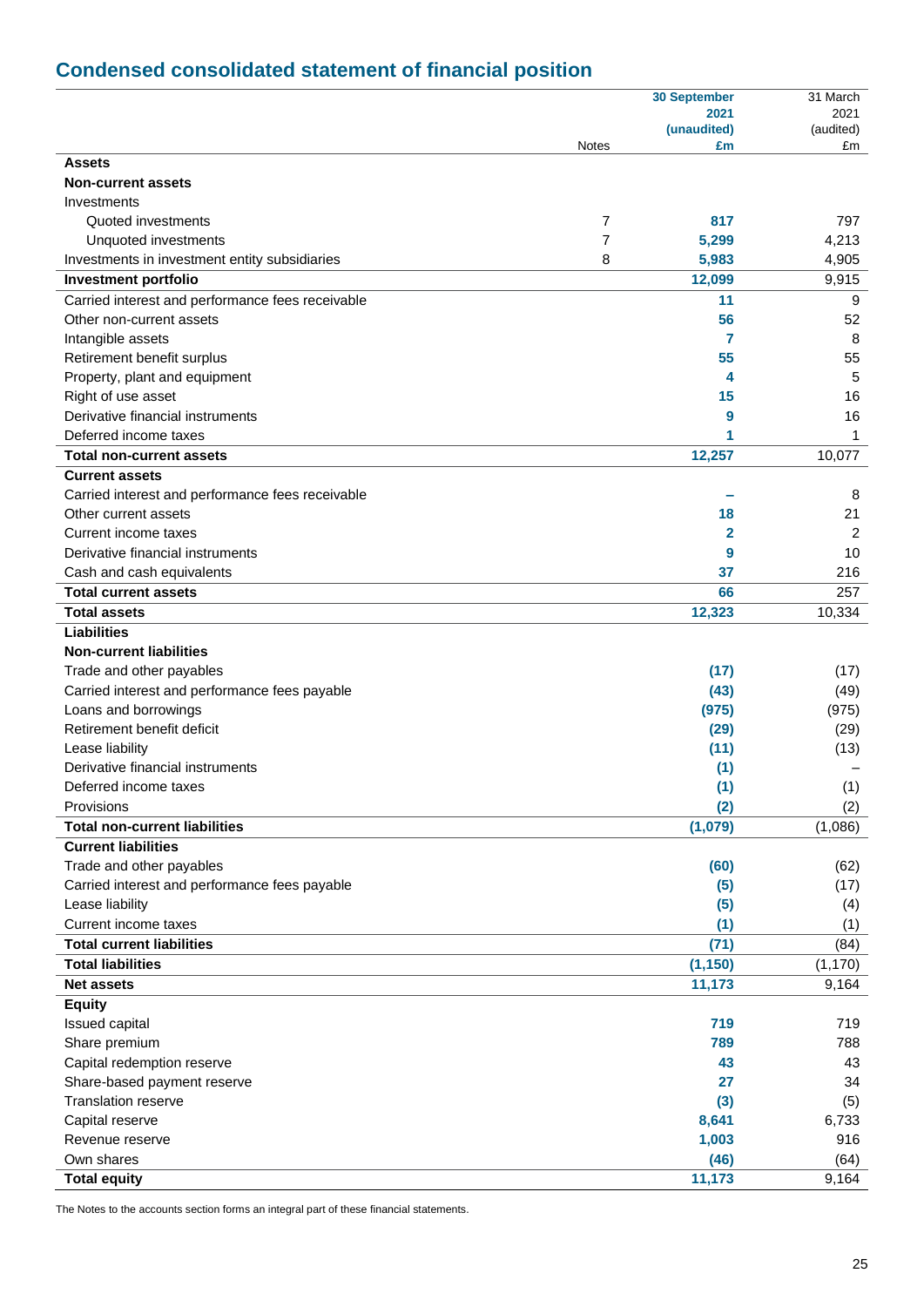## **Condensed consolidated statement of changes in equity**

| <b>Capital</b><br>based<br>For the six months to<br><b>Share</b><br><b>Share</b><br>redemption<br><b>Translation</b><br><b>Capital</b><br><b>Revenue</b><br>Own<br>payment<br>30 September 2021<br>capital<br>premium<br>shares<br>reserve <sup>1</sup><br>reserve <sup>1</sup><br>reserve<br>reserve<br>reserve<br>(unaudited)<br>£m<br>£m<br>£m<br>£m<br>£m<br>£m<br>£m<br>£m<br>Total equity at the start of<br>719<br>788<br>43<br>(64)<br>34<br>(5)<br>6,733<br>916<br>the period<br>Profit for the period<br>2,129<br>68 | <b>Total</b><br>equity<br>£m<br>9,164<br>2,197 |
|--------------------------------------------------------------------------------------------------------------------------------------------------------------------------------------------------------------------------------------------------------------------------------------------------------------------------------------------------------------------------------------------------------------------------------------------------------------------------------------------------------------------------------|------------------------------------------------|
|                                                                                                                                                                                                                                                                                                                                                                                                                                                                                                                                |                                                |
|                                                                                                                                                                                                                                                                                                                                                                                                                                                                                                                                |                                                |
|                                                                                                                                                                                                                                                                                                                                                                                                                                                                                                                                |                                                |
|                                                                                                                                                                                                                                                                                                                                                                                                                                                                                                                                |                                                |
|                                                                                                                                                                                                                                                                                                                                                                                                                                                                                                                                |                                                |
|                                                                                                                                                                                                                                                                                                                                                                                                                                                                                                                                |                                                |
|                                                                                                                                                                                                                                                                                                                                                                                                                                                                                                                                |                                                |
| Exchange differences on                                                                                                                                                                                                                                                                                                                                                                                                                                                                                                        |                                                |
| $\overline{\mathbf{2}}$<br>translation of foreign operations                                                                                                                                                                                                                                                                                                                                                                                                                                                                   | 2                                              |
| Re-measurements of defined                                                                                                                                                                                                                                                                                                                                                                                                                                                                                                     |                                                |
| benefit plans                                                                                                                                                                                                                                                                                                                                                                                                                                                                                                                  |                                                |
| <b>Total comprehensive income</b>                                                                                                                                                                                                                                                                                                                                                                                                                                                                                              |                                                |
| 2,129<br>68<br>for the period<br>$\mathbf{2}$                                                                                                                                                                                                                                                                                                                                                                                                                                                                                  | 2,199                                          |
| 12<br>Share-based payments                                                                                                                                                                                                                                                                                                                                                                                                                                                                                                     | $12 \overline{ }$                              |
| Release on exercise/forfeiture                                                                                                                                                                                                                                                                                                                                                                                                                                                                                                 |                                                |
| (19)<br>19<br>of share awards                                                                                                                                                                                                                                                                                                                                                                                                                                                                                                  |                                                |
| 18<br>Exercise of share awards<br>(18)                                                                                                                                                                                                                                                                                                                                                                                                                                                                                         |                                                |
| Ordinary dividends<br>(203)                                                                                                                                                                                                                                                                                                                                                                                                                                                                                                    | (203)                                          |
| Issue of ordinary shares<br>1<br>$\overline{\phantom{a}}$                                                                                                                                                                                                                                                                                                                                                                                                                                                                      |                                                |
| Total equity at the end of                                                                                                                                                                                                                                                                                                                                                                                                                                                                                                     |                                                |
| 719<br>789<br>43<br>27<br>(3)<br>8,641<br>1,003<br>(46)<br>11,173<br>the period                                                                                                                                                                                                                                                                                                                                                                                                                                                |                                                |

1 Refer to the Glossary on pages 45 to 47 for the nature of the capital and revenue reserves.

|                                   |         |         |            | Share-  |             |                      |                      |                          |        |
|-----------------------------------|---------|---------|------------|---------|-------------|----------------------|----------------------|--------------------------|--------|
|                                   |         |         | Capital    | based   |             |                      |                      |                          |        |
| For the six months to             | Share   | Share   | redemption | payment | Translation | Capital              | Revenue              | Own                      | Total  |
| 30 September 2020<br>(unaudited)  | capital | premium | reserve    | reserve | reserve     | reserve <sup>1</sup> | reserve <sup>1</sup> | shares                   | equity |
|                                   | £m      | £m      | £m         | £m      | £m          | £m                   | £m                   | £m                       | £m     |
| Total equity at the start of      |         |         |            |         |             |                      |                      |                          |        |
| the period                        | 719     | 788     | 43         | 33      | (2)         | 5,432                | 822                  | (78)                     | 7,757  |
| Profit for the period             |         |         |            |         | -           | 1,164                | 90                   | $\overline{\phantom{0}}$ | 1,254  |
| Exchange differences on           |         |         |            |         |             |                      |                      |                          |        |
| translation of foreign operations |         |         |            |         | 6           |                      |                      |                          | 6      |
| Re-measurements of defined        |         |         |            |         |             |                      |                      |                          |        |
| benefit plans                     |         |         |            |         |             | (118)                |                      |                          | (118)  |
| Total comprehensive income        |         |         |            |         |             |                      |                      |                          |        |
| for the period                    |         |         |            |         | 6           | 1,046                | 90                   |                          | 1,142  |
| Share-based payments              |         |         |            | 11      |             |                      |                      |                          | 11     |
| Release on exercise/forfeiture    |         |         |            |         |             |                      |                      |                          |        |
| of share awards                   |         |         |            | (17)    |             |                      | 17                   |                          |        |
| Exercise of share awards          |         |         |            |         |             | (11)                 |                      | 11                       |        |
| Ordinary dividends                |         |         |            |         |             | (169)                |                      |                          | (169)  |
| Issue of ordinary shares          |         |         |            |         |             |                      |                      |                          |        |
| Total equity at the end of        |         |         |            |         |             |                      |                      |                          |        |
| the period                        | 719     | 788     | 43         | 27      | 4           | 6,298                | 929                  | (67)                     | 8,741  |
|                                   |         |         |            |         |             |                      |                      |                          |        |

1 Refer to the Glossary on pages 45 to 47 for the nature of the capital and revenue reserves.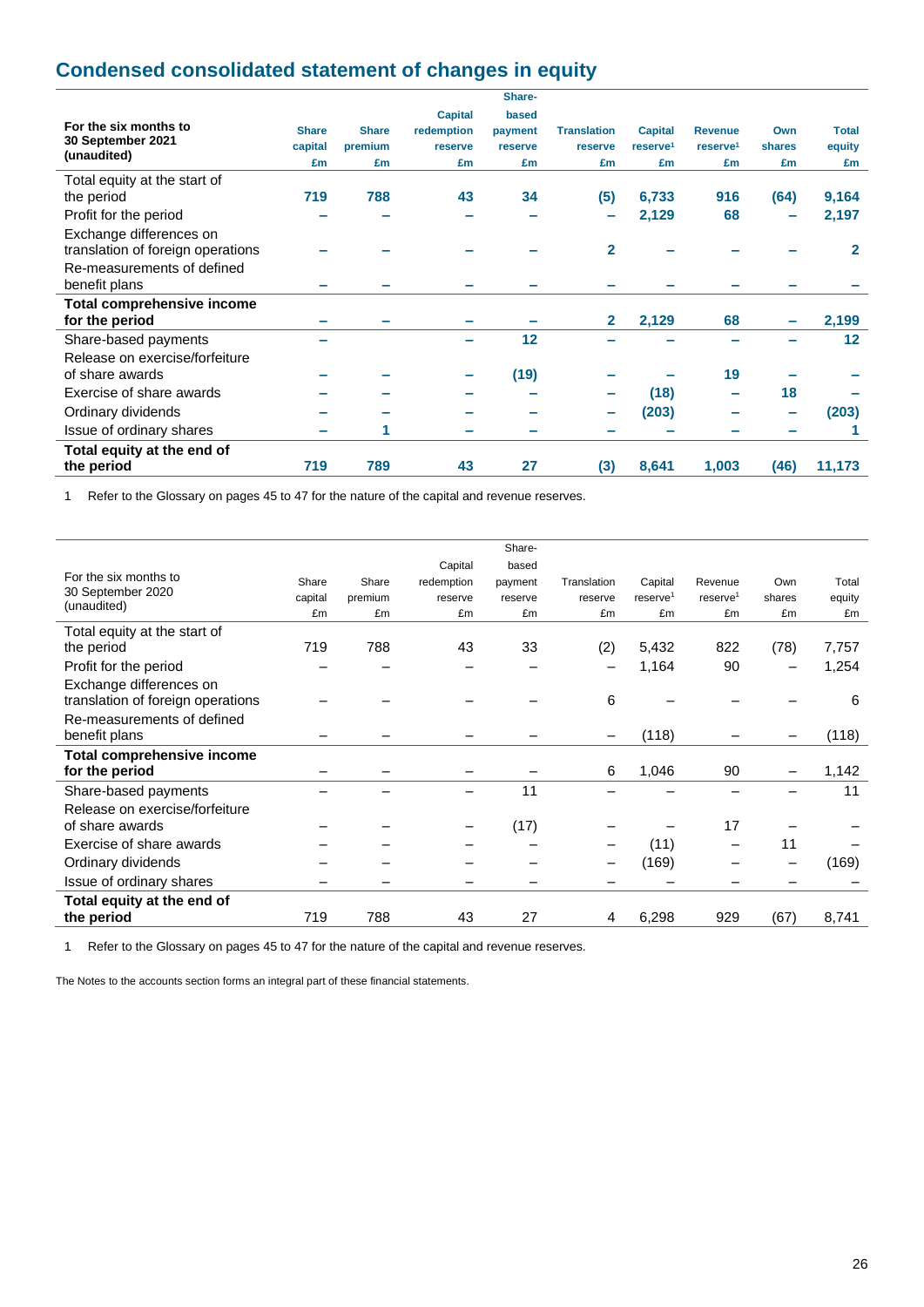## **Condensed consolidated cash flow statement**

|                                                      |              | <b>Six months to</b> | Six months to |
|------------------------------------------------------|--------------|----------------------|---------------|
|                                                      |              | <b>30 September</b>  | 30 September  |
|                                                      |              | 2021                 | 2020          |
|                                                      |              | (unaudited)          | (unaudited)   |
|                                                      | <b>Notes</b> | £m                   | £m            |
| Cash flow from operating activities                  |              |                      |               |
| Purchase of investments                              |              | (24)                 | (61)          |
| Proceeds from investments                            |              | 62                   | 108           |
| Amounts paid to investment entity subsidiaries       |              | (50)                 | (647)         |
| Amounts received from investment entity subsidiaries |              | 78                   | 192           |
| Net cash flow from derivatives                       |              | 6                    | 3             |
| Portfolio dividends received                         |              | 23                   | 30            |
| Portfolio fees received                              |              | 3                    | 2             |
| Fees received from external funds                    |              | 24                   | 19            |
| Carried interest and performance fees received       |              | 8                    | 6             |
| Carried interest and performance fees paid           |              | (13)                 | (26)          |
| Operating expenses paid                              |              | (70)                 | (67)          |
| Co-investment loans (paid)/received                  |              | (4)                  | 13            |
| Tax paid                                             |              | (1)                  |               |
| Net cash flow from operating activities              |              | 42                   | (428)         |
|                                                      |              |                      |               |
| Cash flow from financing activities                  |              |                      |               |
| Dividend paid                                        | 6            | (203)                | (169)         |
| Proceeds from long-term borrowing                    |              |                      | 395           |
| Lease payments                                       |              | (2)                  | (2)           |
| Interest paid                                        |              | (19)                 | (12)          |
| Net cash flow from financing activities              |              | (224)                | 212           |
|                                                      |              |                      |               |
| Change in cash and cash equivalents                  |              | (182)                | (216)         |
| Cash and cash equivalents at the start of the period |              | 216                  | 771           |
| Effect of exchange rate fluctuations                 |              | 3                    | 6             |
| Cash and cash equivalents at the end of the period   |              | 37                   | 561           |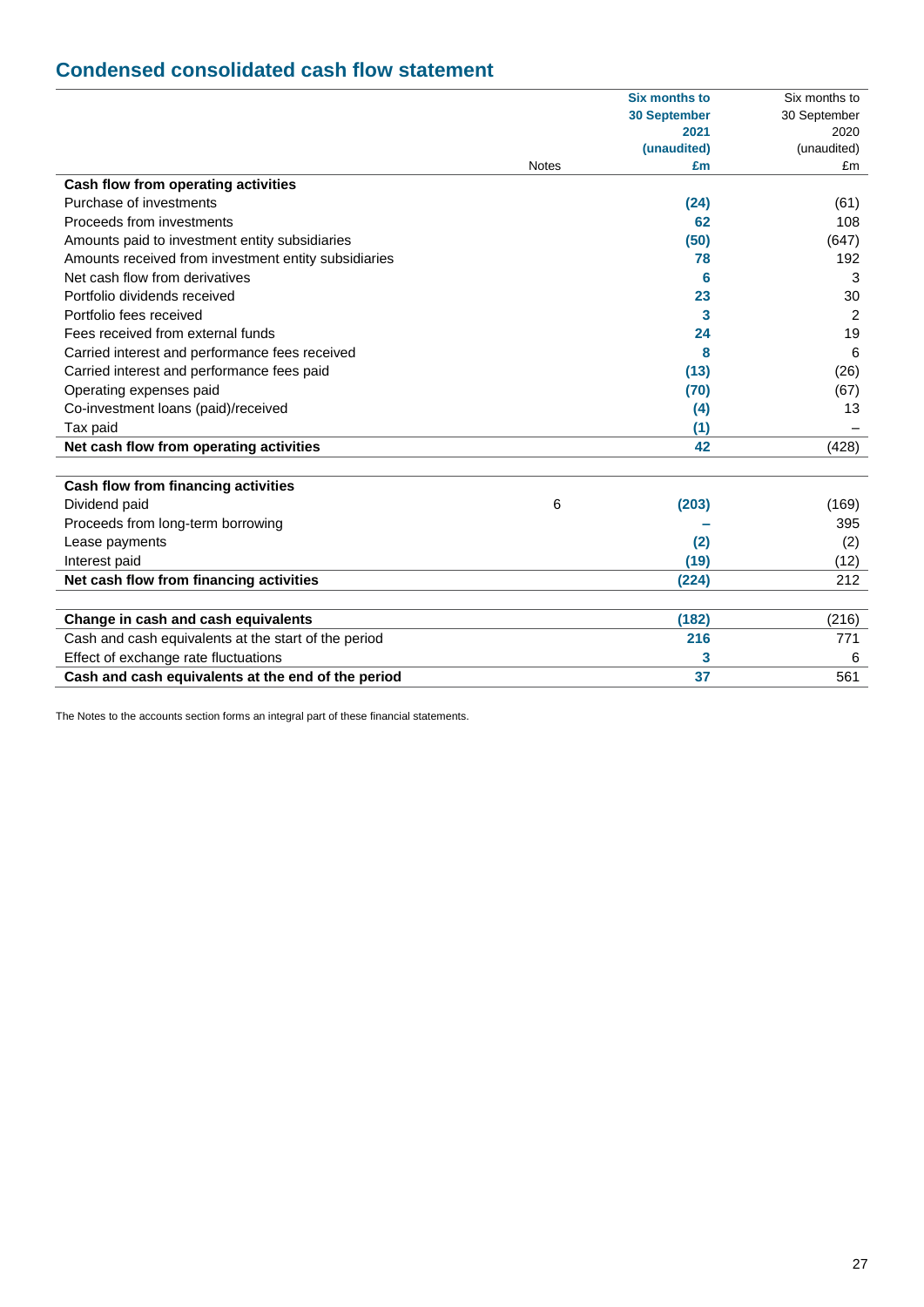## Notes to the condensed consolidated financial statements

## **Basis of preparation and accounting policies**

## **Compliance with International Financial Reporting Standards ("IFRS")**

The Half-year condensed consolidated financial statements of 3i Group plc have been prepared in accordance with the Disclosure Guidance and Transparency Rules of the Financial Conduct Authority and IAS 34 Interim Financial Reporting as adopted for use in the UK. The Half-year condensed consolidated financial statements should be read in conjunction with the Annual report and accounts 2021 which have been prepared and approved by the Directors in accordance with international accounting standards in conformity with the requirements of the Companies Act 2006 and in accordance with international financial reporting standards adopted pursuant to Regulation (EC) No 1606/2002 as it applies in the European Union. The Annual report and accounts for the year ended 31 March 2022 will be prepared in accordance with UK adopted international accounting standards.

The Half-year condensed consolidated financial statements are presented to the nearest million sterling  $(Em)$ , the functional currency of the Company. The accounting policies applied by 3i Group plc for the Half-year condensed consolidated financial statements are consistent with those described on pages 133 to 170 of the Annual report and accounts 2021. There was no change in the current period to the critical accounting estimates and judgements applied in 2021, which are stated on page 135 of the Annual report and accounts 2021.

The financial information for the year ended 31 March 2021 and for the six months ended 30 September 2021 contained within this Half-year report does not constitute statutory accounts as defined in section 434 of the Companies Act 2006. The statutory accounts for the year to 31 March 2021, prepared under IFRS in conformity with the requirements of the Companies Act 2006, have been reported on by KPMG LLP and delivered to the Registrar of Companies. The report of the Auditor on these statutory accounts was unqualified and did not contain a statement under section 498(2) or section 498(3) of the Companies Act 2006.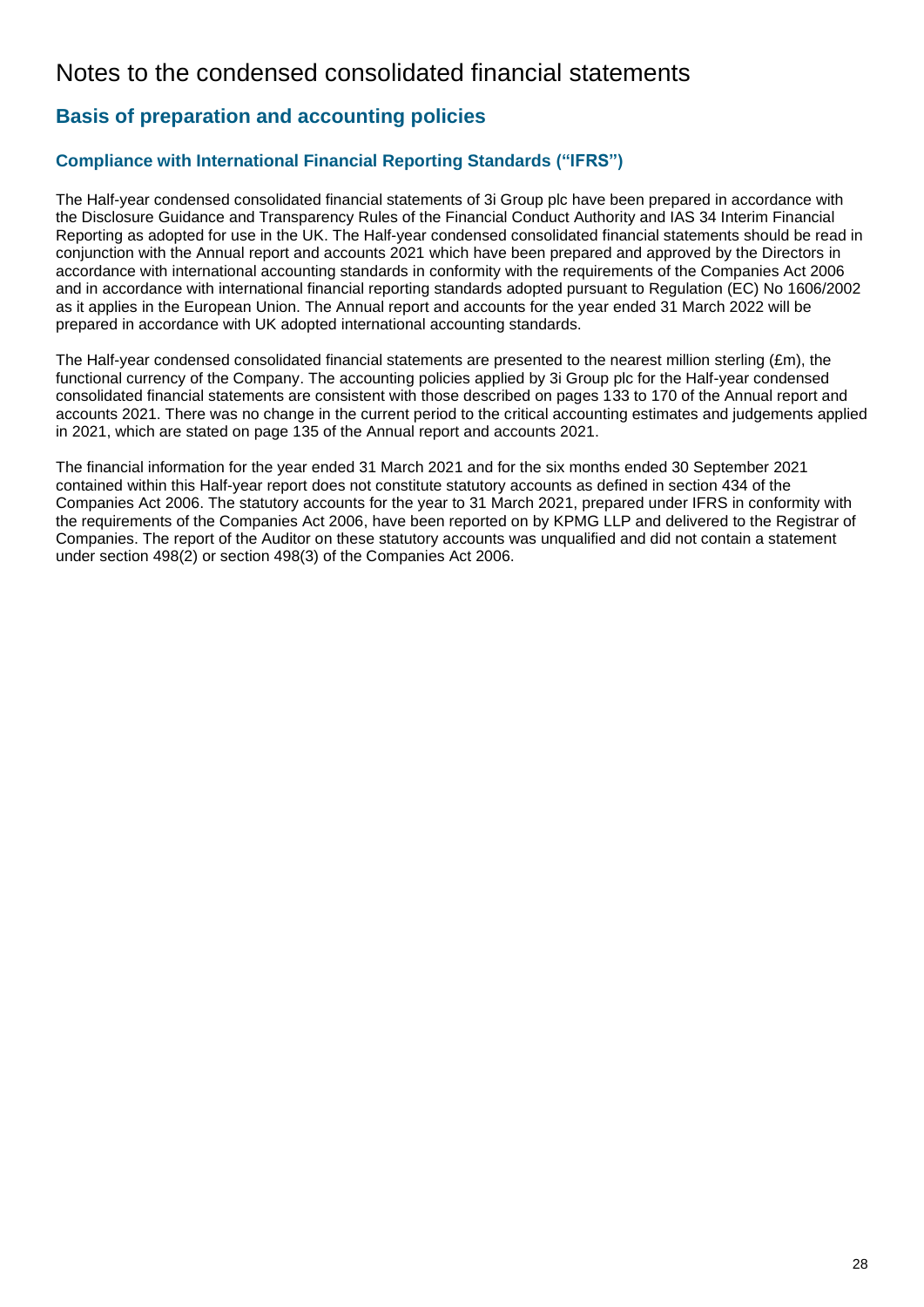### **Going concern**

These condensed consolidated financial statements are prepared on a going concern basis. The Directors have made an assessment of going concern for a period of at least 12 months from the date of approval of the accounts, taking into account the Group's current performance, financial position and outlook. The Group has continued to perform strongly in the period, against a backdrop of more stabilised financial markets following the global Covid-19 vaccine deployment. To support the going concern assessment the Directors considered:

- an analysis of the Group's liquidity, solvency and regulatory capital position. The Group manages and monitors liquidity regularly, ensuring it is adequate and sufficient and is underpinned by its monitoring of investments, realisations, operating expenses and receipt of portfolio cash income. At 30 September 2021 the Group has liquidity of £544 million (31 March 2021: £725 million). Liquidity comprised of cash and deposits of £44 million (31 March 2021: £225 million) and an undrawn facility of £500 million (31 March 2021: £500 million); and
- the stress test scenarios on the Group's portfolio. The Directors have modelled a number of severe stress test scenarios based on the position of the Group as at 30 September 2021. The scenarios consider the potential impact of continued Covid-19 restrictions and the anticipated recovery profile for each portfolio company, as well as the impact of a significant downturn event specifically on the Group's largest asset, Action. These scenarios include a range of estimated impacts, primarily based on providing additional support to portfolio companies as a result of the downturn and delaying the Group's ability to realise and make new investments. The scenarios are most sensitive to a delay in realisations which contribute to liquidity of the Group. A key judgement applied is the extent of a continued Covid-19 related impact on trading activity and restrictions alongside the likely recovery profile of portfolio companies. The severe scenarios include assumptions modelling a "U-shaped" recovery (which considers an extended and drawn-out recovery in which the economy is impacted by rolling lockdowns and much reduced economic activity), and a scenario in which this "U-shaped" recovery is combined with a material and significant deterioration in the trading performance of the Group's largest asset, Action.

The results of each of the stress test scenarios indicate that the Group is able to meet its obligations as they fall due for a period of at least 12 months from the date of approval of these financial statements by, in certain cases, making use of controllable management actions. In all these scenarios the Directors expect the Group to be able to recover without a permanent long-term impact on its solvency or capital requirements. Mitigating actions within management control include reduced new investment levels and drawing on the existing RCF.

Having performed the assessment on going concern, the Directors considered it appropriate to prepare the condensed consolidated financial statements of the Group on a going concern basis, and have concluded that the Group has sufficient financial resources, is well placed to manage business risks in the current economic environment, and can continue operations for a period of at least 12 months from the date of issue of these financial statements.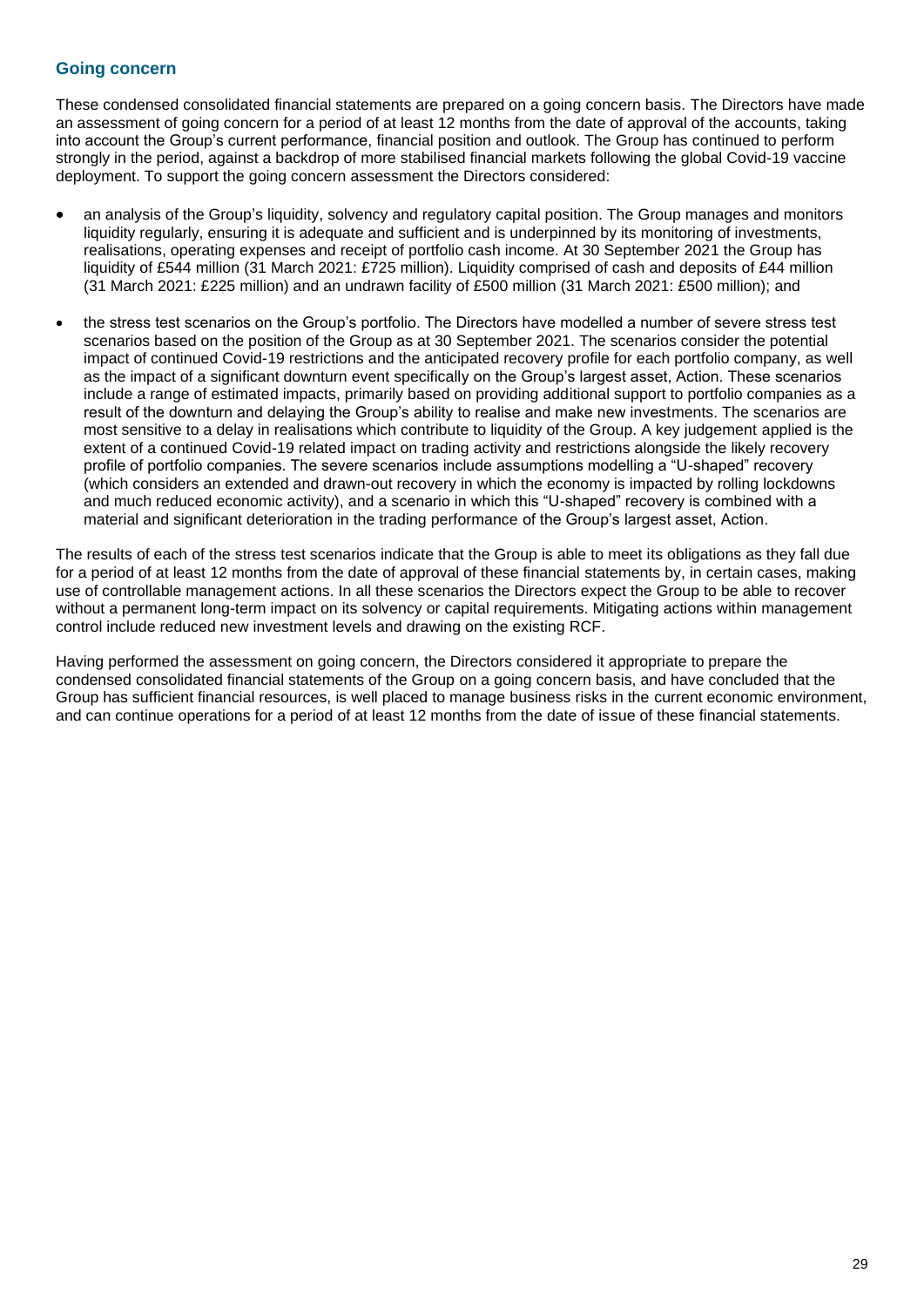### **1 Segmental analysis**

The tables below are presented on the Investment basis which is the basis used by the chief operating decision maker, the Chief Executive, to monitor the performance of the Group. A description of the Investment basis and a reconciliation of the Investment basis to the IFRS financial statements is provided on pages 19 to 23. Further detail on the Group's segmental analysis can be found on pages 137 to 139 of the Annual report and accounts 2021. The remaining Notes are prepared on an IFRS basis.

| <b>Investment basis</b>                          |                     |                                 |                             |                          |                          |
|--------------------------------------------------|---------------------|---------------------------------|-----------------------------|--------------------------|--------------------------|
|                                                  | <b>Private</b>      | Of which is                     |                             | <b>Scandlines</b>        |                          |
| Six months to 30 September 2021                  | <b>Equity</b><br>£m | <b>Action</b><br>E <sub>m</sub> | <b>Infrastructure</b><br>£m | £m                       | Total <sup>3</sup><br>£m |
| Realised profits over value on the disposal      |                     |                                 |                             |                          |                          |
| of investments                                   | 12                  |                                 | 3                           |                          | 15                       |
| Unrealised profits on the revaluation            |                     |                                 |                             |                          |                          |
| of investments<br>Portfolio income               | 2,219               | 1,491                           | 30                          | 30                       | 2,279                    |
| <b>Dividends</b>                                 |                     |                                 |                             |                          |                          |
|                                                  | 10                  |                                 | 15                          |                          | 25                       |
| Interest income from investment portfolio        | 33                  |                                 | 5                           |                          | 38                       |
| Fees receivable                                  | 2                   |                                 |                             |                          | $\mathbf{2}$             |
| Foreign exchange on investments                  | 97                  | 43                              | 7                           | 4                        | 108                      |
| Movement in the fair value of derivatives        |                     |                                 |                             | (4)                      | (4)                      |
| <b>Gross investment return</b>                   | 2,373               | 1,534                           | 60                          | 30                       | 2,463                    |
| Fees receivable from external funds              | $\overline{2}$      | $\overline{\phantom{0}}$        | 23                          | $\overline{\phantom{0}}$ | 25                       |
| Operating expenses                               | (35)                |                                 | (20)                        | (1)                      | (56)                     |
| Interest received                                |                     |                                 |                             |                          |                          |
| Interest paid                                    |                     |                                 |                             |                          | (27)                     |
| Exchange movements                               |                     |                                 |                             |                          | (6)                      |
| Operating profit before carried interest         |                     |                                 |                             |                          | 2,399                    |
| Carried interest                                 |                     |                                 |                             |                          |                          |
| Carried interest and performance fees receivable | 2                   |                                 |                             |                          | $\mathbf{2}$             |
| Carried interest and performance fees payable    | (194)               |                                 | (6)                         |                          | (200)                    |
| Operating profit before tax                      |                     |                                 |                             |                          | 2,201                    |
| Tax charge                                       |                     |                                 |                             |                          | (2)                      |
| Profit for the period                            |                     |                                 |                             |                          | 2,199                    |
| Other comprehensive income                       |                     |                                 |                             |                          |                          |
| Re-measurements of defined benefit plans         |                     |                                 |                             |                          |                          |
| <b>Total return</b>                              |                     |                                 |                             |                          | 2,199                    |
| Realisations <sup>1</sup>                        | 118                 |                                 | 6                           |                          | 124                      |
| Cash investment                                  | (58)                |                                 | (1)                         |                          | (59)                     |
| Net divestment                                   | 60                  |                                 | 5                           |                          | 65                       |
| <b>Balance sheet</b>                             |                     |                                 |                             |                          |                          |
| Opening portfolio value at 1 April 2021          | 8,814               | 4,566                           | 1,159                       | 435                      | 10,408                   |
| Investment <sup>2</sup>                          | 97                  |                                 | 1                           |                          | 98                       |
| Value disposed                                   | (106)               |                                 | (3)                         |                          | (109)                    |
| Unrealised value movement                        | 2,219               | 1,491                           | 30                          | 30                       | 2,279                    |
| Other movement (including foreign exchange)      | 91                  | 43                              | 13                          | 4                        | 108                      |
| Closing portfolio value at 30 September 2021     | 11,115              | 6,100                           | 1,200                       | 469                      | 12,784                   |

1 Realised proceeds may differ from cash proceeds due to timing of receipts. During the period Private Equity received £3 million of cash proceeds which were recognised as realised proceeds in FY2021. During the period Infrastructure recognised £4 million of realised proceeds which are to be received in the second half of FY2022.

2 Includes capitalised interest and other non-cash investment.

3 The total is the sum of Private Equity, Infrastructure and Scandlines. "Of which is Action" is part of Private Equity.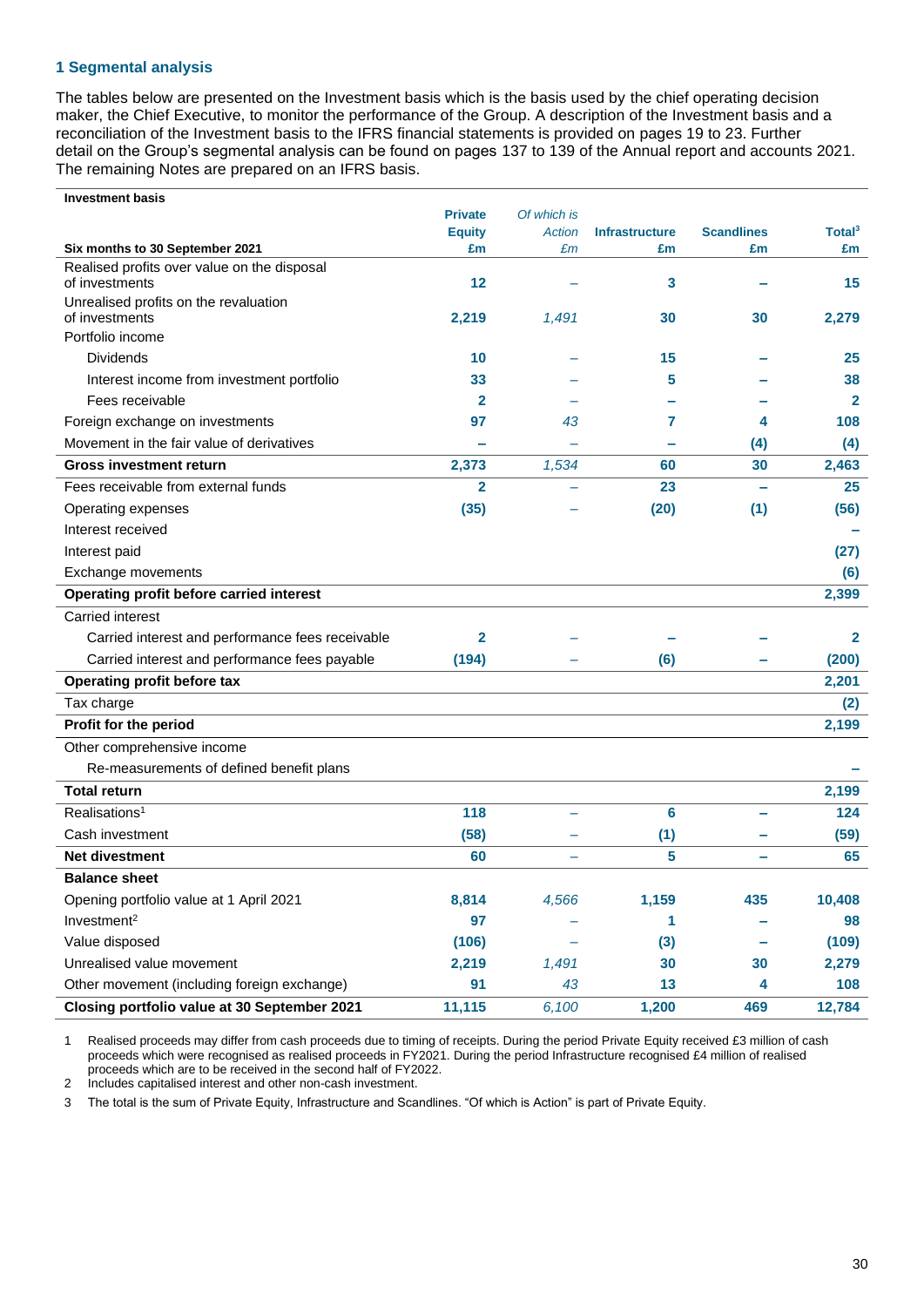### **1 Segmental analysis** continued

| Investment basis                                              |                |             |                |                          |                    |
|---------------------------------------------------------------|----------------|-------------|----------------|--------------------------|--------------------|
|                                                               | Private        | Of which is |                |                          |                    |
|                                                               | Equity         | Action      | Infrastructure | <b>Scandlines</b>        | Total <sup>4</sup> |
| Six months to 30 September 2020                               | £m             | £m          | £m             | £m                       | £m                 |
| Realised profits over value on the disposal<br>of investments | 3              |             |                |                          | 3                  |
| Unrealised profits on the revaluation                         |                |             |                |                          |                    |
| of investments                                                | 1,071          | 644         | 127            | 12                       | 1,210              |
| Portfolio income                                              |                |             |                |                          |                    |
| <b>Dividends</b>                                              | 43             |             | 14             |                          | 57                 |
| Interest income from investment portfolio                     | 25             |             | 5              |                          | 30                 |
| Fees receivable                                               | 6              |             |                |                          | 6                  |
| Foreign exchange on investments                               | 97             | 89          | (16)           | 11                       | 92                 |
| Movement in the fair value of derivatives                     |                |             | 4              | (8)                      | (4)                |
| <b>Gross investment return</b>                                | 1,245          | 733         | 134            | 15                       | 1,394              |
| Fees receivable from external funds                           | $\overline{c}$ |             | 19             |                          | 21                 |
| Operating expenses                                            | (36)           |             | (20)           | (2)                      | (58)               |
| Interest received                                             |                |             |                |                          | (1)                |
| Interest paid                                                 |                |             |                |                          | (23)               |
| Exchange movements                                            |                |             |                |                          | (8)                |
| Operating profit before carried interest                      |                |             |                |                          | 1,325              |
| Carried interest                                              |                |             |                |                          |                    |
| Carried interest and performance fees receivable              | (2)            |             |                |                          | (2)                |
| Carried interest and performance fees payable                 | (61)           |             | (2)            |                          | (63)               |
| Operating profit before tax                                   |                |             |                |                          | 1,260              |
| Tax charge                                                    |                |             |                |                          |                    |
| Profit for the period                                         |                |             |                |                          | 1,260              |
| Other comprehensive income                                    |                |             |                |                          |                    |
| Re-measurements of defined benefit plans                      |                |             |                |                          | (118)              |
| <b>Total return</b>                                           |                |             |                |                          | 1,142              |
| Realisations <sup>1</sup>                                     | 82             |             |                |                          | 82                 |
| Cash investment <sup>2</sup>                                  | (231)          |             | (2)            |                          | (233)              |
| <b>Net investment</b>                                         | (149)          |             | (2)            | $\overline{\phantom{0}}$ | (151)              |
| <b>Balance sheet</b>                                          |                |             |                |                          |                    |
| Opening portfolio value at 1 April 2020                       | 6,552          | 3,536       | 1,117          | 429                      | 8,098              |
| Investment <sup>3</sup>                                       | 300            |             | 2              |                          | 302                |
| Value disposed                                                | (80)           |             |                |                          | (80)               |
| Unrealised value movement                                     | 1,071          | 644         | 127            | 12                       | 1,210              |
| Other movement (including foreign exchange)                   | 47             | 89          | (10)           | 11                       | 48                 |
| Closing portfolio value at 30 September 2020                  | 7,890          | 4,269       | 1,236          | 452                      | 9,578              |

1 Realised proceeds may differ from cash proceeds due to timing of receipts. During the period Private Equity received £105 million of cash proceeds which were recognised as realised proceeds in FY2020.

2 Investment per the segmental analysis is different to cash investment per the cashflow due to £31 million of syndication in Private Equity which was recognised in FY2020 and received in FY2021.

3 Includes capitalised interest and other non-cash investment.

4 The total is the sum of Private Equity, Infrastructure and Scandlines. "Of which is Action" is part of Private Equity.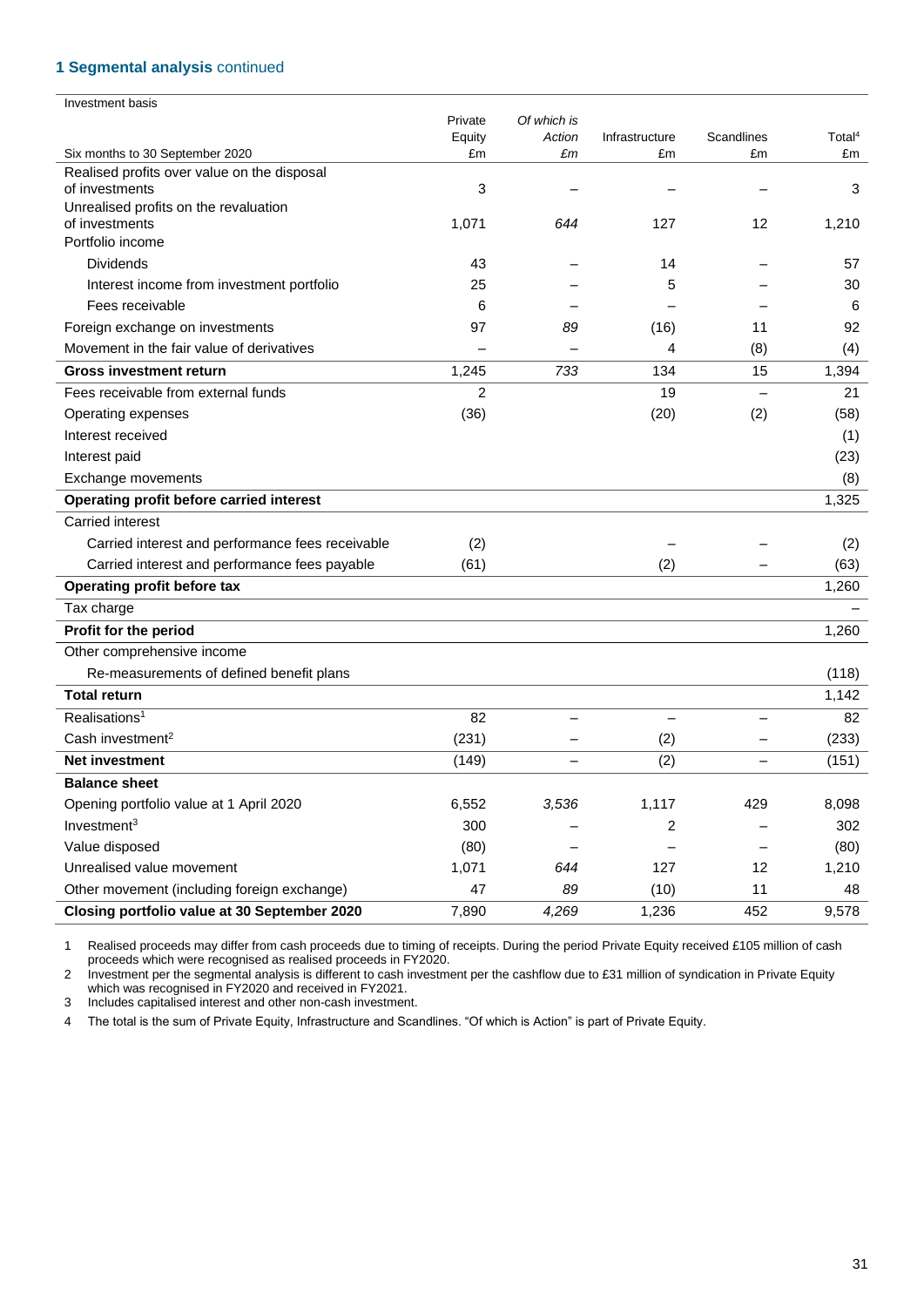### **2 Realised profits over value on the disposal of investments**

| Six months to 30 September 2021     | <b>Unquoted</b>    |              |
|-------------------------------------|--------------------|--------------|
|                                     | <b>investments</b> | <b>Total</b> |
|                                     | £m                 | £m           |
| Realisations                        | 58                 | 58           |
| Valuation of disposed investments   | (47)               | (47)         |
|                                     | 11                 | 11           |
| Of which:                           |                    |              |
| - profit recognised on realisations | 11                 | 11           |
| - losses recognised on realisations |                    |              |
|                                     | 11                 | 11           |
| Six months to 30 September 2020     | Unquoted           |              |
|                                     | investments        | Total        |
|                                     | £m                 | £m           |
| Realisations                        | 5                  | 5            |
| Valuation of disposed investments   |                    |              |
|                                     | 5                  | 5            |
| $\bigcap f$ which:                  |                    |              |

| Of which:                           |  |
|-------------------------------------|--|
| - profit recognised on realisations |  |
| - losses recognised on realisations |  |
|                                     |  |

## **3 Unrealised profits on the revaluation of investments**

| Six months to 30 September 2021           | <b>Unquoted</b>    | Quoted             |       |
|-------------------------------------------|--------------------|--------------------|-------|
|                                           | <b>investments</b> | <b>investments</b> | Total |
|                                           | £m                 | £m                 | £m    |
| Movement in the fair value of investments | 1,054              | 20                 | 1,074 |
| Of which:                                 |                    |                    |       |
| - unrealised gains                        | 1,065              | 20                 | 1,085 |
| - unrealised losses                       | (11)               |                    | (11)  |
|                                           | 1,054              | 20                 | 1,074 |
| Six months to 30 September 2020           | Unquoted           | Quoted             |       |
|                                           | investments        | investments        | Total |
|                                           | £m                 | £m                 | £m    |
| Movement in the fair value of investments | 534                | 71                 | 605   |
| Of which:                                 |                    |                    |       |
| - unrealised gains                        | 549                | 71                 | 620   |
| - unrealised losses                       | (15)               |                    | (15)  |
|                                           | 534                | 71                 | 605   |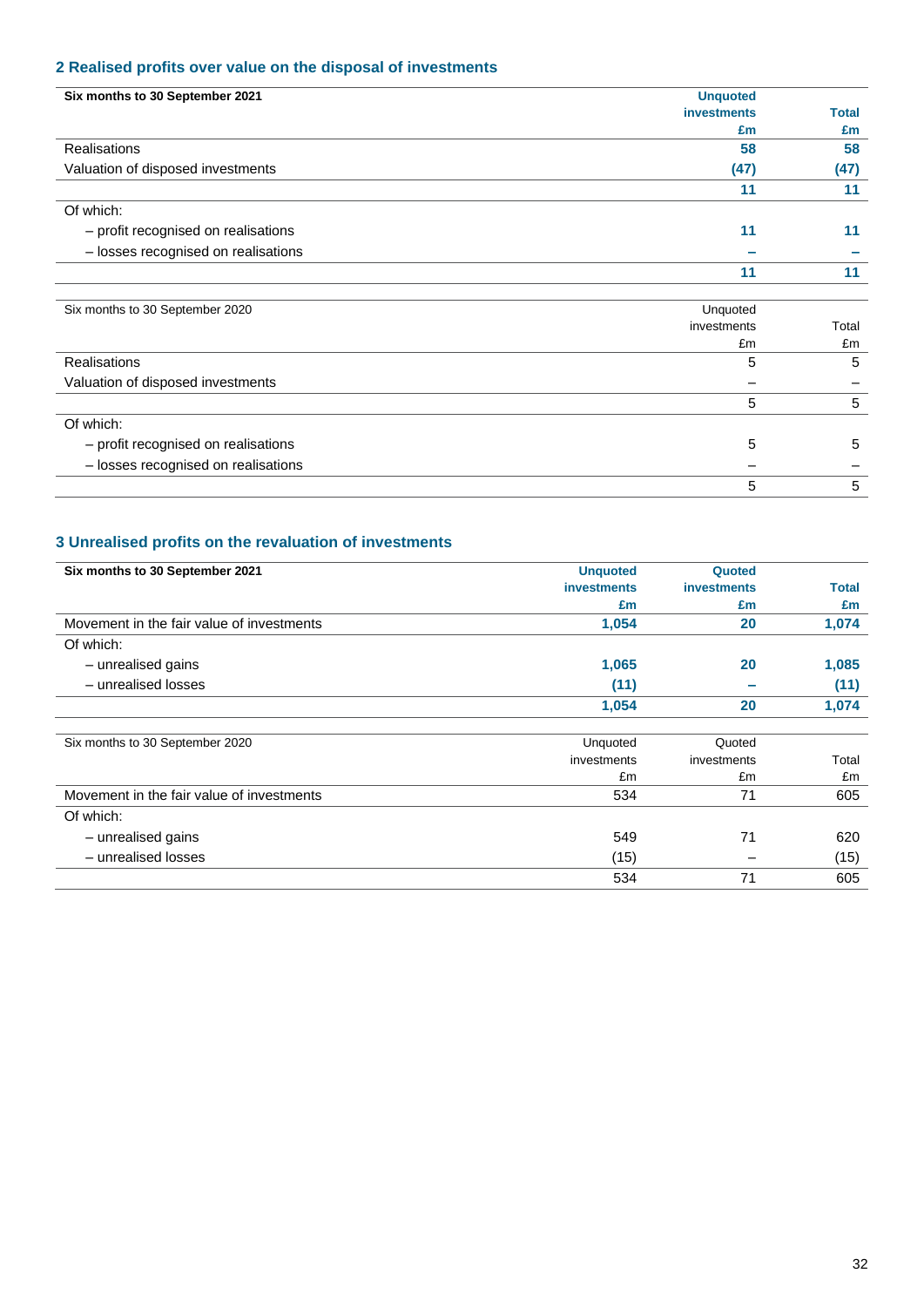### **4 Revenue**

Items from the Consolidated statement of comprehensive income which fall within the scope of IFRS 15 are included in the table below:

|                                                               | <b>Private</b> |                       |              |
|---------------------------------------------------------------|----------------|-----------------------|--------------|
|                                                               | <b>Equity</b>  | <b>Infrastructure</b> | <b>Total</b> |
| Six months to 30 September 2021                               | £m             | £m                    | £m           |
| Total revenue by geography <sup>1</sup>                       |                |                       |              |
| <b>UK</b>                                                     | $\overline{2}$ | 21                    | 23           |
| Northern Europe                                               | $\mathbf{2}$   |                       | 3            |
| North America                                                 | 3              |                       | 4            |
| Other                                                         |                |                       |              |
| Total                                                         | 7              | 23                    | 30           |
| Revenue by type                                               |                |                       |              |
| Fees receivable <sup>2</sup> from portfolio                   | 3              |                       | 3            |
| Fees receivable from external funds                           | 2              | 23                    | 25           |
| Carried interest and performance fees receivable <sup>2</sup> | $\mathbf{2}$   |                       | $\mathbf{2}$ |
| <b>Total</b>                                                  |                | 23                    | 30           |

|                                                               | Private |                |       |
|---------------------------------------------------------------|---------|----------------|-------|
|                                                               | Equity  | Infrastructure | Total |
| Six months to 30 September 2020                               | £m      | £m             | £m    |
| Total revenue by geography <sup>1</sup>                       |         |                |       |
| UK                                                            | (1)     | 17             | 16    |
| Northern Europe                                               | 3       | $\mathcal{P}$  | 5     |
| North America                                                 | 2       |                | 2     |
| Other                                                         | 3       |                | 3     |
| Total                                                         | 7       | 19             | 26    |
| Revenue by type                                               |         |                |       |
| Fees receivable <sup>2</sup> from portfolio                   | 7       |                |       |
| Fees receivable from external funds                           | 2       | 19             | 21    |
| Carried interest and performance fees receivable <sup>2</sup> | (2)     |                | (2)   |
| Total                                                         | 7       | 19             | 26    |

1 For fees receivable from external funds and carried interest and performance fees receivable the geography is based on the domicile of the fund.

2 Fees receivable and carried interest receivable above are different to the Investment basis figures included in Note 1. This is due to the fact that Note 1 is disclosed on the Investment basis and the table above is shown on the IFRS basis. For an explanation of the Investment basis that Note 1 is disclosed on the Investment basis and the table above is shown on t and a reconciliation between Investment basis and IFRS basis see pages 19 to 23.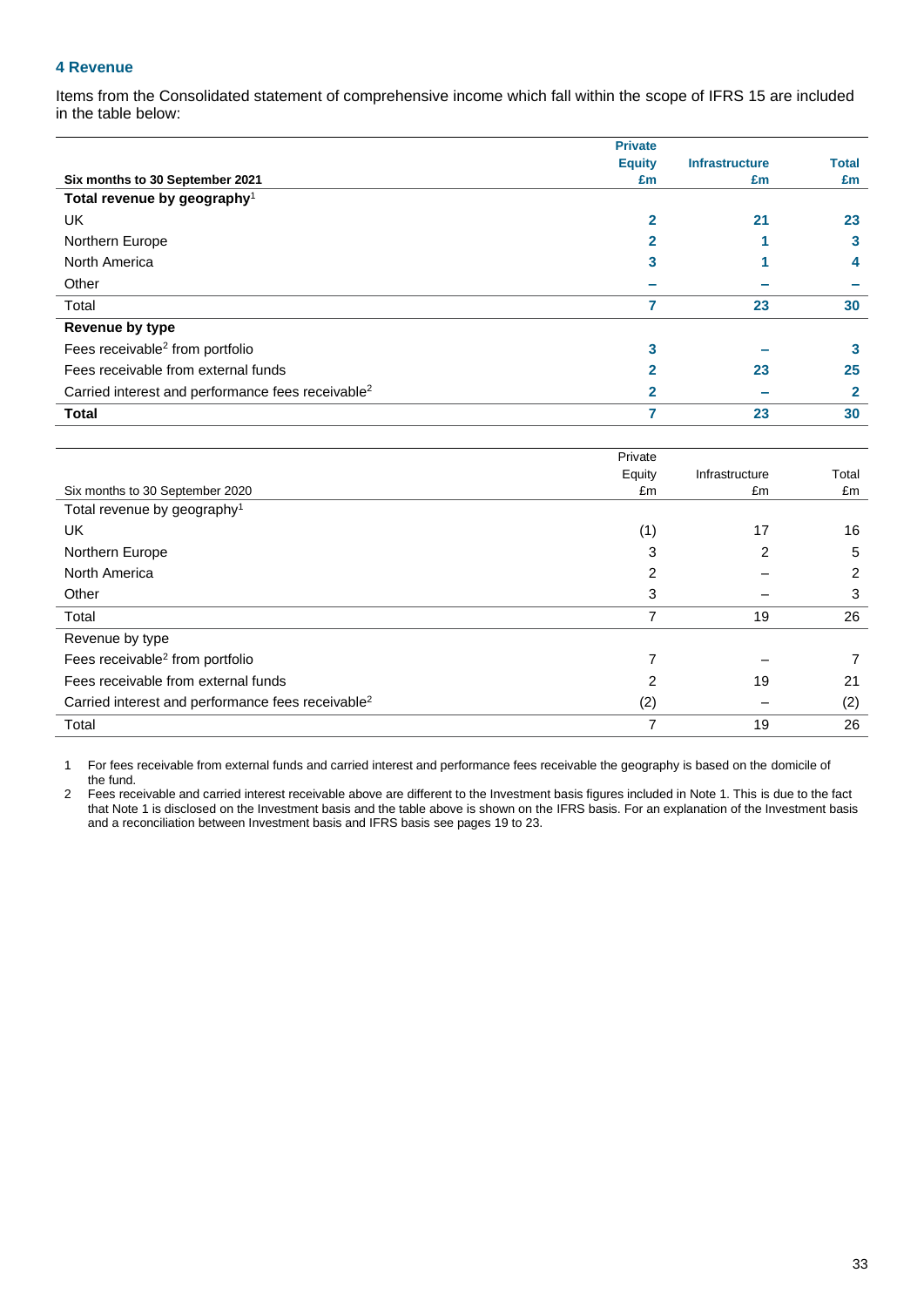### **5 Per share information**

The calculation of basic net assets per share is based on the net assets and the number of shares in issue at the period end. When calculating the diluted net assets per share, the number of shares in issue is adjusted for the effect of all dilutive share awards.

|                                                          | <b>30 September</b> | 31 March    |
|----------------------------------------------------------|---------------------|-------------|
|                                                          | 2021                | 2021        |
| Net assets per share $(E)$                               |                     |             |
| Basic                                                    | 11.55               | 9.50        |
| <b>Diluted</b>                                           | 11.53               | 9.47        |
| Net assets (£m)                                          |                     |             |
| Net assets attributable to equity holders of the Company | 11,173              | 9,164       |
|                                                          | <b>30 September</b> | 31 March    |
|                                                          | 2021                | 2021        |
| Number of shares in issue                                |                     |             |
| Ordinary shares                                          | 973,205,270         | 973,166,947 |
| Own shares                                               | (6, 205, 579)       | (8,530,634) |
|                                                          | 966,999,691         | 964,636,313 |
| Effect of dilutive potential ordinary shares             |                     |             |
| Share awards                                             | 2,251,033           | 2,656,230   |
| <b>Diluted shares</b>                                    | 969,250,724         | 967,292,543 |

The calculation of basic earnings per share is based on the profit attributable to shareholders and the weighted average number of shares in issue. The weighted average shares in issue for the period to 30 September 2021 are 966,063,483 (2020: 963,542,371). When calculating the diluted earnings per share, the weighted average number of shares in issue is adjusted for the effect of all dilutive share awards. The diluted weighted average shares in issue for the period to 30 September 2021 are 968,079,404 (2020: 964,863,213).

| 6 months        | 6 months        |
|-----------------|-----------------|
| to 30 September | to 30 September |
| 2021            | 2020            |
|                 |                 |
| 227.4           | 130.1           |
| 226.9           | 130.0           |
|                 |                 |
| 2.197           | 1.254           |
|                 |                 |

### **6 Dividends**

|                                     | 6 months to         | 6 months to         | 6 months to  | 6 months to  |
|-------------------------------------|---------------------|---------------------|--------------|--------------|
|                                     | <b>30 September</b> | <b>30 September</b> | 30 September | 30 September |
|                                     | 2021                | 2021                | 2020         | 2020         |
|                                     | pence               |                     | pence        |              |
|                                     | per share           | £m                  | per share    | £m           |
| Declared and paid during the period |                     |                     |              |              |
| Second dividend                     | 21.0                | 203                 | 17.5         | 169          |
|                                     | 21.0                | 203                 | 17.5         | 169          |
| Proposed first dividend             | 19.25               | 186                 | 17.5         | 169          |

The dividend can be paid out of either the capital reserve or the revenue reserve subject to the investment trust rules.

The distributable reserves of the parent company as at 31 March 2021 were £3,811 million (31 March 2020: £3,863 million) and the Board reviews the distributable reserves bi-annually, including consideration of any material changes since the most recent audited accounts, ahead of proposing any dividend. The Board also reviews the proposed dividends in the context of the requirements of being an approved investment trust. Shareholders are given the opportunity to approve the total dividend for the year at the Company's Annual General Meeting. Details of the Group's continuing viability and going concern can be found in the Risk management section on pages 50 to 63 of the Annual report and accounts 2021.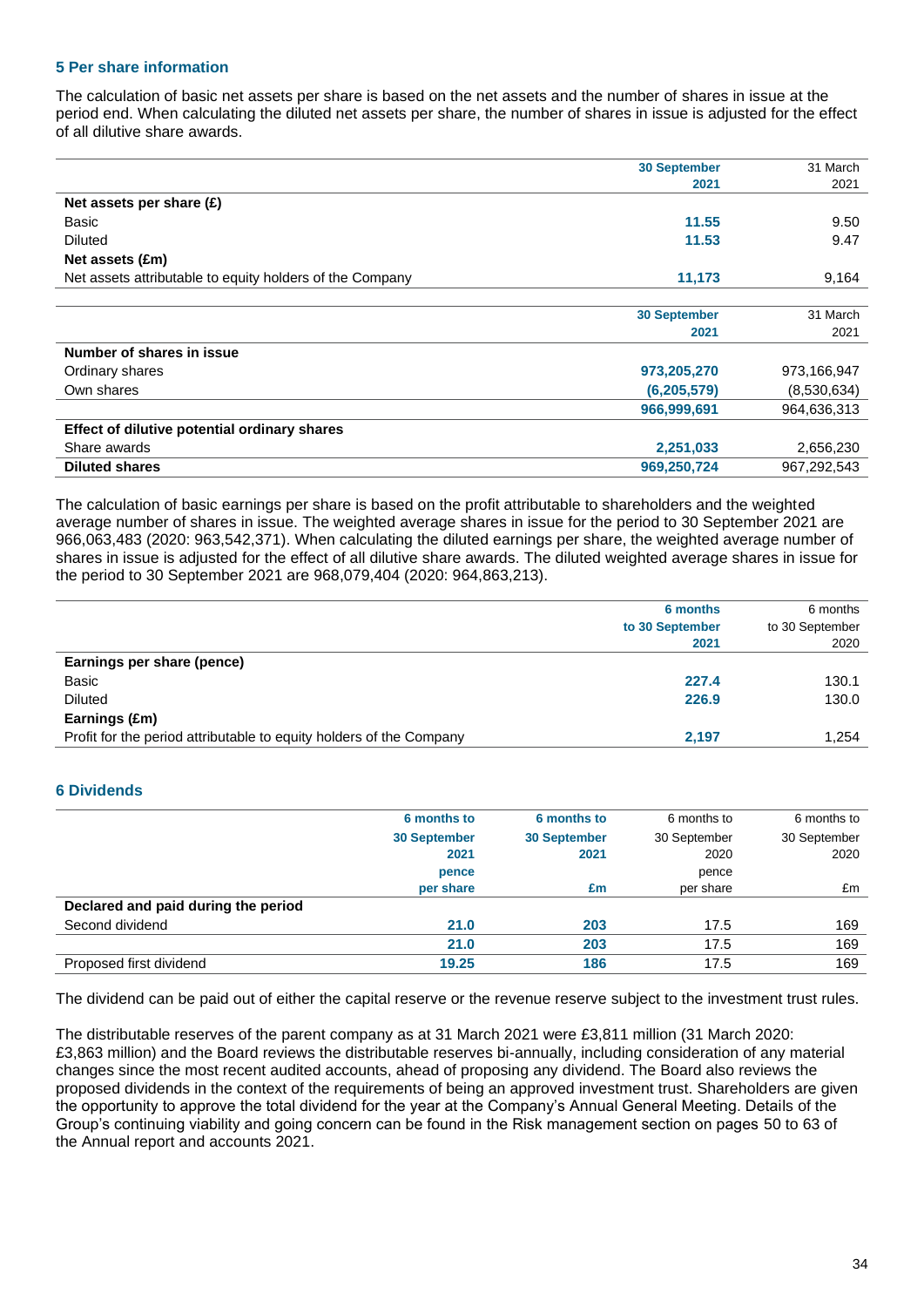### **7 Investment portfolio**

This section should be read in conjunction with Note 11 on page 145 of the Annual report and accounts 2021, which provides more detail about initial recognition and subsequent measurement of investments at fair value.

|                                                                | 6 months to       | Year to       |
|----------------------------------------------------------------|-------------------|---------------|
|                                                                | 30 September 2021 | 31 March 2021 |
| Non-current                                                    | £m                | £m            |
| Opening book value                                             | 5,010             | 3,454         |
| Additions                                                      | 32                | 881           |
| - of which loan notes with nil value                           |                   | (24)          |
| Disposals, repayments and write-offs                           | (47)              | (333)         |
| Fair value movements recognised in profit or loss <sup>1</sup> | 1,074             | 1,217         |
| Other movements and net cash movements <sup>2</sup>            | 47                | (185)         |
| Closing book value                                             | 6,116             | 5,010         |
| Quoted investments                                             | 817               | 797           |
| Unquoted investments                                           | 5,299             | 4,213         |
| Closing book value                                             | 6,116             | 5,010         |

1 All fair value movements relate to assets held at the end of the period and are recognised in unrealised profits on the revaluation of investments.

2 Other movements includes the impact of foreign exchange and accrued interest.

3i's investment portfolio is made up of longer-term investments, with average holding periods greater than one year, and thus is classified as non-current.

Additions in the period include cash investment of £24 million (31 March 2021: £126 million), £8 million (31 March 2021: £34 million) in capitalised interest received by way of loan notes, of which none (31 March 2021: £24 million) were written down to nil and no transfer of assets from investment entity subsidiaries (31 March 2021: £721 million).

In the period no transfer of assets to investment entity subsidiaries were included within disposals, repayments and write-offs (31 March 2021: £259 million).

Included within profit or loss is £13 million (31 March 2021: £22 million) of interest income. Interest income included £3 million (2021: £10 million) of accrued income capitalised during the period and £10 million (2021: £12 million) of accrued income remaining uncapitalised at the period end.

Quoted investments are classified as Level 1 in the fair value hierarchy and unquoted investments are classified as Level 3 in the fair value hierarchy; see Note 9 for details.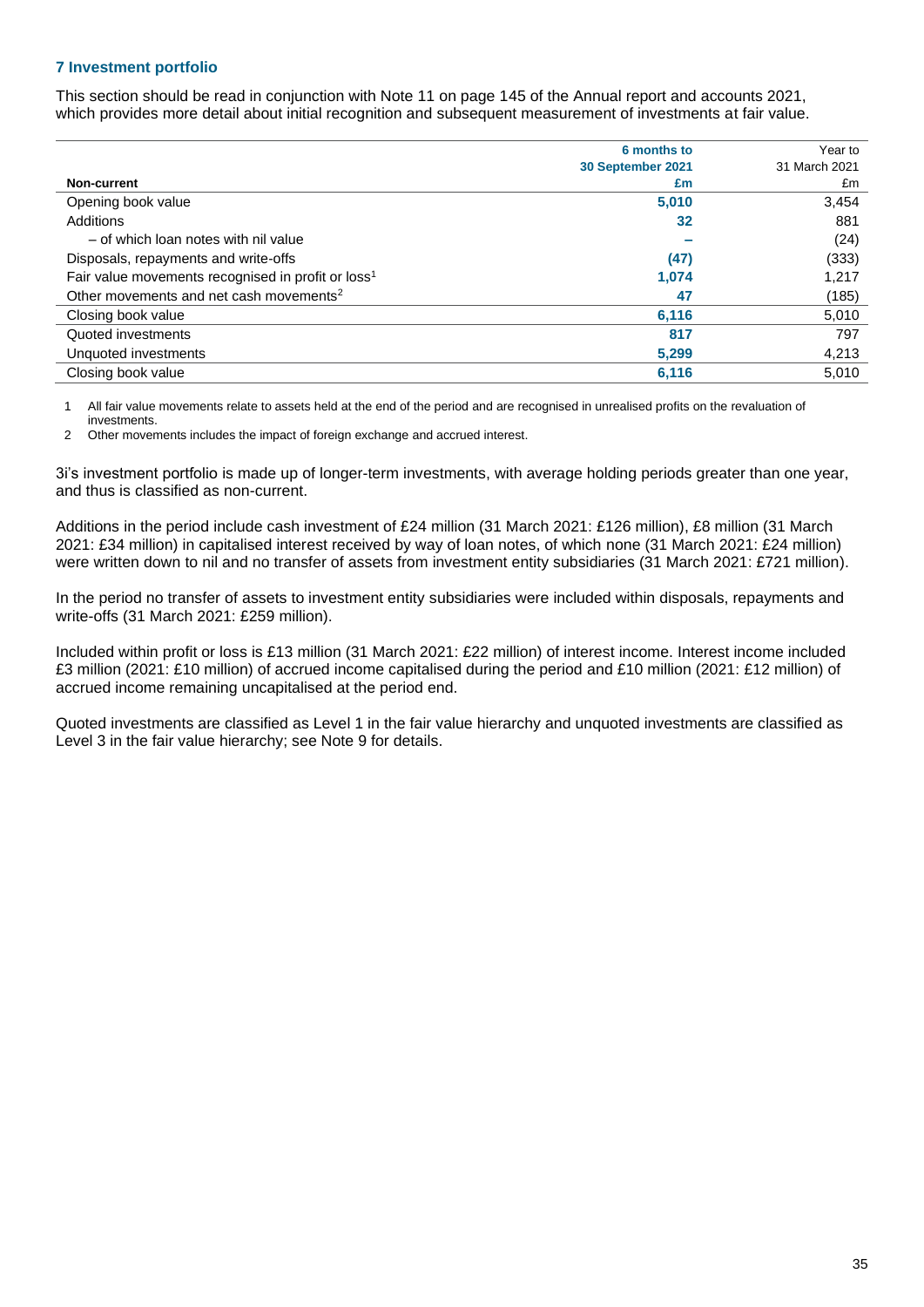### **8 Investments in investment entity subsidiaries**

This section should be read in conjunction with Note 12 on page 146 of the Annual report and accounts 2021, which provides more detail about accounting policies adopted, entities which are typically investment in investment entities and the determination of fair value.

### **Level 3 fair value reconciliation – investments in investment entity subsidiaries**

|                                                                       | 6 months to       | Year to       |
|-----------------------------------------------------------------------|-------------------|---------------|
|                                                                       | 30 September 2021 | 31 March 2021 |
| <b>Non-current</b>                                                    | £m                | £m            |
| Opening fair value                                                    | 4,905             | 3,936         |
| Amounts paid to investment entity subsidiaries                        | 50                | 879           |
| Amounts received from investment entity subsidiaries                  | (78)              | (281)         |
| Fair value movement on investment entity subsidiaries                 | 1,094             | 792           |
| Transfer of portfolio investments from investment entity subsidiaries |                   | (462)         |
| Transfer of assets to investment entity subsidiaries                  | 12                | 41            |
| Closing fair value                                                    | 5.983             | 4.905         |

Transfer of portfolio investments from investment entity subsidiaries includes the transfer of investment portfolio between investment entity subsidiaries and the Company at fair value. The consideration for these transfers can either be cash or intra-group receivables.

### **Restrictions**

3i Group plc, the ultimate parent company, receives dividend income from its subsidiaries. There are no restrictions on the ability to transfer funds from these subsidiaries to the Group at 30 September 2021.

### **Support**

3i Group plc provides, where necessary, ongoing support to its investment entity subsidiaries for the purchase of portfolio investments.

### **9 Fair values of assets and liabilities**

This section should be read in conjunction with Note 13 on pages 147 to 149 of the Annual report and accounts 2021 which provides more detail about accounting policies adopted, the definitions of the three levels of fair value hierarchy, valuation methods used in calculating fair value, and the valuation framework which governs oversight of valuations. There have been no changes in the accounting policies adopted or the valuation methodologies used.

### **Valuation**

The Group classifies financial instruments measured at fair value according to the following hierarchy:

| Level   | <b>Fair value input description</b>                                                                                                              | <b>Financial instruments</b>                        |
|---------|--------------------------------------------------------------------------------------------------------------------------------------------------|-----------------------------------------------------|
| Level 1 | Quoted prices (unadjusted) from active markets                                                                                                   | Quoted equity instruments                           |
| Level 2 | Inputs other than quoted prices included in Level 1 that are observable<br>either directly (ie as prices) or indirectly (ie derived from prices) | Derivative financial instruments                    |
| Level 3 | Inputs that are not based on observable market data                                                                                              | Unquoted equity instruments and<br>loan instruments |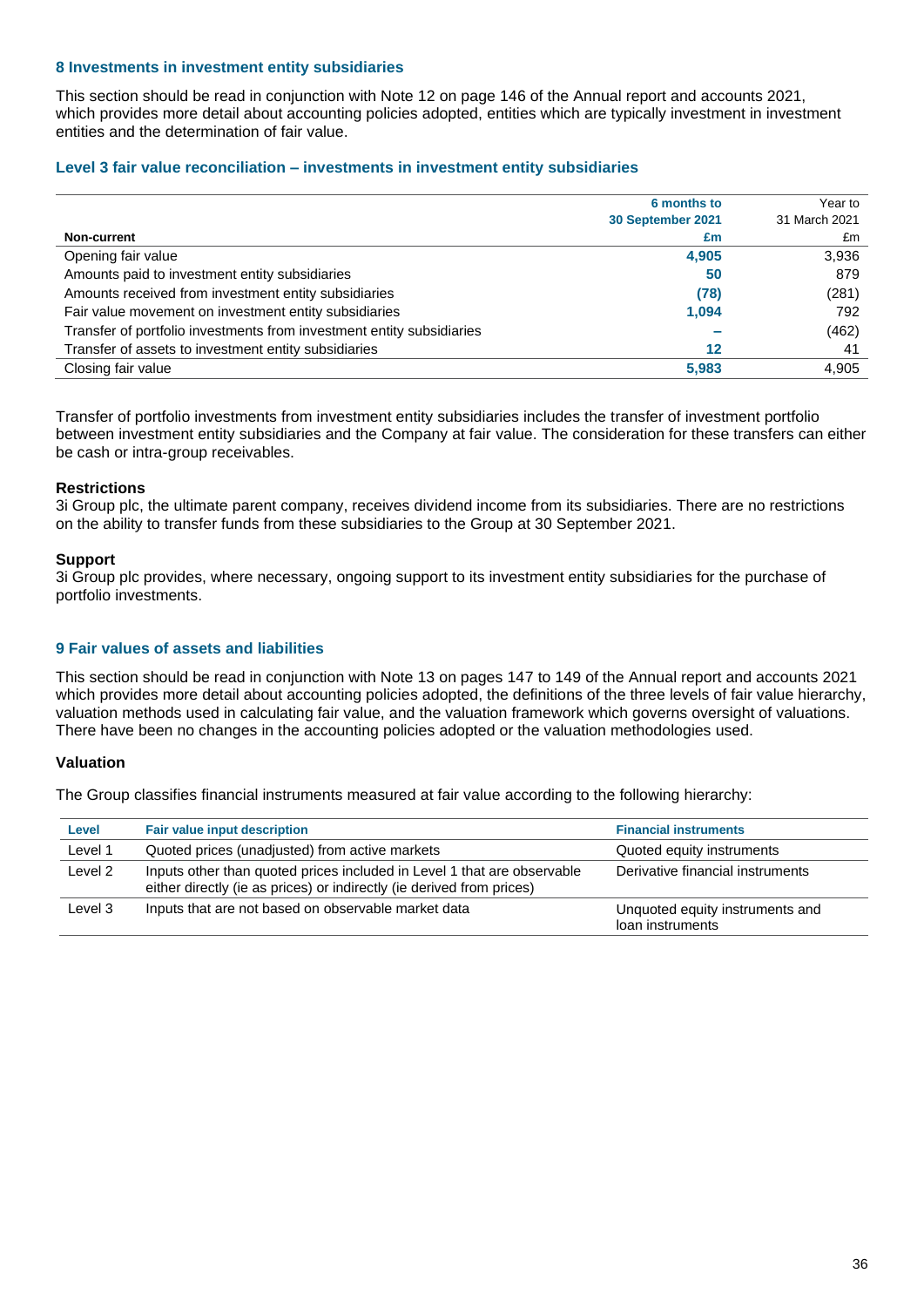### **9 Fair values of assets and liabilities** continued

The table below shows the classification of financial instruments held at fair value into the valuation hierarchy at 30 September 2021:

|                                  |                          |                          | 30 September 2021  |              |         | 31 March 2021 |         |       |
|----------------------------------|--------------------------|--------------------------|--------------------|--------------|---------|---------------|---------|-------|
|                                  | Level 1                  | <b>Level 2</b>           | Level <sub>3</sub> | <b>Total</b> | Level 1 | Level 2       | Level 3 | Total |
|                                  | £m                       | £m                       | £m                 | £m           | £m      | £m            | £m      | £m    |
| <b>Assets</b>                    |                          |                          |                    |              |         |               |         |       |
| Quoted investments               | 817                      | $\sim$                   |                    | 817          | 797     |               |         | 797   |
| Unquoted investments             |                          | $\overline{\phantom{a}}$ | 5,299              | 5,299        |         | -             | 4,213   | 4,213 |
| Investments in investment entity |                          |                          |                    |              |         |               |         |       |
| subsidiaries                     | -                        | $\overline{\phantom{a}}$ | 5,983              | 5,983        |         | —             | 4,905   | 4,905 |
| Other financial assets           | $\overline{\phantom{a}}$ | 18                       | 40                 | 58           |         | 26            | 35      | 61    |
| <b>Liabilities</b>               |                          |                          |                    |              |         |               |         |       |
| Other financial liabilities      | $\overline{\phantom{a}}$ | (1)                      |                    | (1)          |         |               |         |       |
| <b>Total</b>                     | 817                      | 17                       | 11,322             | 12,156       | 797     | 26            | 9,153   | 9,976 |

We determine that in the ordinary course of business, the net asset value of an investment entity subsidiary is considered to be the most appropriate to determine fair value. The underlying portfolio is valued under the same methodology as directly held investments, with any other assets or liabilities within investment entity subsidiaries fair valued in accordance with the Group's accounting policies. Note 8 details the Directors' considerations about the fair value of the investment entity subsidiaries.

The fair values of the Group's financial assets and liabilities not held at fair value, are not materially different from their carrying values, with the exception of loans and borrowings. The fair value of loans and borrowings is £1,169 million (31 March 2021: £1,161 million), determined with reference to their published market prices. The carrying value of the loans and borrowings is £975 million (31 March 2021: £975 million) and accrued interest payable (included within trade and other payables) is £20 million (31 March 2021: £13 million).

### **Level 3 fair value reconciliation – unquoted investments**

|                                                                | Six months to       | Year to  |
|----------------------------------------------------------------|---------------------|----------|
|                                                                | <b>30 September</b> | 31 March |
|                                                                | 2021                | 2021     |
|                                                                | £m                  | £m       |
| Opening fair value                                             | 4,213               | 3,036    |
| Additions                                                      | 32                  | 584      |
| - of which loan notes with nil value                           |                     | (24)     |
| Disposals and repayments and write-offs                        | (47)                | (333)    |
| Fair value movements recognised in profit or loss <sup>1</sup> | 1,054               | 1,135    |
| Other movements and net cash movements <sup>2</sup>            | 47                  | (185)    |
| <b>Closing fair value</b>                                      | 5,299               | 4,213    |

1 All fair value movements relate to assets held at the end of the period and are recognised in unrealised profits on the revaluation of investments.

2 Other movements includes the impact of foreign exchange and accrued interest.

Unquoted investments valued using Level 3 inputs also had the following impact on profit or loss: realised profits over value on disposal of investment of £11 million (September 2020: £5 million), dividend income of £9 million (September 2020: £22 million) and foreign exchange gains of £43 million (September 2020: £19 million).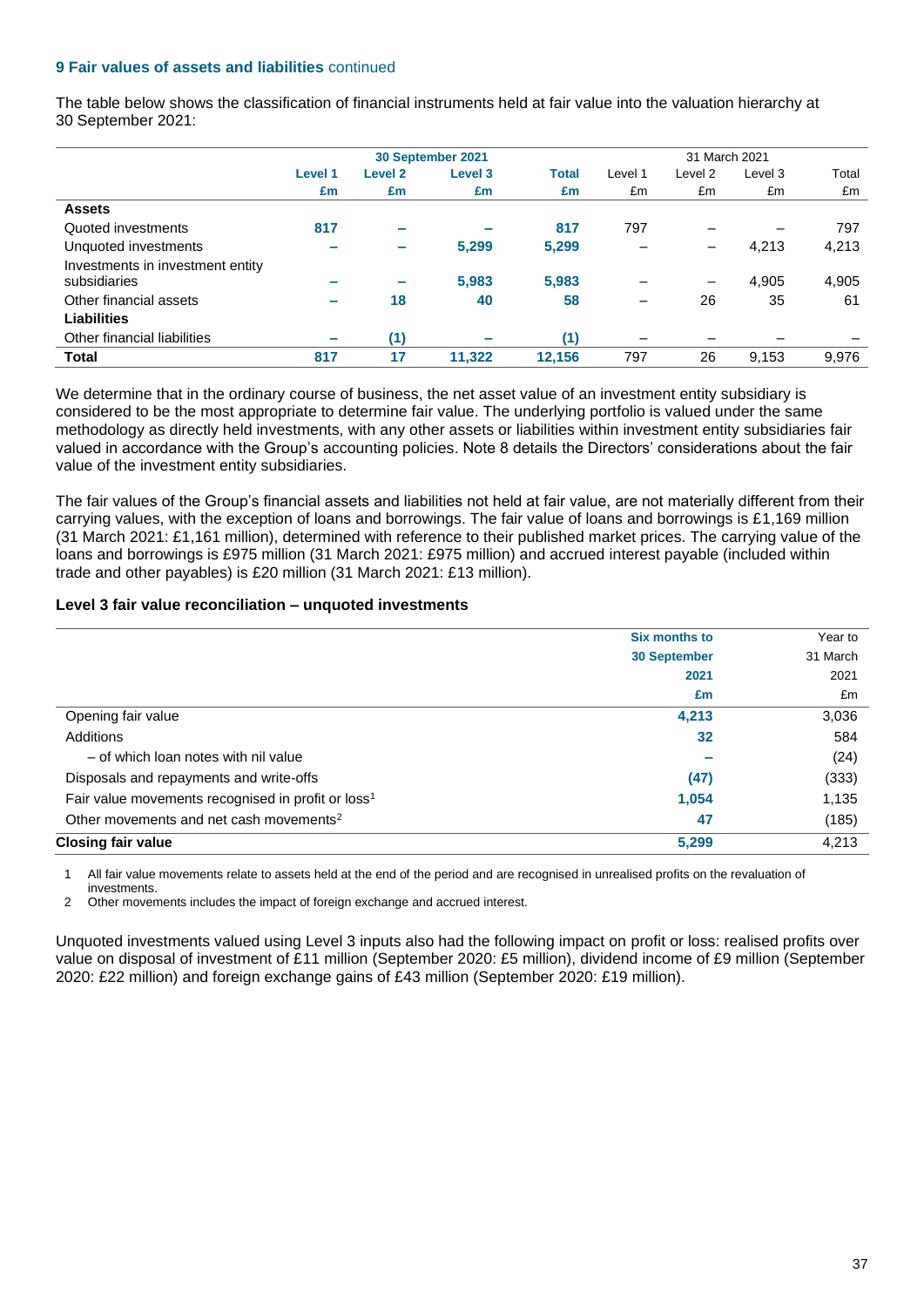### **9 Fair values of assets and liabilities** continued

Assets move between Level 1 and Level 3 when an unquoted equity investment lists on a quoted market exchange. There were no transfers in or out of Level 3 during the period. In the six months to 30 September 2021, two assets changed valuation basis within level 3. One asset moved from other basis to an earnings-based valuation and one asset moved from an earnings-based valuation to an imminent sale basis. Action remains unchanged on an earningsbased valuation. The changes in valuation methodology in the period reflect our view of the most appropriate method to determine the fair value of the two assets at 30 September 2021. Further information can be found in the Private Equity and Infrastructure sections of the Business and Financial review starting on page 6.

The following table summarises the various valuation methodologies used by the Group to fair value level 3 instruments, the inputs and the sensitivities applied and the impact of those sensitives to the unobservable inputs. We have maintained a 5% sensitivity which is appropriate given the strength in performance of our companies. For the small number of companies in our portfolio that operate in more challenged sectors such as travel and automotive, our fair value at the 30 September 2021, reflects the impact this has had on performance. All numbers in the table below are on an investment basis.

### Level 3 unquoted investments

| <b>Methodology</b>                  | <b>Description</b>                                                                                                                                                                                                | <b>Inputs</b>                                                                                                                                                                                                                                                                                                                                                                                                                                                                                                                                                                                               | <b>Fair value at</b><br><b>30 September</b><br>$2021$ (£m) | <b>Sensitivity on key</b><br>unobservable input                                                                                                                                                       | <b>Fair value</b><br>impact of<br><b>sensitivities</b><br>$E(m) + 5\% - 5\%$                              |
|-------------------------------------|-------------------------------------------------------------------------------------------------------------------------------------------------------------------------------------------------------------------|-------------------------------------------------------------------------------------------------------------------------------------------------------------------------------------------------------------------------------------------------------------------------------------------------------------------------------------------------------------------------------------------------------------------------------------------------------------------------------------------------------------------------------------------------------------------------------------------------------------|------------------------------------------------------------|-------------------------------------------------------------------------------------------------------------------------------------------------------------------------------------------------------|-----------------------------------------------------------------------------------------------------------|
| <b>Earnings</b><br>(Private Equity) | Most commonly used<br><b>Private Equity</b><br>valuation<br>methodology.                                                                                                                                          | Earnings multiples are applied to<br>the earnings of the company to<br>determine the enterprise value<br><b>Earnings multiples</b>                                                                                                                                                                                                                                                                                                                                                                                                                                                                          | 10,337<br>(31 March<br>2021: 8,393)                        | For the assets valued<br>on an earnings basis,<br>we have applied a 5%<br>sensitivity to the<br>earnings multiple                                                                                     | 618<br>(31 March<br>2021: 528)                                                                            |
|                                     | Used for investments<br>which are typically<br>profitable and for<br>which we can<br>determine a set of<br>listed companies and<br>precedent<br>transactions, where<br>relevant, with similar<br>characteristics. | When selecting earnings multiple,<br>we consider:<br>1. Comparable listed companies'<br>current performance and<br>through the cycle averages.<br>2. Relevant market transaction<br>multiples.<br>3. Exit expectations and other<br>company specific factors<br>For point 1 and 2 of the above we<br>select companies in the same<br>industry and, where possible, with<br>a similar business model and<br>profile in terms of size, products,<br>services and customers, growth<br>rates and geographic focus.<br>The pre-discount multiple ranges<br>from 8.5x-19.5x (31 March 2021:<br>$8.5x - 19.5x$ ). |                                                            | Action is our largest<br>asset, and we have<br>included a 5%<br>sensitivity on Action's<br>earnings multiple of<br>19.5x (equivalent to<br>18.5x net). On a<br>stand-alone basis.<br>this is equal to | (628)<br>(31 March<br>2021: (539)<br>354<br>(31 March<br>2021: 283)<br>(355)<br>(31 March<br>2021: (284)) |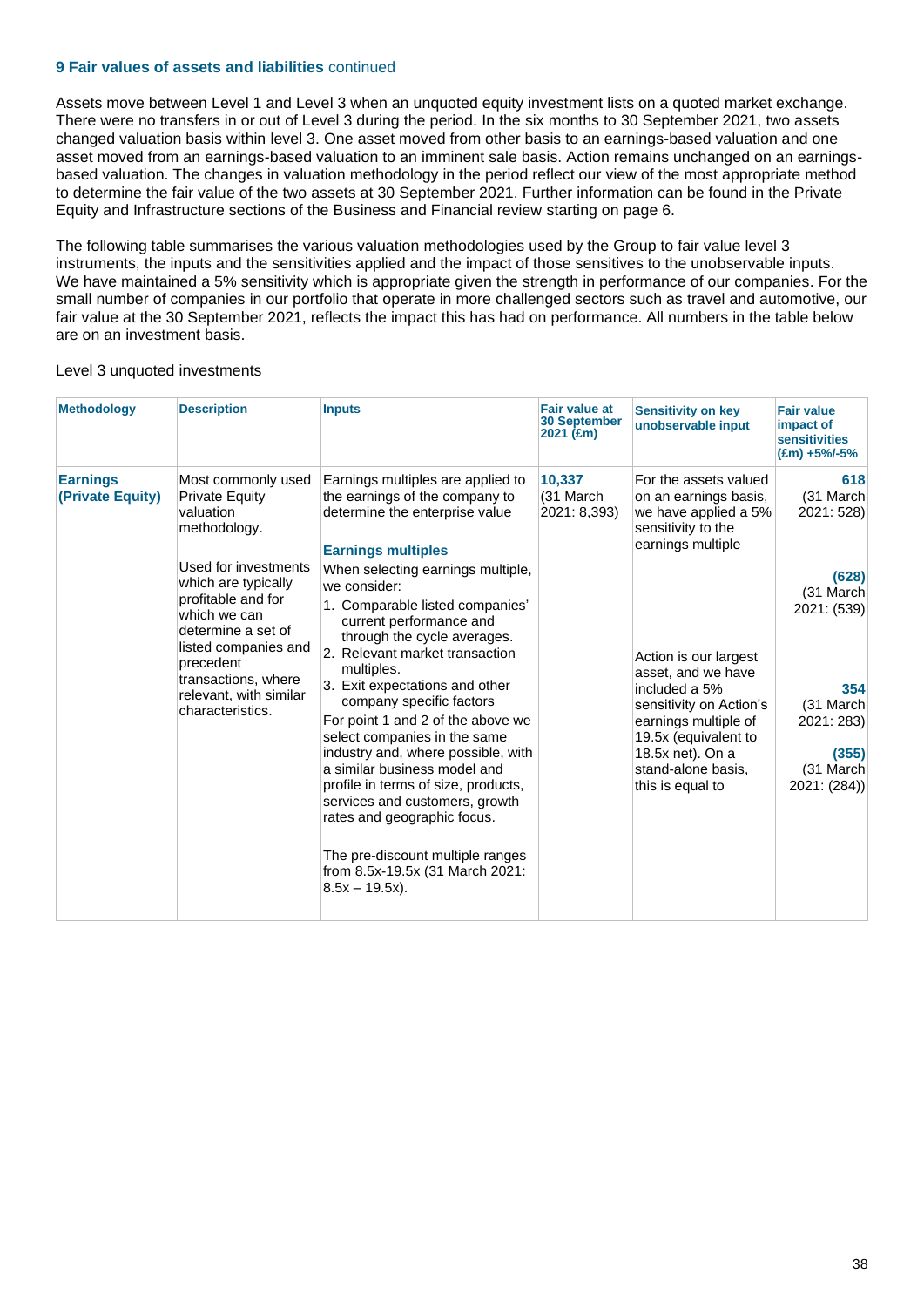### **9 Fair values of assets and liabilities** continued

| <b>Methodology</b>                                                                              | <b>Description</b>                                                                                                                                                                                | <b>Inputs</b>                                                                                                                                                                                                                                                                                                                                                                                                                                                                                                                                                                                                                                                         | Fair value at<br><b>30 September</b><br>$(\text{Em})$ | <b>Sensitivity on key</b><br>unobservable input                                                            | <b>Fair value</b><br>impact of<br><b>sensitivities</b><br>$(\text{Em}) + 5\% - 5\%$ |
|-------------------------------------------------------------------------------------------------|---------------------------------------------------------------------------------------------------------------------------------------------------------------------------------------------------|-----------------------------------------------------------------------------------------------------------------------------------------------------------------------------------------------------------------------------------------------------------------------------------------------------------------------------------------------------------------------------------------------------------------------------------------------------------------------------------------------------------------------------------------------------------------------------------------------------------------------------------------------------------------------|-------------------------------------------------------|------------------------------------------------------------------------------------------------------------|-------------------------------------------------------------------------------------|
|                                                                                                 |                                                                                                                                                                                                   | Other inputs:<br><b>Earnings</b><br>Reported earnings are<br>adjusted for non-recurring<br>items, such as restructuring<br>expenses, for significant<br>corporate actions and, in<br>exceptional cases, run-rate<br>adjustments to arrive at<br>maintainable earnings.<br>The most common measure is<br>earnings before interest, tax,<br>depreciation and amortisation<br>("EBITDA").<br>Earnings are usually obtained<br>from portfolio company<br>management accounts to the<br>preceding quarter end, with<br>reference also to forecast<br>earnings and the maintainable<br>view of earnings.<br>Action, our largest asset, we<br>value using run-rate earnings. |                                                       |                                                                                                            |                                                                                     |
| <b>Discounted cash</b><br>flow (Private Equity/<br><b>Infrastructure/</b><br><b>Scandlines)</b> | Appropriate for<br>businesses with long-<br>term stable cash<br>flows, typically in<br>Infrastructure or<br>alternatively<br>businesses where<br>DCF is more<br>appropriate in the<br>short term. | Long-term cash flows are<br>discounted at a rate which is<br>benchmarked against market<br>data, where possible, or<br>adjusted from the rate at the<br>initial investment based on<br>changes in the risk profile of<br>the investment.                                                                                                                                                                                                                                                                                                                                                                                                                              | 885<br>(31 March<br>2021: 831)                        | For the assets<br>valued on a DCF<br>basis, we have<br>applied a 5%<br>sensitivity to the<br>discount rate | (35)<br>(31 March<br>2021: (38)<br>37<br>(31 March<br>2021:40                       |
| <b>Imminent sale</b><br>(Private Equity)                                                        | Used for assets<br>where a sale has<br>been agreed.                                                                                                                                               | A 2.5% discount is applied to<br>expected proceeds net of fees.                                                                                                                                                                                                                                                                                                                                                                                                                                                                                                                                                                                                       | 343<br>(31 March<br>$2021:-)$                         | n/a                                                                                                        | n/a                                                                                 |
| <b>NAV (Private</b><br>Equity/Infrastructure) in unlisted funds.                                | Used for investments                                                                                                                                                                              | Net asset value reported by the $ 73 $<br>fund manager. The valuation of $(31$ March<br>the underlying portfolio is<br>consistent with IFRS.                                                                                                                                                                                                                                                                                                                                                                                                                                                                                                                          | 2021: 69)                                             | A 5% increase on<br>closing NAV                                                                            | 4<br>(31 March<br>2021:3)                                                           |
| <b>Other (Private</b><br><b>Equity/Infrastructure)</b>                                          | Used where<br>elements of a<br>business are valued<br>on different bases.                                                                                                                         | Values of separate elements<br>prepared on one of the<br>methodologies listed above.                                                                                                                                                                                                                                                                                                                                                                                                                                                                                                                                                                                  | 68<br>(31 March<br>2021: 104)                         | A 5% increase in the<br>closing value                                                                      | 3<br>(31 March<br>2021:5)                                                           |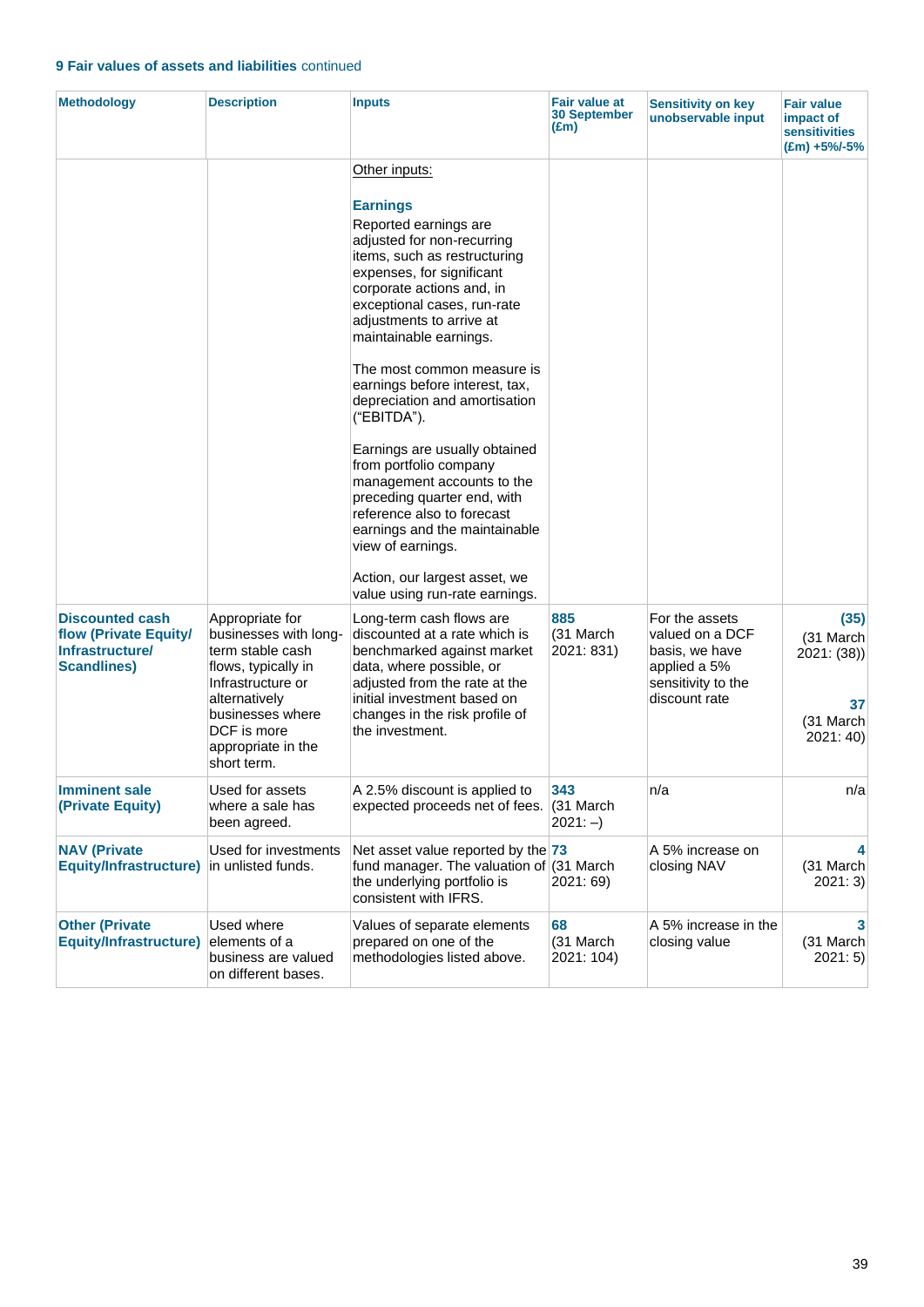### **10 Related parties**

All related party transactions that took place in the six months ending 30 September 2021 are consistent in nature with the disclosures in Note 29 on pages 164 to 166 of the Annual report and accounts 2021. Related party transactions which took place in the period and materially affected performance or the financial position of the Group, together with any material changes in related party transactions as described in the Annual report and accounts 2021 that could materially affect the performance or the financial position of the Group are detailed below.

### **Investments**

The Group makes investments in the equity of unquoted and quoted investments where it does not have control but may be able to participate in the financial and operating policies of that company. IFRS presumes that it is possible to exert significant influence when the equity holding is greater than 20%. The Group has taken the investment entity exception as permitted by IFRS 10 and has not equity accounted for these investments, in accordance with IAS 28, but they are related parties. The total amounts included for investments where the Group has significant influence but not control are as follows:

| Consolidated statement of comprehensive income             | Six months to       | Six months to |
|------------------------------------------------------------|---------------------|---------------|
|                                                            | 30 September        | 30 September  |
|                                                            | 2021                | 2020          |
|                                                            | £m                  | £m            |
| Realised profits over value on the disposal of investments |                     | 5             |
| Unrealised profits on the revaluation of investments       | 87                  | 67            |
| Portfolio income                                           | 6                   | 9             |
| Consolidated statement of financial position               | <b>30 September</b> | 31 March      |
|                                                            | 2021                | 2021          |
|                                                            | £m                  | £m            |
| Unquoted investments                                       | 664                 | 578           |

### **Management arrangements**

The Group acted as Investment Manager to 3i Infrastructure plc ("3iN"), which is listed on the London Stock Exchange, for the period to 30 September 2021. The following amounts have been recognised in respect of the management relationship:

| Consolidated statement of comprehensive income       | <b>Six months to</b> | Six months to |  |
|------------------------------------------------------|----------------------|---------------|--|
|                                                      | <b>30 September</b>  | 30 September  |  |
|                                                      | 2021                 | 2020          |  |
|                                                      | £m                   | £m            |  |
| Unrealised profits on the revaluation of investments | 20                   | 71            |  |
| <b>Dividends</b>                                     | 13                   | 8             |  |
| Fees receivable from external funds                  | 16                   | 12            |  |
| Consolidated statement of financial position         | 30 September         | 31 March      |  |
|                                                      | 2021                 | 2021          |  |
|                                                      | £m                   | £m            |  |
| Quoted equity investments                            | 817                  | 797           |  |

| Quoted equity investments   | 797 |
|-----------------------------|-----|
| Performance fees receivable |     |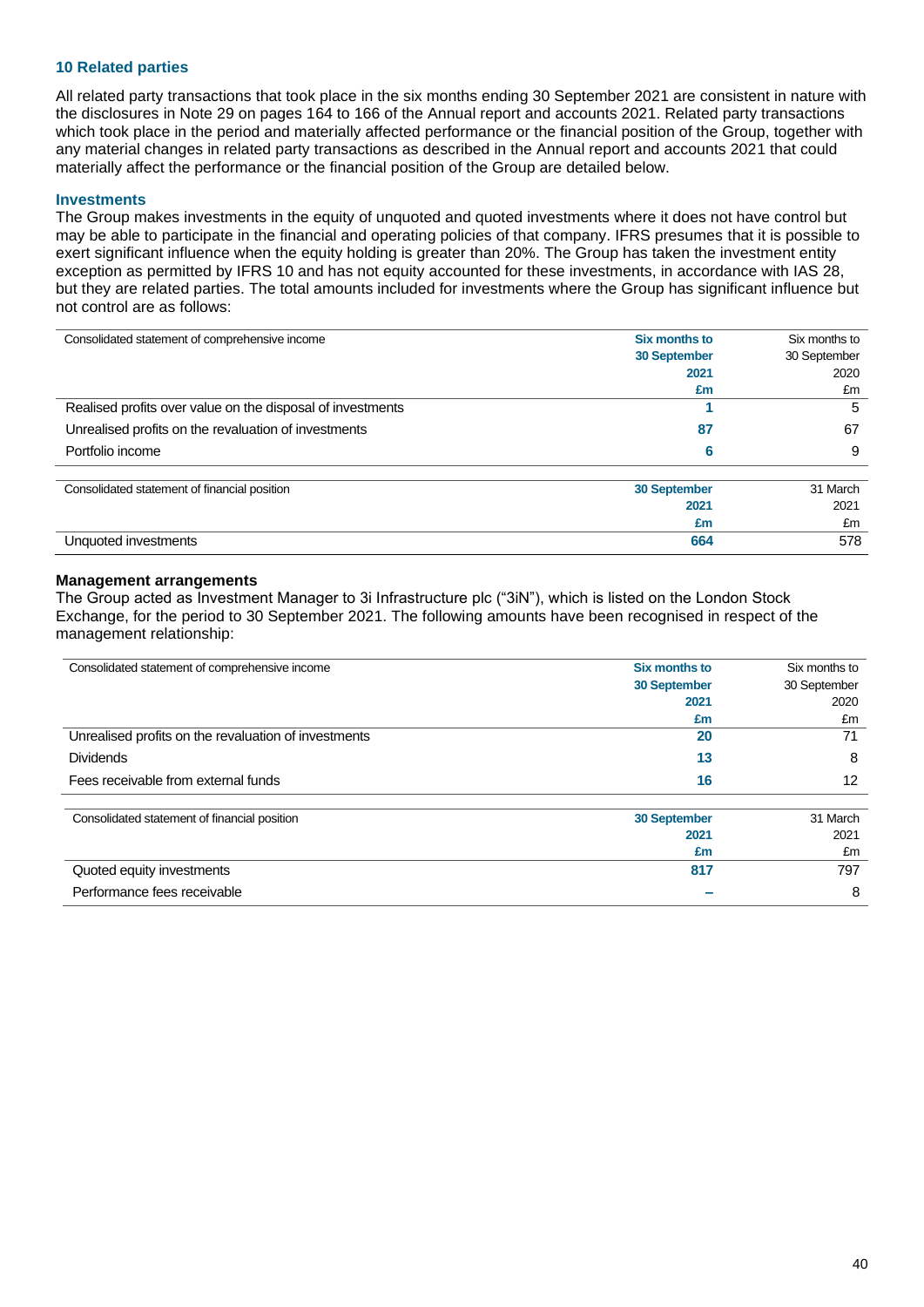## Statement of Directors' responsibilities

The Directors, who are required to prepare the financial statements on a going concern basis unless it is not appropriate, are satisfied that the Group has the resources to continue in business for the foreseeable future. In making this assessment, the Directors have considered information relating to present and future conditions, including future projections of profitability and cash flows.

The Directors confirm that to the best of their knowledge:

- a) the condensed set of financial statements has been prepared in accordance with IAS 34 "Interim Financial Reporting" as adopted for use in the UK; and
- b) the Half-year report includes a fair review of the information required by:
- i) DTR 4.2.7R of the Disclosure Guidance and Transparency Rules, being an indication of important events that have occurred during the first six months of the financial year ending 31 March 2022 and their impact on the condensed set of financial statements; and a description of the principal risks and uncertainties for the remaining six months of the financial year; and
- ii) DTR 4.2.8R of the Disclosure Guidance and Transparency Rules, being (i) related party transactions that have taken place in the first six months of the financial year ending 31 March 2022 which have materially affected the financial position or performance of 3i Group during that period; and (ii) any changes in the related party transactions described in the Annual report and accounts 2021 that could materially affect the financial position or performance of 3i Group during the first six months of the financial year ending 31 March 2022.

The Directors of 3i Group plc and their functions are listed below.

The report is authorised for issue by order of the Board.

**K J Dunn**, Secretary 10 November 2021

## **List of Directors and their functions**

The Directors of the Company and their functions are listed below:

Simon Thompson, Chairman and Chairman of the Nominations Committee Simon Borrows, Chief Executive and Executive Director Julia Wilson, Group Finance Director and Executive Director Caroline Banszky, non-executive Director and Chairman of the Audit and Compliance Committee Stephen Daintith, non-executive Director David Hutchison, non-executive Director, Senior Independent Director and Chairman of the Valuations Committee Lesley Knox, non-executive Director Coline McConville, non-executive Director and Chairman of the Remuneration Committee Peter McKellar, non-executive Director Alexandra Schaapveld, non-executive Director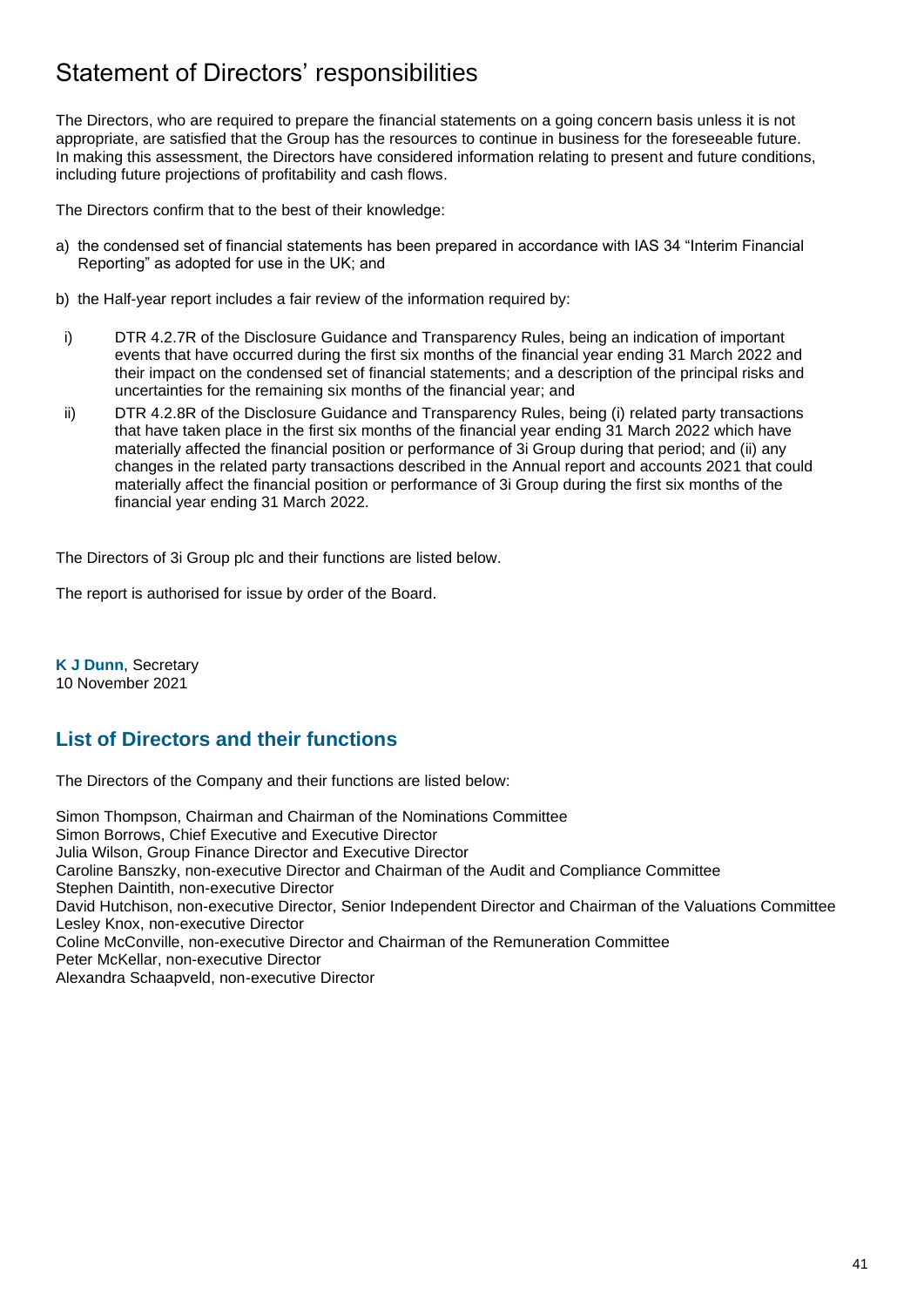## Independent review report to 3i Group plc

## **Conclusion**

We have been engaged by the Company to review the condensed set of financial statements in the half-yearly financial report for the six months ended 30 September 2021 which comprises the Condensed consolidated statement of comprehensive income, the Condensed consolidated statement of financial position, the Condensed consolidated statement of changes in equity, the Condensed consolidated cash flow statement and the related explanatory notes.

Based on our review, nothing has come to our attention that causes us to believe that the condensed set of financial statements in the half-yearly financial report for the six months ended 30 September 2021 is not prepared, in all material respects, in accordance with UK adopted international accounting standards and the Disclosure Guidance and Transparency Rules ("the DTR") of the UK's Financial Conduct Authority ("the UK FCA").

### **Scope of review**

We conducted our review in accordance with International Standard on Review Engagements (UK and Ireland) 2410 Review of Interim Financial Information Performed by the Independent Auditor of the Entity issued by the Auditing Practices Board for use in the UK. A review of interim financial information consists of making enquiries, primarily of persons responsible for financial and accounting matters, and applying analytical and other review procedures. We read the other information contained in the half-yearly financial report and consider whether it contains any apparent misstatements or material inconsistencies with the information in the condensed set of financial statements.

A review is substantially less in scope than an audit conducted in accordance with International Standards on Auditing (UK) and consequently does not enable us to obtain assurance that we would become aware of all significant matters that might be identified in an audit. Accordingly, we do not express an audit opinion.

### **Directors' Responsibilities**

The half-yearly financial report is the responsibility of, and has been approved by, the directors. The directors are responsible for preparing the half-yearly financial report in accordance with the DTR of the UK FCA.

As disclosed in 'Basis of preparation and accounting policies', the annual financial statements of the group are prepared in accordance with UK adopted international accounting standards. The directors are responsible for preparing the condensed set of financial statements included in the half-yearly financial report in accordance with IAS 34 as adopted for use in UK.

### **Our Responsibility**

Our responsibility is to express to the company a conclusion on the condensed set of financial statements in the halfyearly financial report based on our review.

### **The purpose of our review work and to whom we owe our responsibilities**

This report is made solely to the company in accordance with the terms of our engagement to assist the company in meeting the requirements of the DTR of the UK FCA. Our review has been undertaken so that we might state to the company those matters we are required to state to it in this report and for no other purpose. To the fullest extent permitted by law, we do not accept or assume responsibility to anyone other than the company for our review work, for this report, or for the conclusions we have reached.

Jonathan Mills **For and on behalf of KPMG LLP** Chartered Accountants 15 Canada Square London E14 5GL

10 November 2021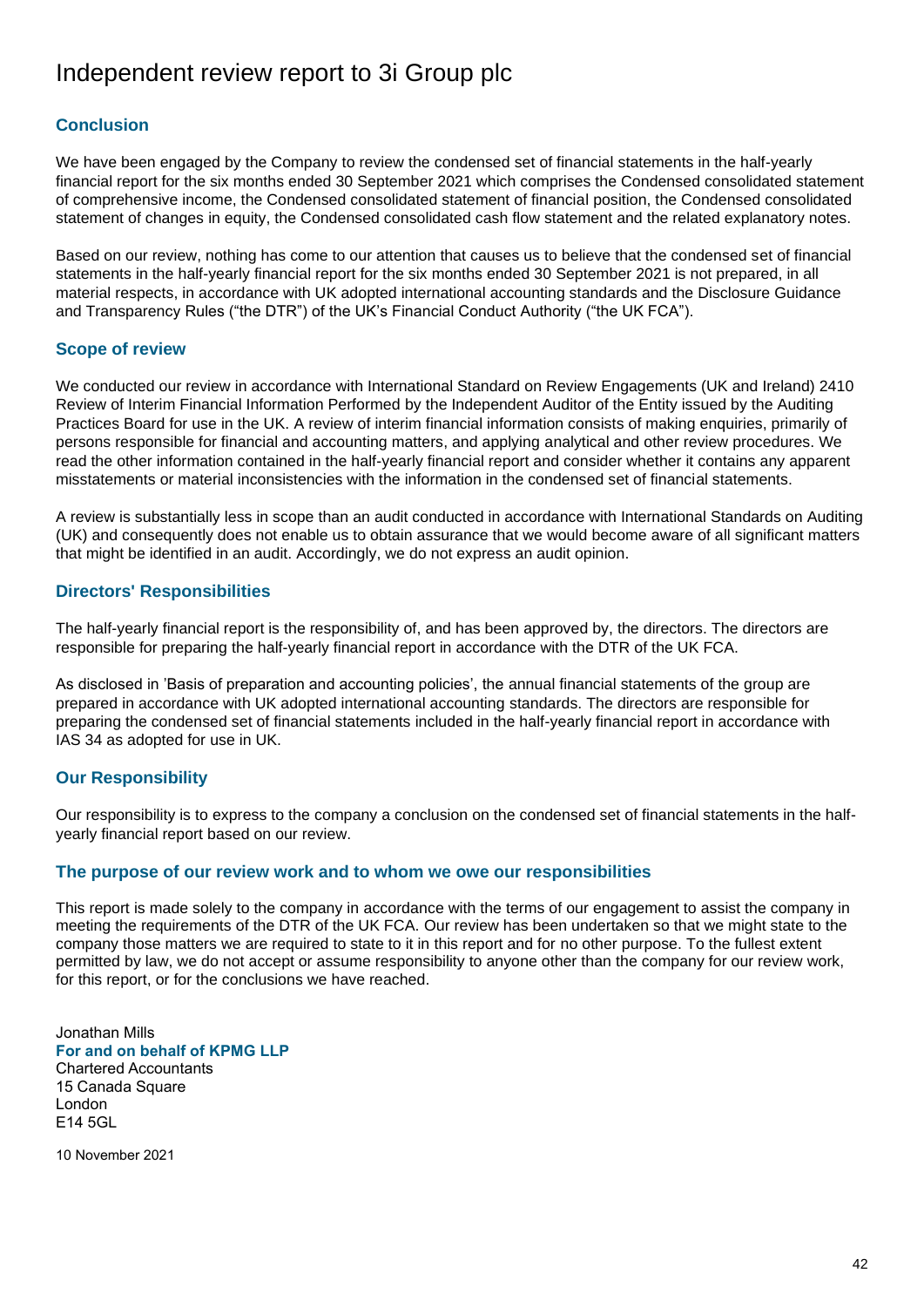# Portfolio and other information

## **20 large investments**

The 20 investments listed below account for 95% of the portfolio value at 30 September 2021 (31 March 2021: 95%).

|                                   |                        | <b>Residual</b>   | Residual          |                  |           |                       |
|-----------------------------------|------------------------|-------------------|-------------------|------------------|-----------|-----------------------|
|                                   | <b>Business line</b>   | cost <sup>1</sup> | cost <sup>1</sup> | <b>Valuation</b> | Valuation |                       |
|                                   | Geography              | <b>September</b>  | March             | <b>September</b> | March     |                       |
| <b>Investment</b>                 | First invested in      | 2021              | 2021              | 2021             | 2021      | Relevant transactions |
| Description of business           | <b>Valuation basis</b> | £m                | £m                | £m               | £m        | in the period         |
| Action*                           | <b>Private Equity</b>  | 623               | 623               | 6,100            | 4,566     |                       |
| General merchandise               | <b>Netherlands</b>     |                   |                   |                  |           |                       |
| discount retailer                 | 2011/2020              |                   |                   |                  |           |                       |
|                                   | Earnings               |                   |                   |                  |           |                       |
| 3i Infrastructure plc*            | Infrastructure         | 305               | 305               | 817              | 797       |                       |
| Quoted investment                 | <b>UK</b>              |                   |                   |                  |           |                       |
| company, investing                | 2007                   |                   |                   |                  |           |                       |
| in infrastructure                 | Quoted                 |                   |                   |                  |           |                       |
| Cirtec Medical*                   | <b>Private Equity</b>  | 172               | 172               | 488              | 444       | Acquisition of        |
| Outsourced medical                | US                     |                   |                   |                  |           | Cardea in July 2021   |
| device manufacturing              | 2017                   |                   |                   |                  |           |                       |
|                                   | Earnings               |                   |                   |                  |           |                       |
| <b>Scandlines</b>                 | Scandlines             | 529               | 529               | 469              | 435       |                       |
| Ferry operator between            | Denmark/Germany        |                   |                   |                  |           |                       |
| Denmark and Germany               | 2018                   |                   |                   |                  |           |                       |
|                                   | <b>DCF</b>             |                   |                   |                  |           |                       |
| Luqom <sup>*</sup>                | <b>Private Equity</b>  | 169               | 110               | 453              | 307       | Acquisition of        |
| Online lighting specialist        | Germany                |                   |                   |                  |           | Lampemesteren         |
| retailer                          | 2017                   |                   |                   |                  |           | in April 2021         |
|                                   | Earnings               |                   |                   |                  |           | £57 million further   |
|                                   |                        |                   |                   |                  |           | investment in July    |
|                                   |                        |                   |                   |                  |           | 2021                  |
| <b>Tato</b>                       | <b>Private Equity</b>  | $\overline{2}$    | $\overline{2}$    | 412              | 368       |                       |
| Manufacturer and seller of        | UK                     |                   |                   |                  |           |                       |
| speciality chemicals              | 1989                   |                   |                   |                  |           |                       |
|                                   | Earnings               |                   |                   |                  |           |                       |
| <b>Magnitude Software*</b>        | <b>Private Equity</b>  | 139               | 139               | 343              | 165       | Sale agreed in        |
| Provider of unified               | US                     |                   |                   |                  |           | September 2021        |
| application data                  | 2019                   |                   |                   |                  |           | and completed in      |
| management solutions              | Imminent sale          |                   |                   |                  |           | November 2021         |
| Hans Anders*                      | <b>Private Equity</b>  | 268               | 268               | 323              | 262       |                       |
| Value-for-money optical           | <b>Netherlands</b>     |                   |                   |                  |           |                       |
| retailer                          | 2017                   |                   |                   |                  |           |                       |
|                                   | Earnings               |                   |                   |                  |           |                       |
| Royal Sanders*                    | <b>Private Equity</b>  | 136               | 136               | 295              | 364       | Distributed           |
| Private label and contract        | <b>Netherlands</b>     |                   |                   |                  |           | £84 million to 3i in  |
| manufacturing producer of         | 2018                   |                   |                   |                  |           | June 2021             |
| personal care products            |                        |                   |                   |                  |           |                       |
|                                   | Earnings               |                   |                   |                  |           |                       |
| Evernex*                          | <b>Private Equity</b>  | 278               | 272               | 283              | 281       |                       |
| Provider of third-party           | France                 |                   |                   |                  |           |                       |
| maintenance services for          | 2019                   |                   |                   |                  |           |                       |
| data centre infrastructure<br>WP* | Earnings               |                   |                   |                  |           |                       |
|                                   | <b>Private Equity</b>  | 230               | 222               | 265              | 259       |                       |
| Supplier of plastic               | Netherlands            |                   |                   |                  |           |                       |
| packaging solutions               | 2015                   |                   |                   |                  |           |                       |
|                                   | Earnings               |                   |                   |                  |           |                       |
| Havea*                            | <b>Private Equity</b>  | 191               | 187               | 265              | 242       | Acquisition           |
| Manufacturer of natural           | France                 |                   |                   |                  |           | of ixX Pharma in      |
| healthcare and cosmetics          | 2017                   |                   |                   |                  |           | September 2021        |
| products                          | Earnings               |                   |                   |                  |           |                       |
| <b>Basic-Fit</b>                  | <b>Private Equity</b>  | 23                | 23                | 261              | 214       |                       |
| Discount gyms operator            | Netherlands            |                   |                   |                  |           |                       |
|                                   | 2013                   |                   |                   |                  |           |                       |
|                                   | Quoted                 |                   |                   |                  |           |                       |
| Q Holding*                        | <b>Private Equity</b>  | 162               | 162               | 254              | 187       |                       |
| Manufacturer of precision         | US                     |                   |                   |                  |           |                       |
| engineered elastomeric            | 2014                   |                   |                   |                  |           |                       |
| components                        | Earnings               |                   |                   |                  |           |                       |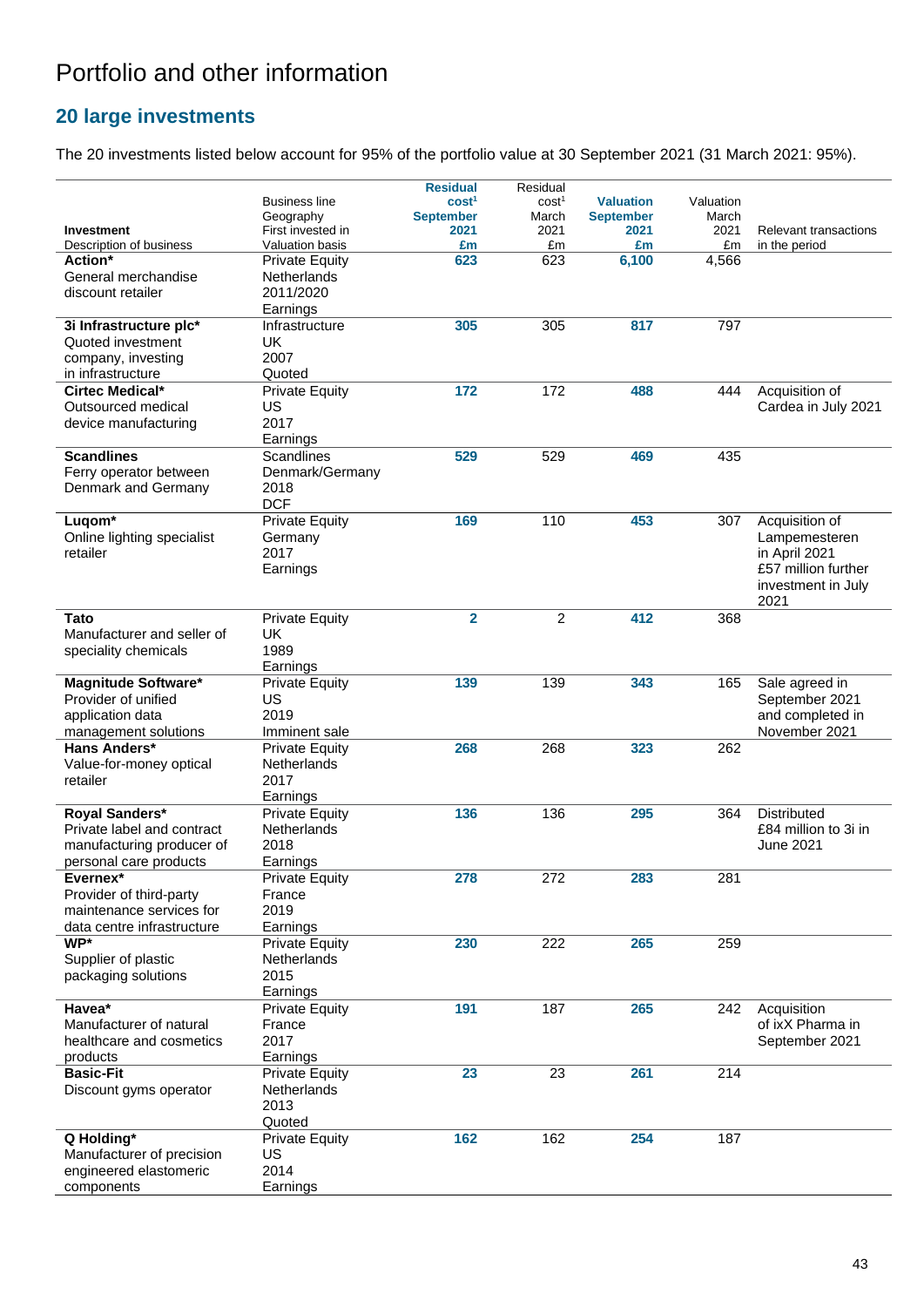## **20 large investments** continued

|                               |                       | <b>Residual</b>   | Residual          |                  |           |                              |
|-------------------------------|-----------------------|-------------------|-------------------|------------------|-----------|------------------------------|
|                               | <b>Business line</b>  | cost <sup>1</sup> | cost <sup>1</sup> | <b>Valuation</b> | Valuation |                              |
|                               | Geography             | <b>September</b>  | March             | <b>September</b> | March     |                              |
| <b>Investment</b>             | First invested in     | 2021              | 2021              | 2021             | 2021      | <b>Relevant transactions</b> |
| Description of business       | Valuation basis       | £m                | £m                | £m               | £m        | in the period                |
| <b>AES Engineering</b>        | <b>Private Equity</b> | 30                | 30                | 254              | 212       |                              |
| Manufacturer of mechanical    | UK.                   |                   |                   |                  |           |                              |
| seals and support systems     | 1996                  |                   |                   |                  |           |                              |
|                               | Earnings              |                   |                   |                  |           |                              |
| <b>BoConcept*</b>             | <b>Private Equity</b> | 167               | 165               | 240              | 161       | Distributed £17              |
| Urban living designer         | Denmark               |                   |                   |                  |           | million to 3i in             |
|                               | 2016                  |                   |                   |                  |           | <b>July 2021</b>             |
|                               | Earnings              |                   |                   |                  |           |                              |
| SaniSure*                     | <b>Private Equity</b> | 76                | 135               | 189              | 183       | Returned £59                 |
| Manufacturer, distributor and | <b>US</b>             |                   |                   |                  |           | million of                   |
| integrator of single-use      | 2019                  |                   |                   |                  |           | funding to 3i in             |
| bioprocessing systems and     | Earnings              |                   |                   |                  |           | <b>July 2021</b>             |
| components                    |                       |                   |                   |                  |           |                              |
| <b>Smarte Carte*</b>          | Infrastructure        | 181               | 176               | 170              | 160       |                              |
| Provider of self-serve        | US                    |                   |                   |                  |           |                              |
| vended luggage carts,         | 2017                  |                   |                   |                  |           |                              |
| electronic lockers and        | <b>DCF</b>            |                   |                   |                  |           |                              |
| concession carts              |                       |                   |                   |                  |           |                              |
| <b>MPM*</b>                   | <b>Private Equity</b> | 133               | 128               | 149              | 124       |                              |
| An international branded.     | <b>UK</b>             |                   |                   |                  |           |                              |
| premium and natural pet       | 2020                  |                   |                   |                  |           |                              |
| food company                  | Earnings              |                   |                   |                  |           |                              |
| Regional Rail*                | Infrastructure        | 175               | 175               | 140              | 131       |                              |
| Owns and operates             | <b>US</b>             |                   |                   |                  |           |                              |
| short-line freight railroads  | 2019                  |                   |                   |                  |           |                              |
| and rail-related businesses   | <b>DCF</b>            |                   |                   |                  |           |                              |
|                               |                       |                   |                   |                  |           |                              |
|                               |                       | 3,989             | 3,959             | 12,170           | 9,862     |                              |

\* Controlled in accordance with IFRS.

1 Residual cost includes cash investment and interest net of cost disposed.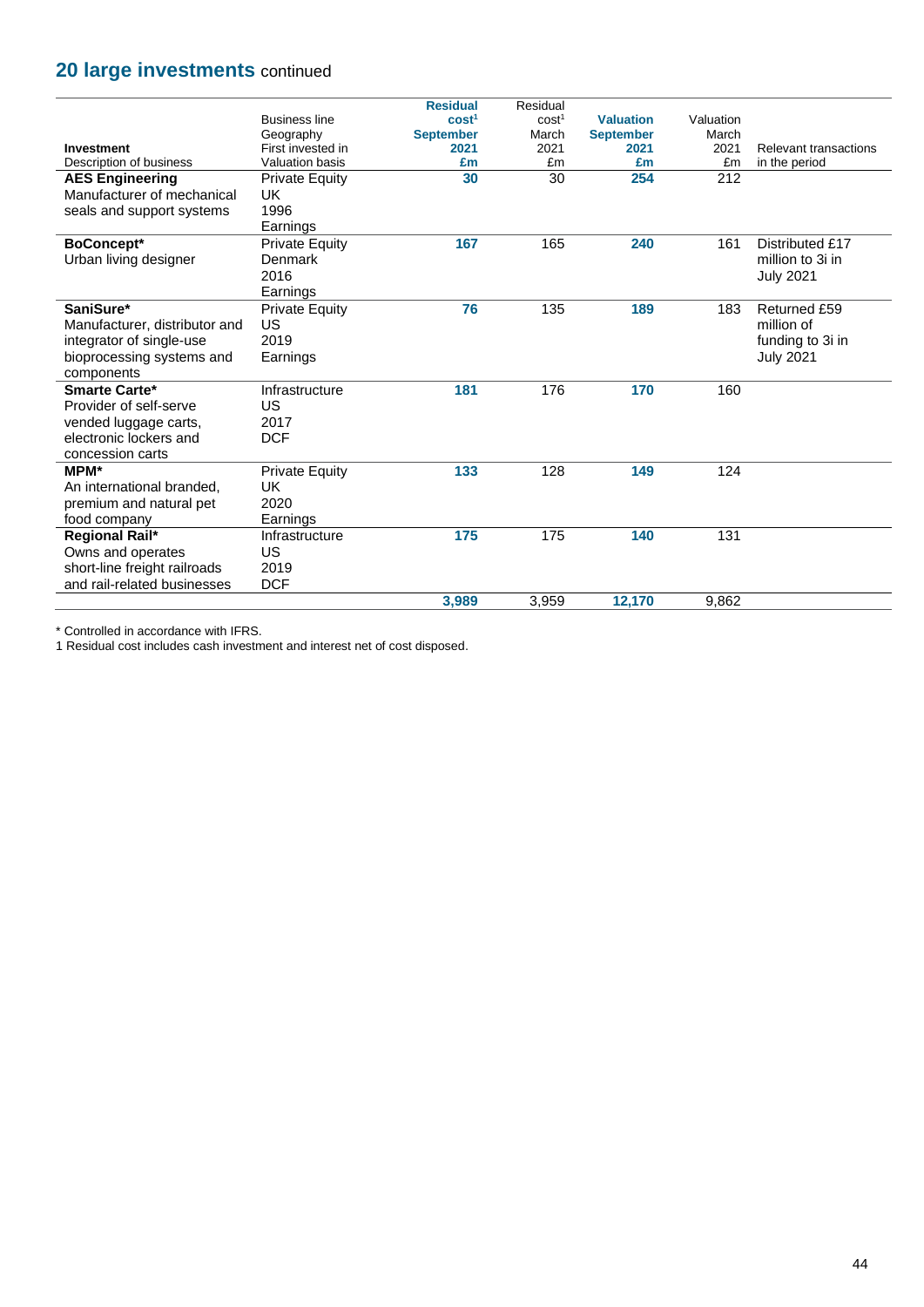## **Glossary**

**2013-2016 vintage** includes Aspen Pumps, Audley Travel, Basic-Fit, Dynatect, Kinolt, ATESTEO, JMJ, Q Holding, WP, Scandlines further (completed in December 2013), Christ, Geka, Óticas Carol and Blue Interactive.

**2016-2019 vintage** includes BoConcept, Cirtec Medical, Formel D, Hans Anders, arrivia, Luqom, Magnitude Software, Havea, Royal Sanders and Schlemmer.

**2019-2022 vintage** includes Evernex, SaniSure, GartenHaus, MPM, WilsonHCG, ten23 Health and MAIT.

**Approved Investment Trust Company** This is a particular UK tax status maintained by 3i Group plc, the parent company of 3i Group. An approved Investment Trust company is a UK company which meets certain conditions set out in the UK tax rules which include a requirement for the company to undertake portfolio investment activity that aims to spread investment risk and for the company's shares to be listed on an approved exchange. The "approved" status for an investment trust must be agreed by the UK tax authorities and its benefit is that certain profits of the company, principally its capital profits, are not taxable in the UK.

**Assets under management ("AUM")** A measure of the total assets that 3i has to invest or manages on behalf of shareholders and third-party investors for which it receives a fee. AUM is measured at fair value. In the absence of a third-party fund in Private Equity, it is not a measure of fee generating capability.

**Board** The board of Directors of the Company.

**Buyouts 2010-2012 vintage** includes Action, Amor, Element, Etanco, Hilite, OneMed and Trescal.

**Capital redemption reserve** is established in respect of the redemption of the Company's ordinary shares.

**Capital reserve** recognises all profits that are capital in nature or have been allocated to capital. Following changes to the Companies Act, the Company amended its Articles of Association at the 2012 Annual General Meeting to allow these profits to be distributable by way of a dividend.

**Carried interest payable** is accrued on the realised and unrealised profits generated taking relevant performance hurdles into consideration, assuming all investments were realised at the prevailing book value. Carried interest is only actually paid when the relevant performance hurdles are met and the accrual is discounted to reflect expected payment periods.

**Carried interest receivable** The Group earns a share of profits from funds which it manages on behalf of third parties. These profits are earned when the funds meet certain performance conditions and are paid by the fund once these conditions have been met on a cash basis. The carried interest receivable may be subject to clawback provisions if the performance of the fund deteriorates following carried interest being paid.

**Company** 3i Group plc.

**DACH** The region covering Austria, Germany and Switzerland.

**Discounting** The reduction in present value at a given date of a future cash transaction at an assumed rate, using a discount factor reflecting the time value of money.

**EBITDA** is defined as earnings before interest, taxation, depreciation and amortisation and is used as the typical measure of portfolio company performance.

**EBITDA multiple** Calculated as the enterprise value over EBITDA, it is used to determine the value of a company.

**Fair value movements on investment entity subsidiaries** The movement in the carrying value of Group subsidiaries, classified as investment entities under IFRS 10, between the start and end of the accounting period converted into sterling using the exchange rates at the date of the movement.

**Fair value through profit or loss ("FVTPL")** is an IFRS measurement basis permitted for assets and liabilities which meet certain criteria. Gains and losses on assets and liabilities measured as FVTPL are recognised directly in the Statement of comprehensive income.

**Fee income (or Fees receivable)** is earned for providing services to 3i's portfolio companies and predominantly falls into one of two categories. Negotiation and other transaction fees are earned for providing transaction related services. Monitoring and other ongoing service fees are earned for providing a range of services over a period of time.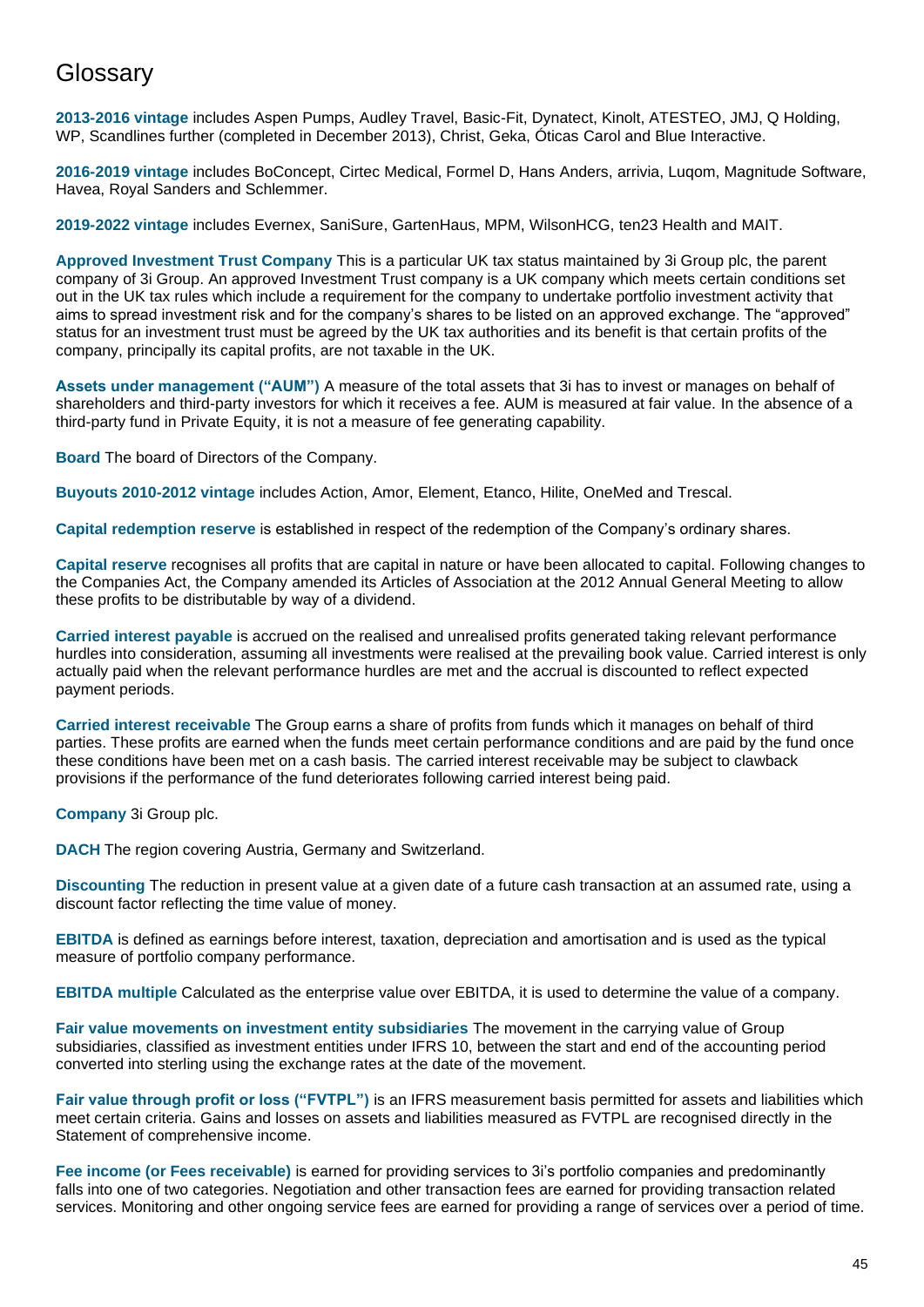**Fees receivable from external funds** Fees receivable from external funds are earned for providing management and advisory services to a variety of fund partnerships and other entities. Fees are typically calculated as a percentage of the cost or value of the assets managed during the year and are paid quarterly, based on the assets under management to date.

**Foreign exchange on investments** arises on investments made in currencies that are different from the functional currency of the Group entity. Investments are translated at the exchange rate ruling at the date of the transaction. At each subsequent reporting date investments are translated to sterling at the exchange rate ruling at that date.

**Gross investment return ("GIR")** includes profit and loss on realisations, increases and decreases in the value of the investments we hold at the end of a period, any income received from the investments such as interest, dividends and fee income, movements in the fair value of derivatives and foreign exchange movements. GIR is measured as a percentage of the opening portfolio value.

**Growth 2010-2012 vintage** includes Element, Hilite, BVG, Go Outdoors, Loxam, Touchtunes and WFCI.

**Interest income from investment portfolio** is recognised as it accrues. When the fair value of an investment is assessed to be below the principal value of a loan, the Group recognises a provision against any interest accrued from the date of the assessment going forward until the investment is assessed to have recovered in value.

**International Financial Reporting Standards ("IFRS")** are accounting standards issued by the International Accounting Standards Board ("IASB"). The Group's consolidated financial statements are required to be prepared in accordance with IFRS.

**Investment basis** Accounts prepared assuming that IFRS 10 had not been introduced. Under this basis, we fair value portfolio companies at the level we believe provides the most comprehensive financial information.

**IRR** Internal Rate of Return.

**Key Performance Indicator ("KPI")** is a measure by reference to which the development, performance or position of the Group can be measured effectively.

**Like-for-like** [figures](https://dictionary.cambridge.org/dictionary/english/figure) [compare](https://dictionary.cambridge.org/dictionary/english/compare) [financial](https://dictionary.cambridge.org/dictionary/english/finance) [results](https://dictionary.cambridge.org/dictionary/english/result) in one [period](https://dictionary.cambridge.org/dictionary/english/period) with those for the [previous](https://dictionary.cambridge.org/dictionary/english/previous) [period](https://dictionary.cambridge.org/dictionary/english/period).

**Money multiple** is calculated as the cumulative distributions plus any residual value divided by paid-in capital.

**Net asset value ("NAV")** is a measure of the fair value of our proprietary investments and the net costs of operating the business.

**Operating cash profit/loss** is the difference between our cash income (consisting of portfolio interest received, portfolio dividends received, portfolio fees received and fees received from external funds as per the Investment basis Consolidated cash flow statement) and our operating expenses and lease payments (as per the Investment basis Consolidated cash flow statement).

**Operating profit** includes gross investment return, management fee income generated from managing external funds, the costs of running our business, net interest payable, other losses and carried interest.

**Organic growth** is the growth a company achieves by increasing output and enhancing sales internally.

**Performance fee receivable** The Group earns a performance fee from the investment management services it provides to 3i Infrastructure plc ("3iN") when 3iN's total return for the year exceeds a specified threshold. This fee is calculated on an annual basis and paid in cash early in the next financial year.

**Portfolio income** is that which is directly related to the return from individual investments. It is comprised of dividend income, income from loans and receivables and fee income.

**Proprietary Capital** Shareholders' capital which is available to invest to generate profits.

**Realised profits or losses over value on the disposal of investments** The difference between the fair value of the consideration received, less any directly attributable costs, on the sale of equity and the repayment of loans and receivables and its carrying value at the start of the accounting period, converted into sterling using the exchange rates at the date of disposal.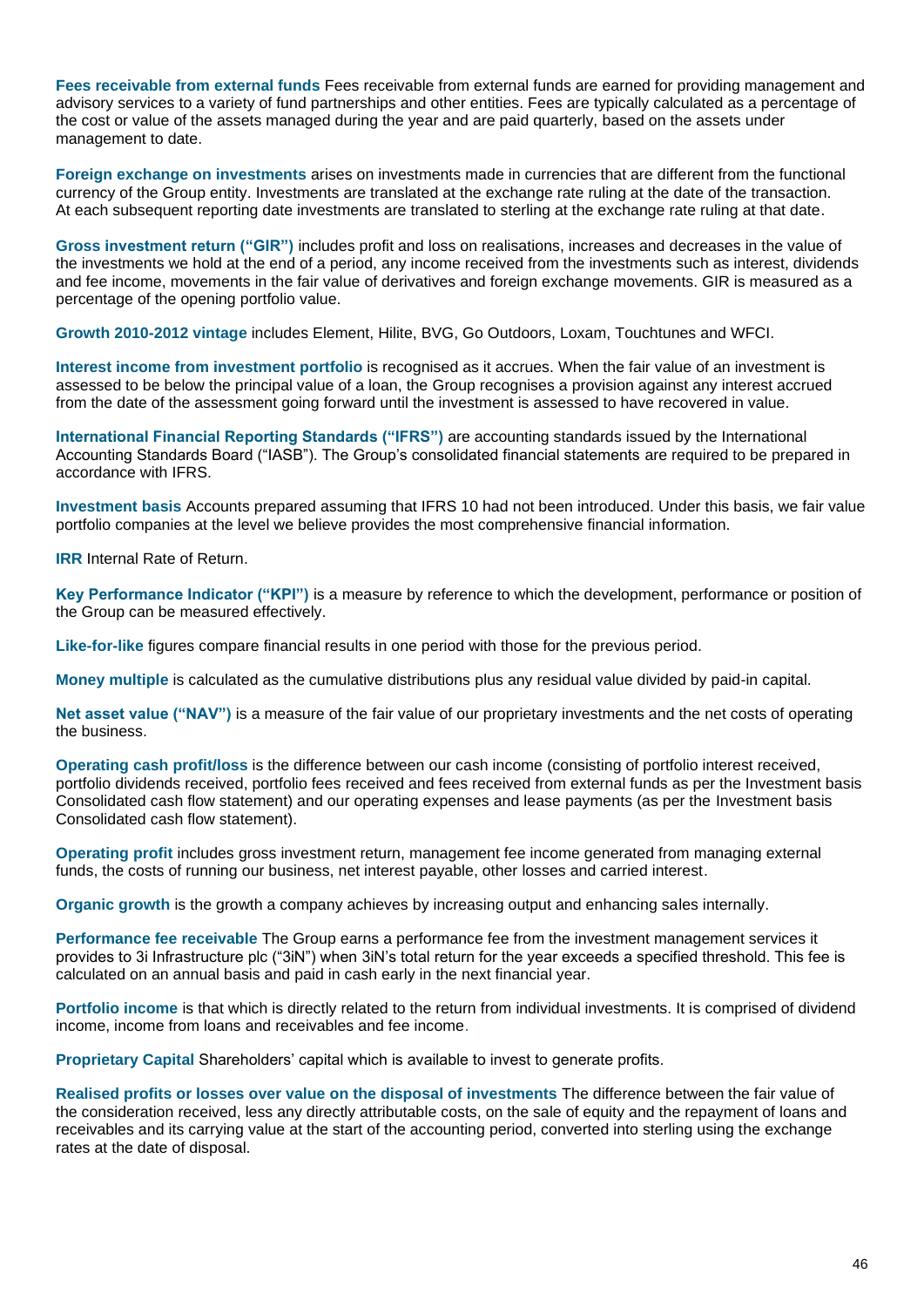**Revenue reserve** recognises all profits that are revenue in nature or have been allocated to revenue.

**Segmental reporting** Operating segments are reported in a manner consistent with the internal reporting provided to the Chief Executive who is considered to be the Group's chief operating decision maker. All transactions between business segments are conducted on an arm's length basis, with intrasegment revenue and costs being eliminated on consolidation. Income and expenses directly associated with each segment are included in determining business segment performance.

**Share-based payment reserve** is a reserve to recognise those amounts in retained earnings in respect of sharebased payments.

**Syndication** The sale of part of our investment in a portfolio company to a third party, usually within 12 months of our initial investment and for the purposes of facilitating investment by a co-investor or portfolio company management in line with our original investment plan. A syndication is treated as a negative investment rather than a realisation.

**Total return** comprises of operating profit less tax charge less movement in actuarial valuation of the historic defined benefit pension scheme.

**Total shareholder return ("TSR")** is the measure of the overall return to shareholders and includes the movement in the share price and any dividends paid, assuming that all dividends are reinvested on their ex-dividend date.

**Translation reserve** comprises all exchange differences arising from the translation of the financial statements of international operations.

**Unrealised profits or losses on the revaluation of investments** The movement in the carrying value of investments between the start and end of the accounting period converted into sterling using the exchange rates at the date of the movement.